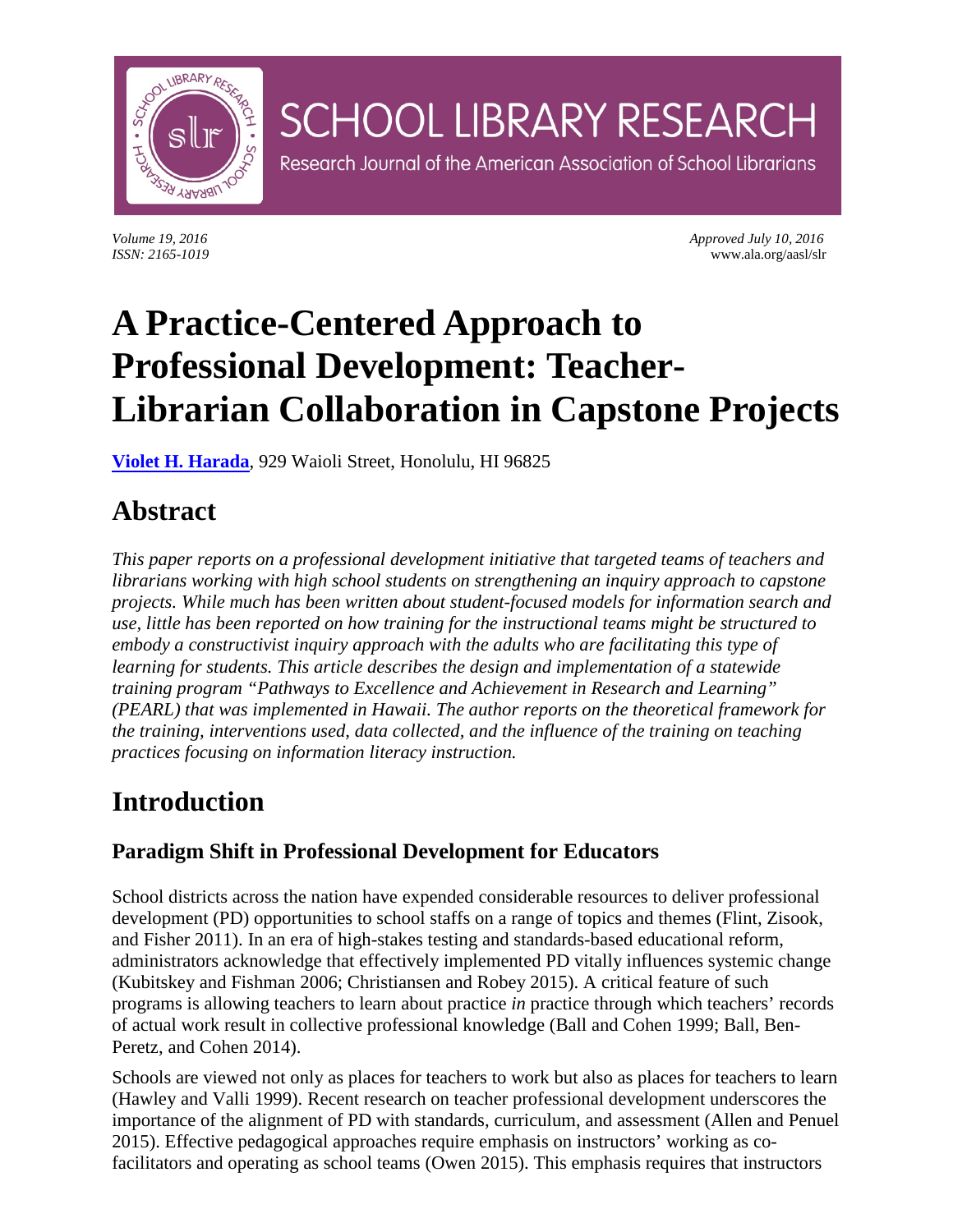meet collectively to collaborate and learn in actual school settings for the purpose of bringing collective inquiry into best practice and developing a shared commitment to continuous improvement (Christiansen and Robey 2015). Such PD calls for collegial learning opportunities that focus on solving authentic problems defined by the gaps between goals for student achievement and actual student performance. The reality, however, is that most traditional forms of PD remain train-the-trainer models or one-session workshops. Tragically, PD is often "demeaning and mind numbing as folks passively sit and get the wisdom of so-called experts" (Sparks 2002, 2–3).

Library educators have recognized the importance of shifting the PD paradigm from an instructor-driven transmission focus to a learner-centered constructivist approach that more closely mirrors how students effectively acquire information literacy (IL) skills (Callison 2004; Kuhlthau, Caspari, and Maniotes 2007; Montiel-Overall and Hernandez 2012). While transmission learning often relies on prescribed textbooks and packaged materials, guiding the process of construction requires the expertise of professionals who can formulate the overall direction and underlying principles to be developed during the learning experience. These professionals must craft their instruction to provide for active engagement that builds on past knowledge and develops higher-order thinking, which capitalizes on the social construction of knowledge. In this context, school librarians can play critical roles as participants in school-level teams and professional learning communities, bringing to the table their knowledge and skills as information specialists, staff developers, and researchers (Hughes-Hassell, Brasfield, and Dupree 2012).

### **Students' Capstone Work**

Project PEARL (Pathways to Excellence and Achievement in Research and Learning) was a three-year endeavor that focused on professional development for teams of teachers and school librarians working with high school students on capstone projects. These projects served as culminating academic experiences for students, who received special honors distinction at graduation. Students were asked to select a topic, profession, or social problem that interested them, conduct research on the subject, create a paper and a final product demonstrating their learning acquisition or conclusions, and give an oral presentation on the project to a panel of teachers, experts, and community members who collectively evaluated its quality.

At the onset of their work, students participated in informational orientation sessions where they received handbooks that detailed procedures and timelines, and the requirements and criteria for assessing the quality of the paper and the final product. These school-level handbooks were based on a template prepared by state department of education content specialists in collaboration with a committee of teachers from different high schools. This use of a template ensured a measure of consistency in expectations across the participating schools. At each school, students were also assigned mentors who were teachers and resource personnel, including school librarians, counselors, and resource teachers (specialists who coached students who needed to improve their reading and writing skills). Students were expected to meet regularly with the mentors and maintain learning logs and checklists on their progress.

Students and mentors used the rubrics included in the handbook to familiarize themselves with the criteria for the overall quality of papers and products. Final papers were evaluated by faculty members at each school. In some schools, most of the faculty were involved in the review process; in other schools, teachers volunteered to serve as reviewers. The reviewers received training to use a calibration procedure for scoring student papers using the school's rubric.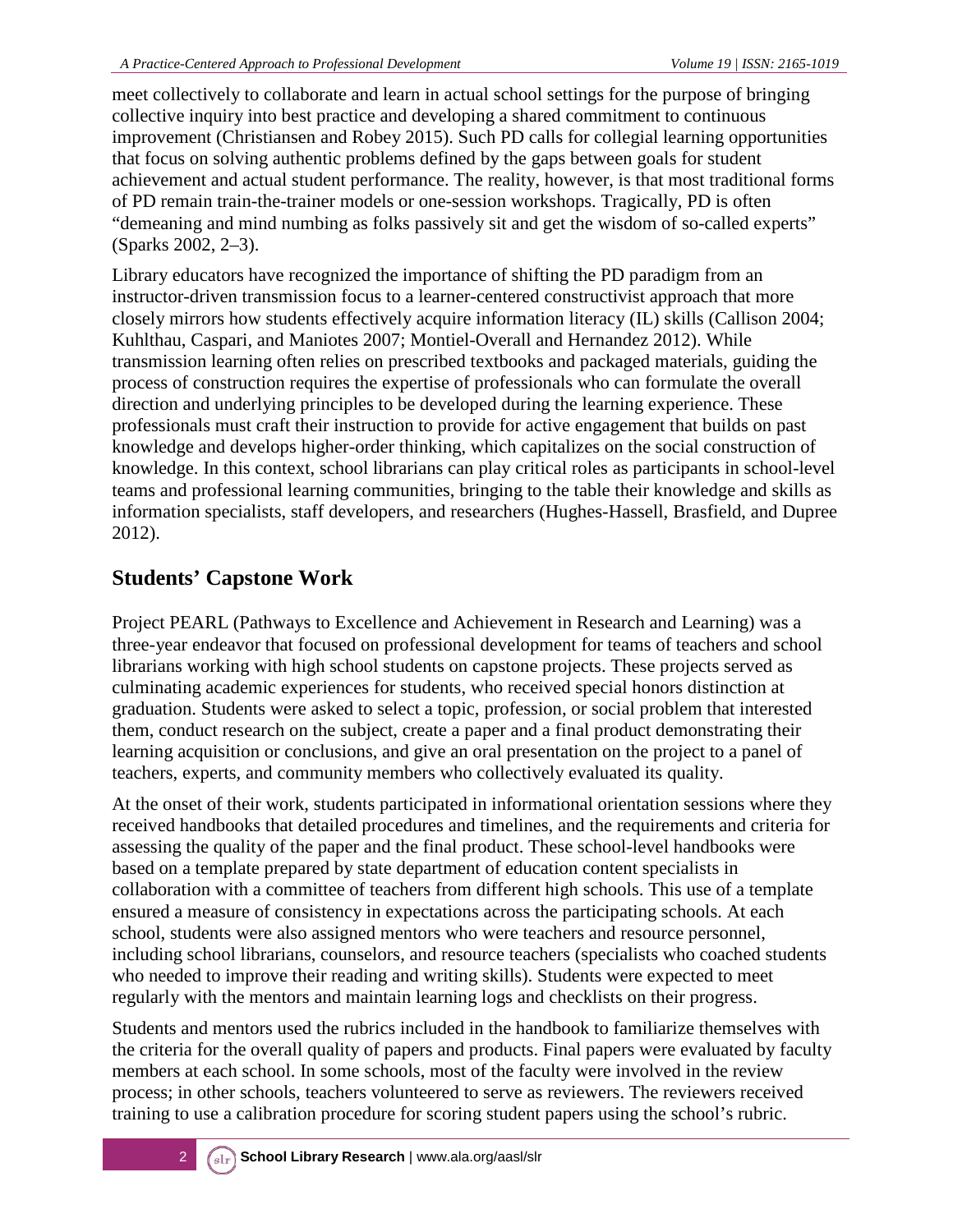Appendix A includes an example of a rubric for the research paper; this rubric is from one of the high school handbooks (Henry J. Kaiser High School 2013).

The research products were intended as extensions of the paper and could take one of several forms, including community service with government agencies and nonprofit organizations, career-related activities based on job shadowing and internships, and self-enhancement projects that allowed students to delve more deeply into areas of personal interests (e.g., theater arts, music, creative writing).

Unlike the paper review, assessment of the project presentations involved a wider spectrum of adults, including professionals and experts from the community and the local colleges. Assessment panelists were invited by the school's capstone project committee and selected based on the individuals' expertise in areas related to the students' work. Many of these panel members had formerly served as community mentors to individual students. For example, panel members included college faculty in STEM fields and the fine arts, artisans and architects in industrial arts and engineering, and members of the business community and nonprofit organizations where students had done community service. Appendix B includes an example of a rubric for evaluating the product presentations; this rubric is from one of the high school handbooks (Henry J. Kaiser High School 2013).

### **Project PEARL**

Project PEARL worked with school teams, focusing on the skills involved in preparing the paper portion of the capstone work. Writing this paper required students to demonstrate a complex set of information-literacy competencies, including initiating substantive questions, reading and thinking critically, and analyzing and synthesizing found information to create new knowledge. Importantly, this was the segment that centrally involved school librarians in team teaching and consultative support to the students.

Funded by the Institute of Museum and Library Services (IMLS), the objectives for Project PEARL were to work with instructional teams in identifying critical learning gaps in the information-seeking process for students, implementing instructional interventions to address these learning gaps, and cultivating coteaching opportunities. The training was conducted on the island of Oahu in Hawaii. IMLS funding covered transportation and housing for participants from the neighboring islands, in addition to tuition for continuing education credit for all participants through the University of Hawaii's Outreach College. To capture participants' perceptions of effective learning and their actual practices, data were collected through questionnaires, interviews, reflection logs, and final portfolios that included lesson plans and exemplars of student papers and products.

The development and training team for Project PEARL was made up of three secondary school and university librarians and two library educators. Each librarian on the team had more than fifteen years of field experience. One of the library educators was a professor in library and information science with twenty years of university teaching, and the other was a specialist in computer and information sciences with five years of mentoring undergraduate students.

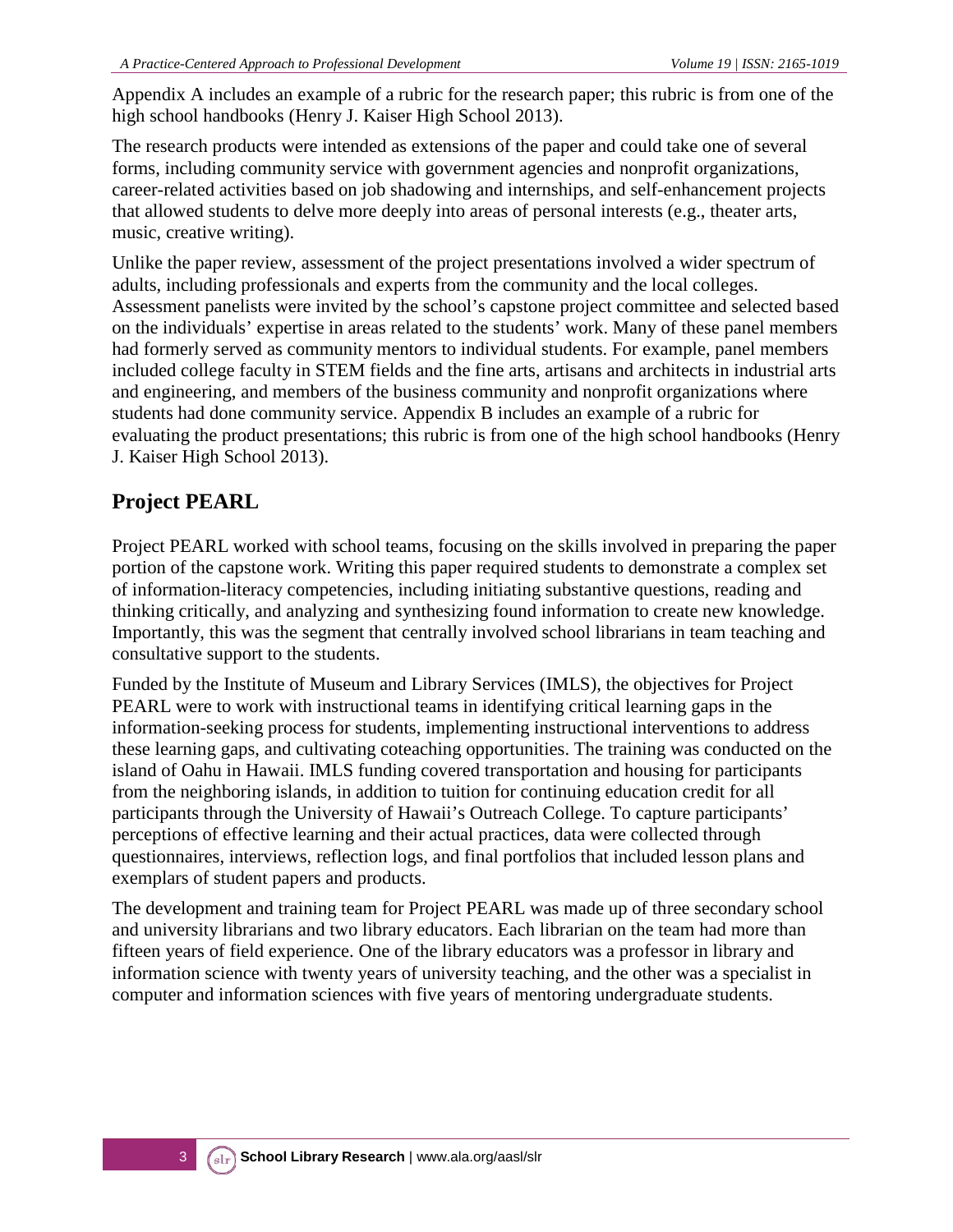### **Related Literature**

### **Overview**

A literature review was conducted to help the development and training team create an effective instructional framework for the professional development and to identify gaps in students' information-searching and use skills that are essential to writing capstone research papers.

### **PD Framework**

The focus of the PD was applying a practice-centered approach with school librarians and teachers as they identified gaps in high school students' IL skills and collaborating on interventions that would help students to bridge those gaps. A critical first step was reaching consensus on the goal of information seeking. There had to be agreement that the objective was more than locating relevant information—that student-centered learning moves information seeking beyond locating information and toward constructing new understandings as a result of personal meaning-making (Kuhlthau 2003). James E. Herring and Anne Marie Tarter (2007) succinctly captured the following as major elements of IL:

- identifying the purpose of the information and major ideas and questions connected with it;
- selecting sources in various formats to satisfy the purpose and extracting relevant information from them;
- analyzing, synthesizing, and organizing the information into newly found knowledge;
- communicating this knowledge to others; and
- reflecting on achievements and ways to transfer to other settings what was learned about both process and content.

The current national standards for twenty-first century learners published by the American Association of School Librarians (2007) confirmed the importance of situating IL in an inquiry framework. The standards depicted the range of skills, dispositions, responsibilities, and selfassessment strategies that promoted the notion of learning how to learn. These standards broadened the concept of IL by incorporating the skills necessary for a constructivist view of learning in which students are empowered to ask meaningful questions and follow a path of discovery to construct their own understandings, draw conclusions, create new knowledge, and share their knowledge with others (Stripling 2008).

Project PEARL developers agreed that a constructivist approach in teaching was foundational to effective learning for students. Based on the premise that cognition is the result of the interaction between people's experiences and their existing mental schemata (frameworks of knowledge), constructivism focuses on connecting new information with existing knowledge (Bruner 1996; Bransford, Brown, and Cocking 2000). This learning paradigm supports a nonlinear path of exploration that recognizes the inherent messiness of authentic research projects and invites participants to investigate open-ended problems (Fosnot 2005; Clark, Kirschner, and Sweller 2012). Rather than directing instruction, teachers guide learners to construct their personal meaning of the content through a process that is active and social (Vygotsky 1978; Brooks 2002).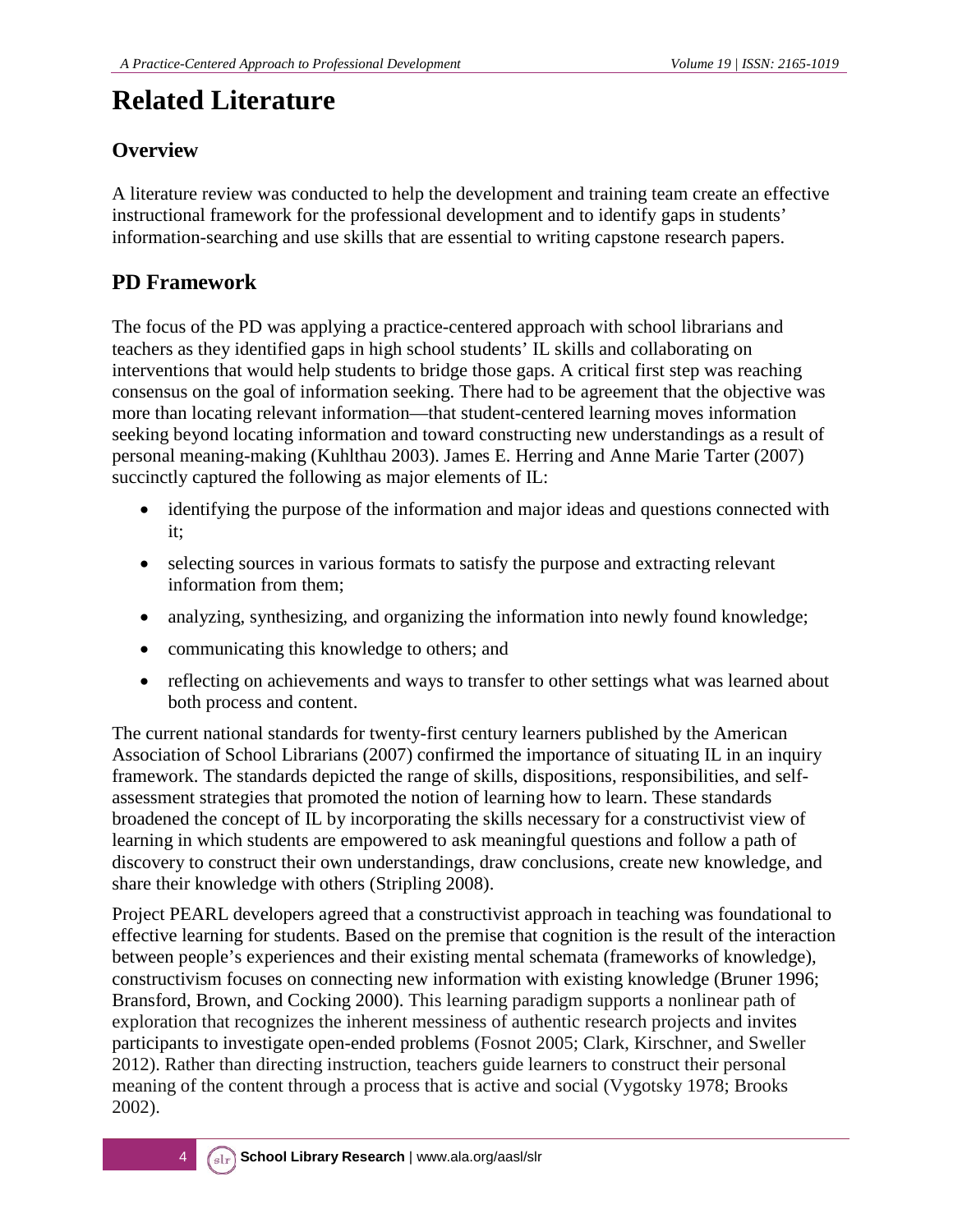The PD developers recognized that a constructivist approach to student learning meant that the teachers and school librarians guiding the process must also be immersed in a similar stream of learning. PD participants had to experience an active, ongoing process of learning by questioning and building on what they already knew. In a review of the research on effective PD for the adult learner, the PEARL team identified the following critical themes that embraced a constructivist frame of reference:

- Emphasis on active inquiry-oriented learning: Time is scheduled for instructional planning, discussion, and consideration of desired student learning outcomes (Ball and Cohen 1999; Singer et al. 2000; Penuel et al. 2007). Deeper learning is integrally linked to reflective practice (Bourner, 2003; Leung and Kember 2003).
- Focus on coherence: The training is aligned with teachers' personal goals for learning and their professional goals for student achievement and attainment of standards (Kubitskey and Fishman 2006; Darling-Hammond 2008).
- Provision for sustained learning and support: The training moves beyond the conventional one-shot workshops and formal course formats to a year-long learning and teaching experience that combines iterative cycles of planning, trial, reflection, and modification/change. Continuous mentoring and peer-critiquing opportunities are provided in both face-to-face and online formats (Resnick and Hall 1998; Guskey 2002). Ongoing reflection provides a dynamic way of thinking about practice and professional growth (Schön 1983; Fenwick and Tennant 2004; Booth 2011).

### **Gaps in Students' Information Seeking and Use**

Concurrent with a review of the literature on constructivist applications to teaching and learning, the PEARL developers studied the literature on student behaviors in information seeking and use, particularly reports identifying students' weaknesses in IL skills. In a meta-analysis of studies dealing with high school students engaged in research, Jin Soo Chung and Delia Neuman (2007) concluded that students have difficulties in a range of critical skills, including accessing, evaluating, and using information contained in particular information sources. Shu-Hsien Chen (2003) and Joyce Valenza (2006) focused on the many difficulties that students have in formulating search problems, including the concept of keywords, the development of search strategies, and the use of browsing techniques.

While evaluating information sources remains a critical skill for college readiness, interpreting and communicating students' findings are additional facets that they must master in the learning process. Unfortunately, in his New Jersey study Ross Todd found these areas were among those least taught by school librarians: 80 percent or more of the librarians focused on awareness of sources and access strategies, and on the ethical use of information; 70 to 80 percent focused on the critical evaluation of sources; and only 50 to 60 percent taught the more challenging and highly individualized tasks such as forming one's own questions about a topic, in addition to sorting and organizing information and ideas (2012, 5).

In their research on the influence of motivation on student persistence and success in information seeking, Ruth V. Small and colleagues discovered that instruction often lacked relevance with little opportunity to encourage personal control or satisfaction in both K–12 schools (Small 2000) and in community colleges (Small, Zakaria, and El-Figuigui 2004). Although students appeared to value the learning of search strategies, overemphasis on searching, without situating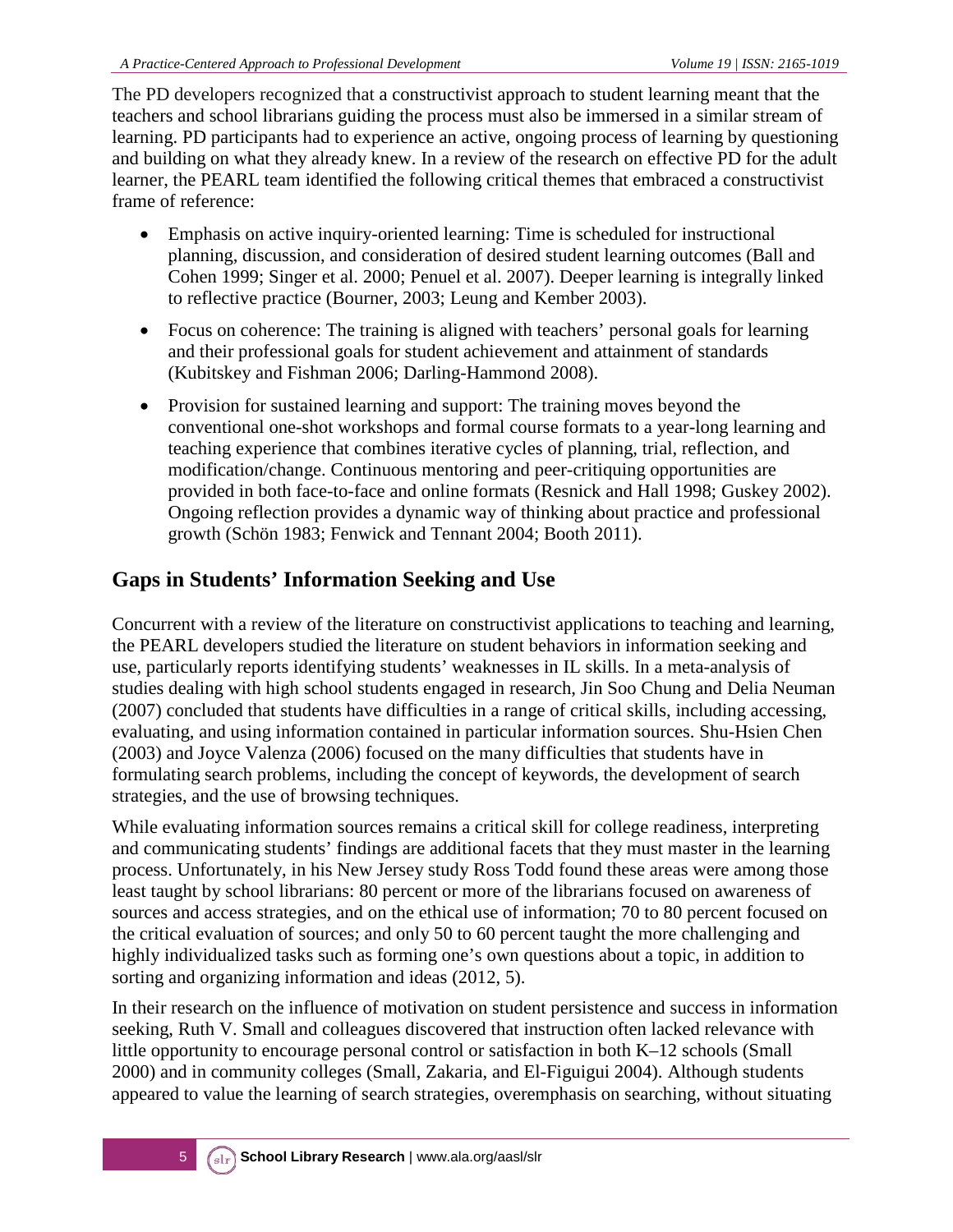the search within a relevant problem-solving context and not providing students with adequate guided practice, resulted in lowered student motivation.

In addition to the literature review, the PEARL development team conducted a focus group session with a dozen librarians from Oahu high schools. The purpose of the focus group session was to identify specific challenges that instructional teams had uncovered in capstone work with their students. The problems that the school librarians identified were mirrored in published reports about students' inability to properly analyze and synthesize information (Herring 2006; Rowlands et al. 2008; Prensky 2009; Donham 2014; McNicol and Shields 2014). The local librarians confirmed the following gaps in conducting effective searches, gaps that had been noted in earlier studies (Branch 2003; Neely 2006; Donham 2007):

- Location of information and ideas: Students were frequently unfamiliar with disciplinespecific resources. They had difficulty identifying key reference sources along with subject-related databases, and professional, state, and federal websites.
- Development of appropriate and efficient search strategies: Students were generally novices in developing search strategies, e.g., identifying keywords, synonyms, and related terms, and knowing when natural language searching was possible.
- Evaluation and assessment of findings: Students had difficulty identifying and understanding key concepts in retrieved information, restating those concepts and details accurately by paraphrasing, and identifying material that was appropriate for quoting. They struggled with the analysis of websites and with the critical evaluation of information found in various sources.

Importantly, the focus group agreed with earlier studies (Branch and Solowan 2003; Williams and Coles 2007), noting that teachers themselves frequently lacked key information skills such as where and how to search and how to evaluate sources. Although classroom teachers possessed disciplinary knowledge, librarians strongly felt that they, too, could assist students in constructing meaning from retrieved information. Participants in the focus group reinforced the notion of information literacy as the foundation for interpreting, evaluating, and applying information and knowledge to new contexts.

## **Project Design and Implementation**

Recognizing that adult learners are largely self-directed, the PEARL developers capitalized on the participants' rich backgrounds of experiences, knowledge, skills, and interests by inviting the school teams to assume an active role in their own learning (Earley and Bubb 2004; Merriam and Bierema 2013). The PEARL developers incorporated problem-solving strategies applied to realworld needs and emphasized the use of authentic records and tools for teaching and learning. The developers' overarching goal was to create a common ground for individuals and teams to jointly plan, teach, and reflect. A critical component of the PD was posing the following types of questions that challenged participants to examine current practices and brainstorm alternatives:

- What makes students effective researchers?
- How might teachers and librarians help students build sufficient background knowledge to formulate researchable topics and issues?
- How might educators—both classroom teachers and school librarians—guide students to create more-rigorous and creative questions?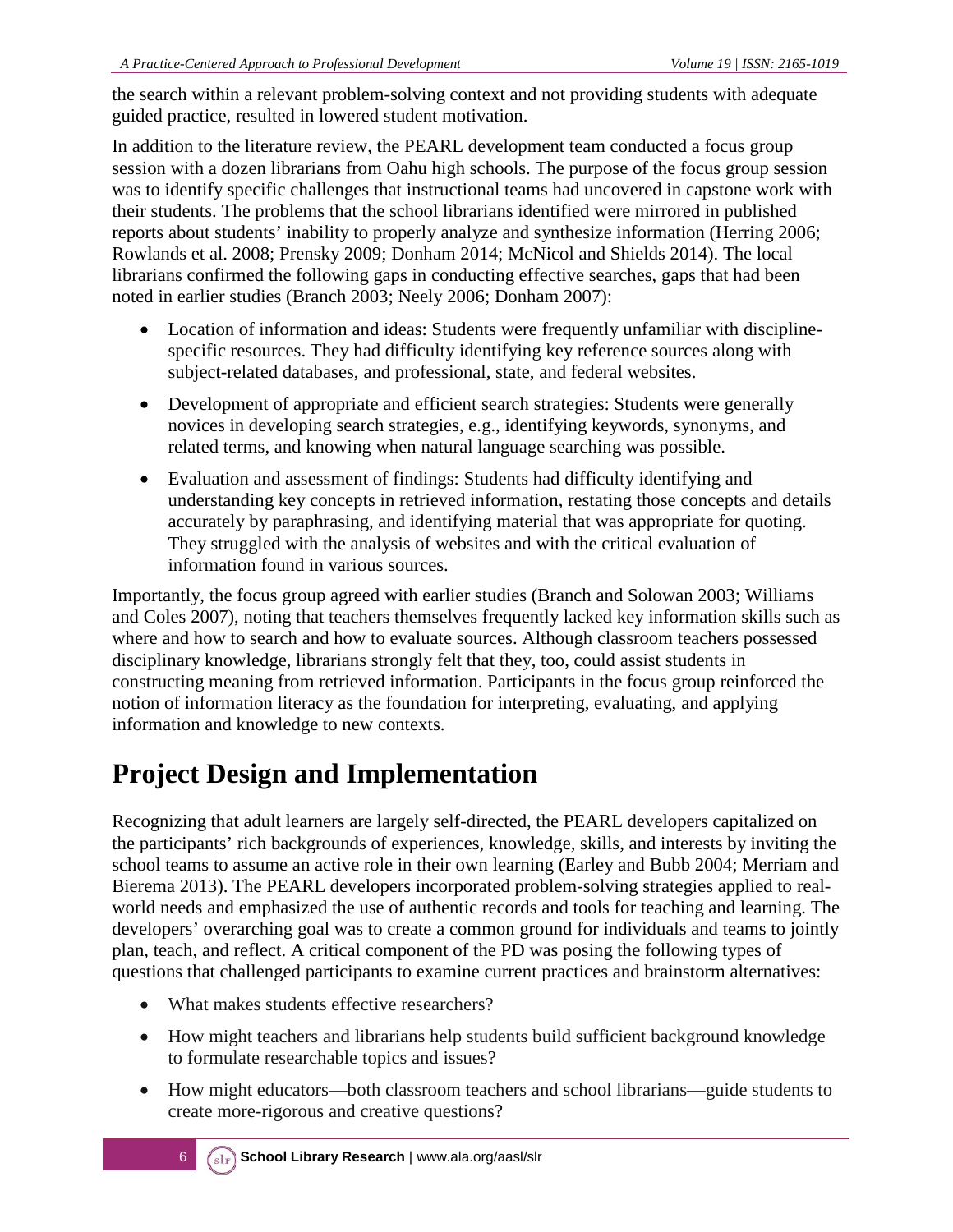• How might students think more critically about their research journeys?

### **Participants**

About six months prior to the PD, information about Project PEARL was mailed to all high school principals in Hawaii, encouraging them to ask members of their faculty to apply for the project. At the same time, e-mail messages were sent to the high school librarians in the state so that they would encourage teachers to join them in Project PEARL. Two criteria were used in selecting the participants: (1) the schools had to be implementing capstone work with students, and (2) participants had to apply as teacher and librarian teams. From 2010 to 2013, two cohorts were selected for a total of sixty teachers and librarians from twenty-four secondary schools. Two-thirds of the teams represented schools on the island of Oahu; the remaining third came from schools on the Big Island (Hawaii), Maui, and Molokai. The participants' years of teaching experience ranged from two to thirty years. These teams worked with a total of 811 students in grades 9 through 12.

### **Organization of the PD**

The training experience for each cohort began in the summer with a one-week institute held in June at Kapolei High School on Oahu. The remainder of the PD program extended into the school year (August through May); teams developed and implemented their learning plans at their respective sites. Using Laulima, the University of Hawaii's course management system for online instruction, the teams posted monthly online reports and exchanged (with the developers and their PEARL colleagues) reflections about their progress. At the end of the school year, each participant also submitted a culminating electronic portfolio that included lessons and summaries of related activities (e.g., reports of conferencing sessions), exemplars of student work, and reflection logs.

The formal PD was conducted from 2010 to 2013; PEARL developers have continued through the present to keep in touch with PEARL participants. By means of phone calls and e-mail exchanges, the developers collect informal longitudinal information that includes representative samples of capstone work and reports on the evolution of the teams themselves as people have retired or moved to new schools.

In designing the PD, the developers addressed questions such as:

- How do adult learners learn best?
- How might the PD be organized and delivered to capitalize on the needs and interests of these learners?

Table 1 highlights the attributes of effective training gleaned from the professional literature and the attributes' integration in Project PEARL.

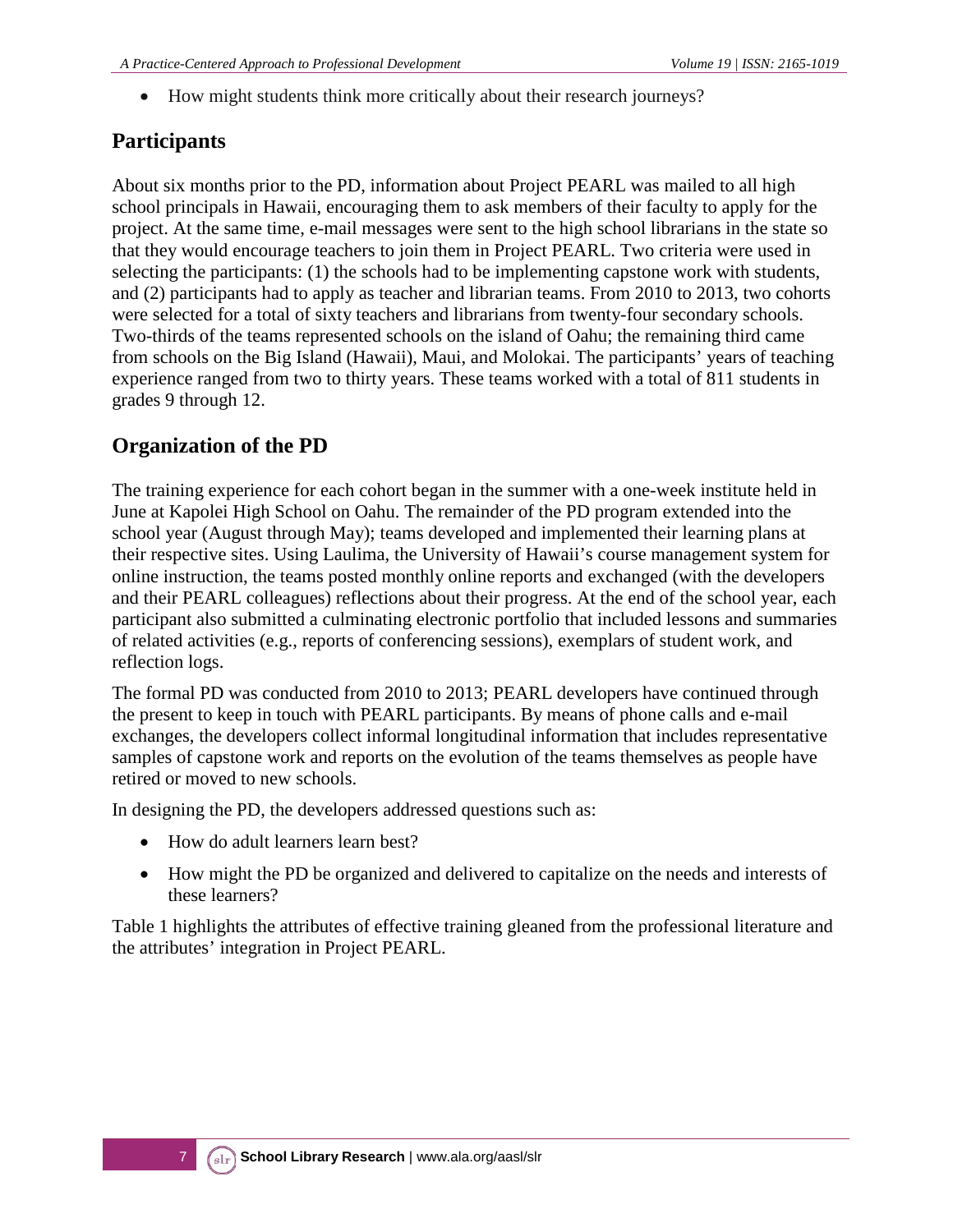| <b>Attributes of Effective PD</b>                                                                                                                                  | <b>Implementation in Project PEARL</b>                                                                                                                                                                                                                                                                                                                                                                                                          |
|--------------------------------------------------------------------------------------------------------------------------------------------------------------------|-------------------------------------------------------------------------------------------------------------------------------------------------------------------------------------------------------------------------------------------------------------------------------------------------------------------------------------------------------------------------------------------------------------------------------------------------|
| Coherence—Aligning the PD with<br>instructors' personal goals for learning<br>and their professional goals for student<br>achievement and attainment of standards. | The PD provided opportunities for<br>participants to articulate their personal<br>goals via informal profiles shared with the<br>group. The institute focused on purposeful<br>problem solving rather than "recipe"<br>exchanges. Each school team also<br>collaborated on learning plans that<br>connected project-based work with<br>classroom and library standards.                                                                         |
| Sustained learning and support—moving<br>beyond the conventional one-shot<br>workshops.                                                                            | The PD blended face-to-face and online<br>interaction for teachers and school<br>librarians to learn from each other based<br>on their own levels of development and<br>preparedness rather than structuring<br>everyone's progress into a fixed sequence.<br>PEARL developers built in iterative<br>cycles of planning, trial, reflection, and<br>modification/change, and provided<br>ongoing mentoring and peer-critiquing<br>opportunities. |

#### **Table 1. Attributes of effective PD for educators and their implementation in Project PEARL.**

The PEARL developers incorporated elements of play and humor in a relaxed learning environment. During the summer institute, strategies such as the following were found to increase affiliation among participants, advance cognitive development, and invite exploration in a safe learning environment.

**Facewall:** In this "no tech" social-networking approach, participants used sticky notes to generate questions or ask for assistance with something being covered in the institute. Participants posted their notes on a bulletin board, which served as the Facewall. Throughout the day, participants browsed through the postings and responded to them with additional sticky notes. The continuous stream of postings reflected how everyone was feeling about the activities and brought attention to possible areas for adjustment in the training.

**Student profiles:** The development team created six fictional profiles of students, each working through a capstone project. In the institute, teams read the profiles and "adopted" one of the students to assist in successfully completing his or her project. Participants appreciated this technique that brought attention to recognizable student traits, and grounded and focused participants' discussions.

**Swap meets:** While the developers spent the mornings introducing a range of intervention strategies, the afternoons of the institute were devoted to teams' brainstorming how they might adapt techniques and tools to their own situations. The swap meet in the last hour of each day was time set aside for school teams to share their progress, seek feedback from one another, and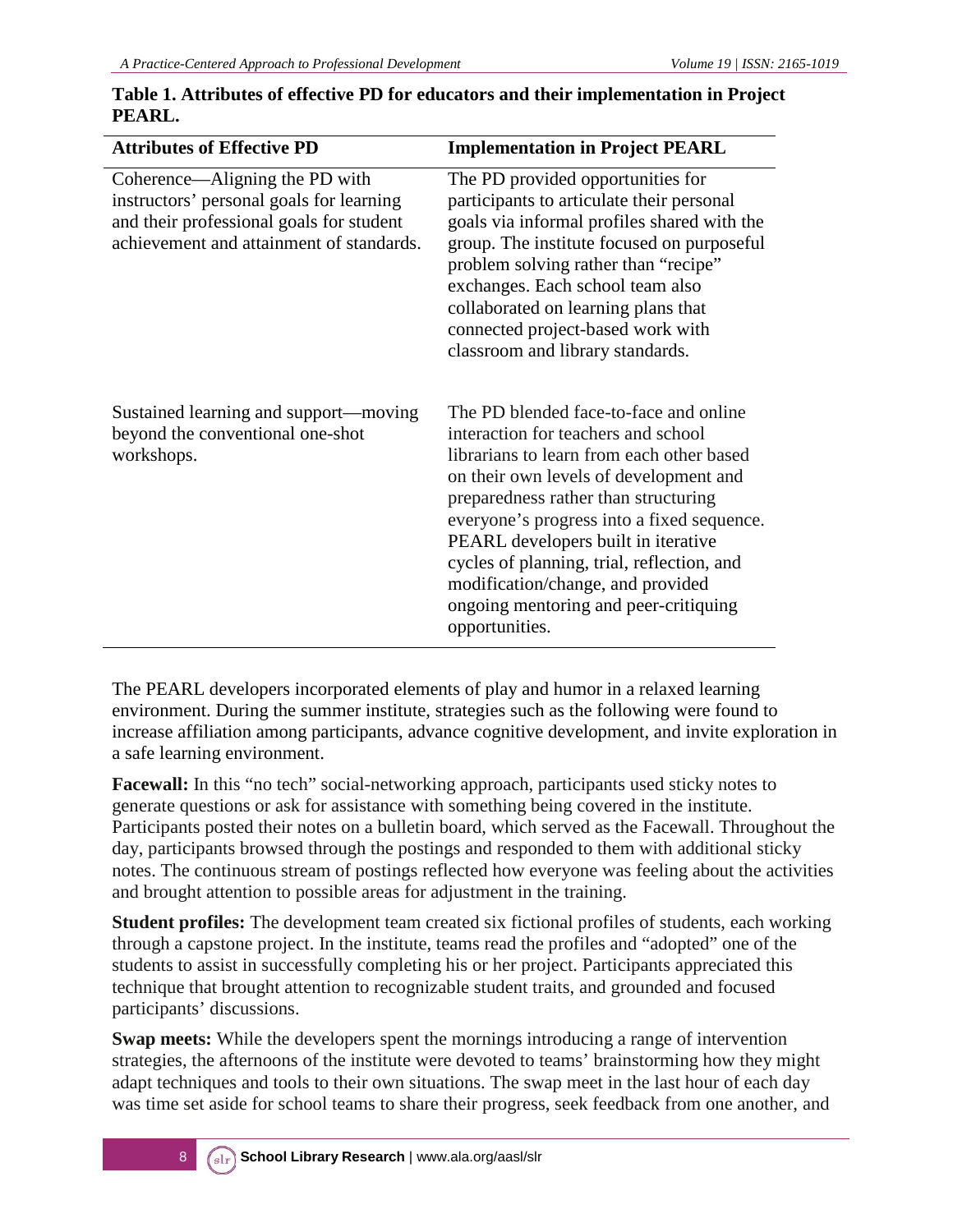share successful interventions they had already been using. This form of public reflection and exchange allowed novices and experienced instructors alike to learn from others. The PD conversations focused on identifying the IL gaps and determining strategies that might help students to bridge these gaps (table 2).

| <b>Student gaps in IL skills</b>                          | <b>Instructional strategies to address</b><br>gaps                                                                                                                        |
|-----------------------------------------------------------|---------------------------------------------------------------------------------------------------------------------------------------------------------------------------|
| Topic selection                                           | Personal-interest inventories,<br>assessments of experiences and skills,<br>conferencing                                                                                  |
| Exploration or pre-search to gain<br>background knowledge | Concept mapping, research logs,<br>conferencing                                                                                                                           |
| Question generation                                       | Protocols for question generation,<br>Question Master (gaming technique),<br>critical friends (peer interaction and<br>critiquing), gallery walks to exchange<br>feedback |
| Thesis formulation                                        | Prompts, conferencing                                                                                                                                                     |
| Search techniques                                         | Basic and advanced search techniques,<br>templates to enter search strategies,<br>conferencing                                                                            |
| Analysis, synthesis, and<br>organization of findings      | Organizers (e.g., mind map, hierarchical<br>tree, fishbone diagram, timeline,<br>flowchart)                                                                               |
| Self-reflection                                           | Research logs, group reflection circles                                                                                                                                   |

| Table 2. Student gaps in IL skills and sample interventions introduced. |  |
|-------------------------------------------------------------------------|--|
|-------------------------------------------------------------------------|--|

At the end of the one-week summer institute, school teams and PEARL developers agreed on a timeline for the online postings that were critical for the remainder of the PD. These online reports and reflections were made public amongst the participants. As a result, teams could continue providing feedback to one another.

### **Research Questions**

To assess the influence of the PEARL experience on school teams assisting students with their capstone papers, the developers focused on the following questions:

• RQ 1: How did the summer institute influence participants' levels of confidence in teaching the IL skills students need to write their capstone papers?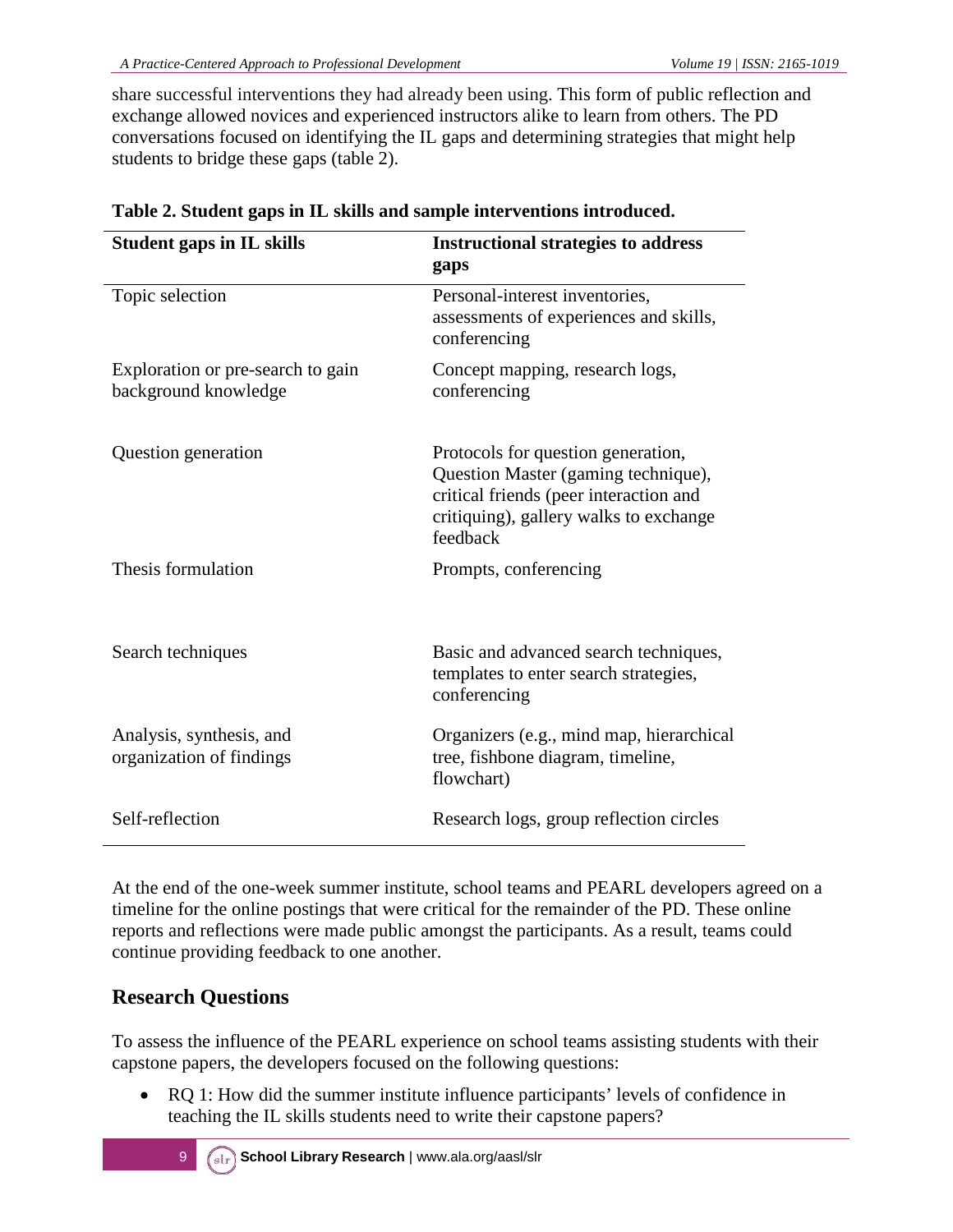- RO 2: How did the year-long PD influence IL instruction provided by the school teams?
- RQ 3: How were instructional relationships in the teacher and librarian teams influenced by interactions during the year-long PD?

#### **Overview of Assessment of Project PEARL**

A mixed method approach (Tashakkori and Teddlie 1998) was used to assess Project PEARL's impact on the instruction provided by the participating teams. The data were initially analyzed quantitatively and further supported with qualitative data. Quantitative data were collected using a retrospective pre-post questionnaire (Pratt, McGuigan, and Katzev 2000; Rockwell and Kohn 1989). Clara C. Pratt and colleagues (2000) stated that self-reported program evaluations using traditional pre-program and post-program questionnaires often lead to inaccurate results due to *response shift bias* that is influenced by limited knowledge prior to program participation. Pratt and her colleagues indicated that a retrospective pre-post questionnaire (administered after a program, but containing questions about respondents' pre- *and* post-program attitudes and actions) allows participants to focus on their experiences with the program and compare these experiences to their previous behaviors. As a result, responses to a retrospective pre-post questionnaire provide a more-accurate description of the participants' perceived gains. This information was supported with merged data from on-site interviews, online logs, and culminating electronic portfolios. To conduct this study, the development team received approval from the University of Hawaii's Office of Human Services and from the Systems Accountability Office in the Hawaii Department of Education.

### **Instrumentation and Analysis**

#### **Quantitative Data**

Participants' perceptions of confidence and practice were collected using two retrospective prepost questionnaires based on a five-point Likert scale from low (1) to high (5). The questionnaires were created by the PEARL developers and vetted by two state specialists in the School Library Services Division of the Hawaii Department of Education. At the end of the oneweek summer institute, participants completed the first questionnaire in which they reflected back to the beginning of the institute and rated their confidence in teaching different IL skills at that time (the retrospective pre-PD self-assessment). They were also asked to rate their current level of confidence following the institute (the post-PD self-assessment). In a similar fashion, participants completed a second questionnaire at the end of the year-long PD, this time indicating their actual teaching of the IL skills previous to the PD and their teaching as a result of the PD. Quantitative data from the questionnaires were analyzed using t-tests to determine if the gains reported were statistically significant and substantial.

#### **Qualitative Data**

Several measures were used to collect both perceptions of confidence and evidence of actual teaching. One member of the PEARL development team served as the project evaluator. He and a graduate assistant employed an open and axial coding process (Strauss and Corbin 1998; Denzin and Lincoln 2005) to identify areas of teaching emphasis that emerged from the qualitative data. Axial coding allowed them to link various interventions and tools to the related areas of teaching emphasis. The open and axial coding process is further detailed in the findings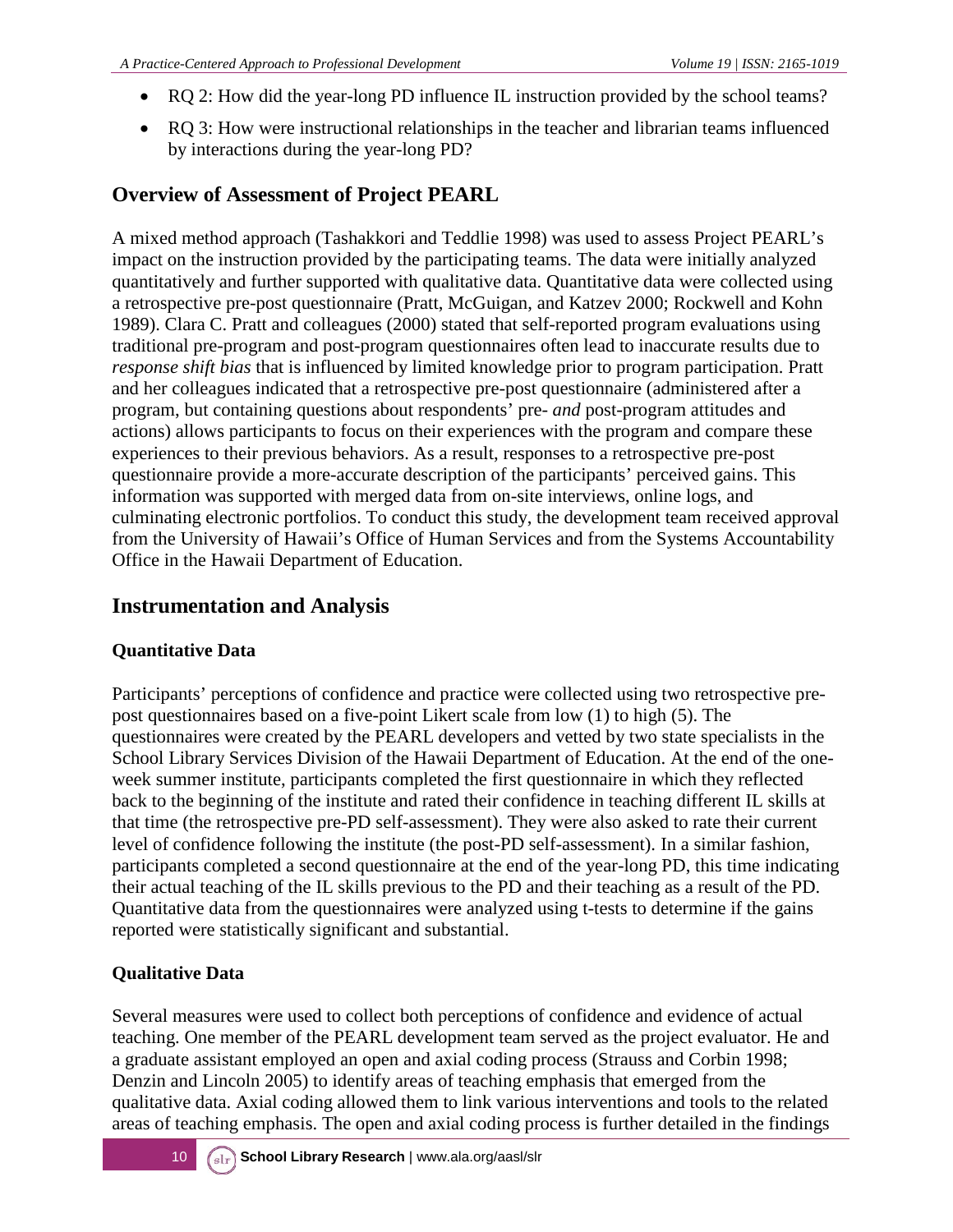and discussion section of this paper. A member check was conducted during the on-site interviews at the end of the PD to determine the viability of the interpretation. Qualitative measures included the following:

- Open-ended questions were appended to the retrospective pre-post questionnaires. In the questionnaire administered at the end of the one-week summer institute, participants indicated which IL learning outcomes they felt were critical as a result of the institute and also any perceived changes in their instructional relationships as teams. In the questionnaire for the entire PD, participants were again asked to note any changes in what they felt were critical learning outcomes for students and any demonstrated changes in instructional relationships as teams.
- During the school year, logs were posted online by school teams from August through May. Participants used Laulima, the University of Hawaii's course management system, for these monthly progress checks in which participants described ongoing work with the students, interventions used, and insights gained.
- Culminating portfolios were submitted individually by all participants in May of years 1 (cohort 1) and 2 (cohort 2). Portfolios were evidences of actual practice that included lesson plans, summaries of performance assessments, student exemplars, and culminating reflection pieces.
- On-site interviews were conducted at the end of the school year. The project evaluator and graduate assistant visited each of the school sites and met with the teams in May and June of years 1 and 2. The interviewers used a semi-structured interview format for the sessions that averaged about an hour at each site. The school teams were able confirm their observations and elaborate on their teaching and student performances in these sessions.

## **Findings and Discussion**

### **Overview**

In this section we focus on the three research questions with a summary of quantitative data from the questionnaires and qualitative data excerpted from participants' logs and portfolios and from the interviews. PEARL developers' observations and insights were integrated with the findings and supported with references from educational research.

### **RQ 1: How did the summer institute influence participants' levels of confidence in teaching the IL skills that students need to write their capstone papers?**

At the end of the one-week summer institute, the PEARL developers collected questionnaire data on the session's impact on perceived confidence in teaching the skills needed for capstone projects. Table 3 lists the IL skills targeted at the institute. Participants in both cohorts indicated gains in confidence levels across all skills addressed in the sessions (table 4). Implementation levels were measured with a five-point Likert scale. The strongest gains were for objective 2, developing pre-search opportunities for students to explore larger topics or themes before selecting more-specific areas for research (mean increase of 2.10), and for objective 7, helping

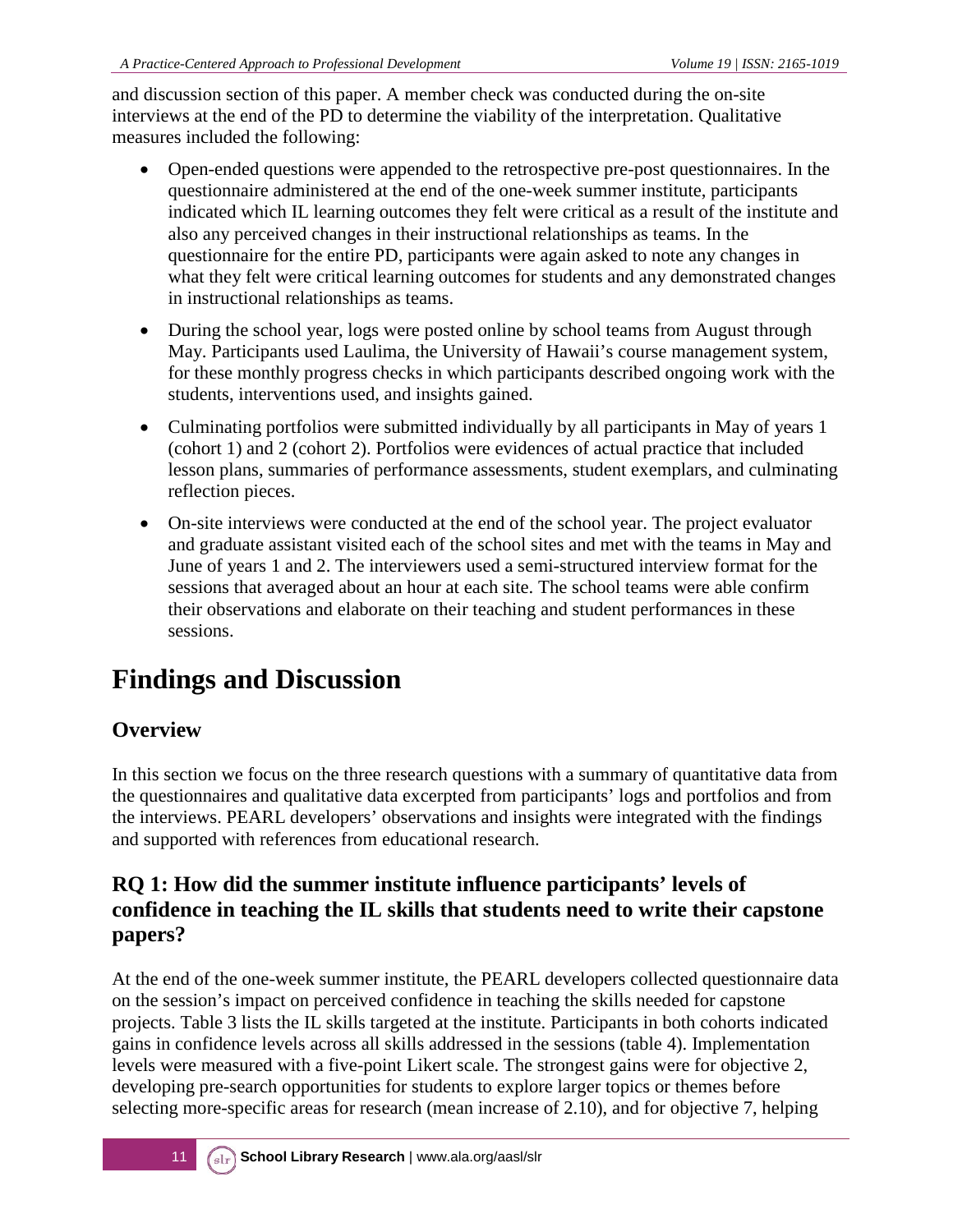students develop and assess progress on their capstone work (mean increase of 1.80). Both of these areas were new to the teachers; therefore, the developers concentrated on strategies in both areas and facilitated discussions on how to incorporate the strategies into school projects. Objective 6, strategies to identify and evaluate useful sources of information, received the highest confidence rating (4.47) among teachers and school librarians for two reasons: the easyto-use evaluation tools introduced at the institute and the support that the librarians could provide in coteaching this particular skill.

The degrees of freedom for objective 2 (strategies to conduct explorations in the pre-search phase) and objective 5 (strategies to identify key words and phrases) were lower than for the other objectives because the content was largely presented at the second iteration of the institute based on feedback from cohort 1 schools, suggesting that more institute time be spent in these areas. The minimal emphasis placed on strategies addressing objectives 2 and 5 in the first institute resulted in the lower degrees of freedom for those two objectives.

#### **Table 3. Skills presented in the institute.**

#### **Objectives for Teachers and School Librarians**

- 1.Strategies to motivate students in making project selections
- 2. Strategies to conduct explorations in the pre-search phase
- 3.Strategies to generate questions
- 4.Strategies to write thesis statements
- 5.Strategies to identify key words and phrases
- 6.Strategies to identify and evaluate useful sources for information
- 7.Strategies to develop and assess research progress
- 8. Strategies to analyze and synthesize information and construct personal meaning

#### **Table 4. Confidence levels with skills and intervention strategies presented in the institute.**

| Objective      | Pre-<br>Institute | Pre-<br>Institute<br>$SD*$ | Post-<br>Institute | Post-<br>Institute<br><b>SD</b> | Mean<br>Increase | Mean<br>Increase<br><b>SD</b> | $DF**$ |
|----------------|-------------------|----------------------------|--------------------|---------------------------------|------------------|-------------------------------|--------|
|                | 2.92              | 0.91                       | 4.18               | 0.60                            | 1.26             | 0.84                          | 59     |
| 2              | 2.03              | 0.86                       | 4.13               | 0.55                            | 2.10             | 0.86                          | 31     |
| 3              | 2.50              | 0.95                       | 4.07               | 0.52                            | 1.57             | 0.86                          | 59     |
| $\overline{4}$ | 2.64              | 0.92                       | 3.92               | 0.75                            | 1.28             | 0.90                          | 58     |
| 5              | 2.90              | 1.04                       | 4.05               | 0.62                            | 1.15             | 0.98                          | 31     |
| 6              | 2.88              | 0.89                       | 4.47               | 0.63                            | 1.59             | 0.91                          | 58     |
| 7              | 2.15              | 0.82                       | 3.95               | 0.62                            | 1.80             | 0.97                          | 59     |
| 8              | 2.68              | 0.91                       | 3.93               | 0.61                            | 1.25             | 0.75                          | 59     |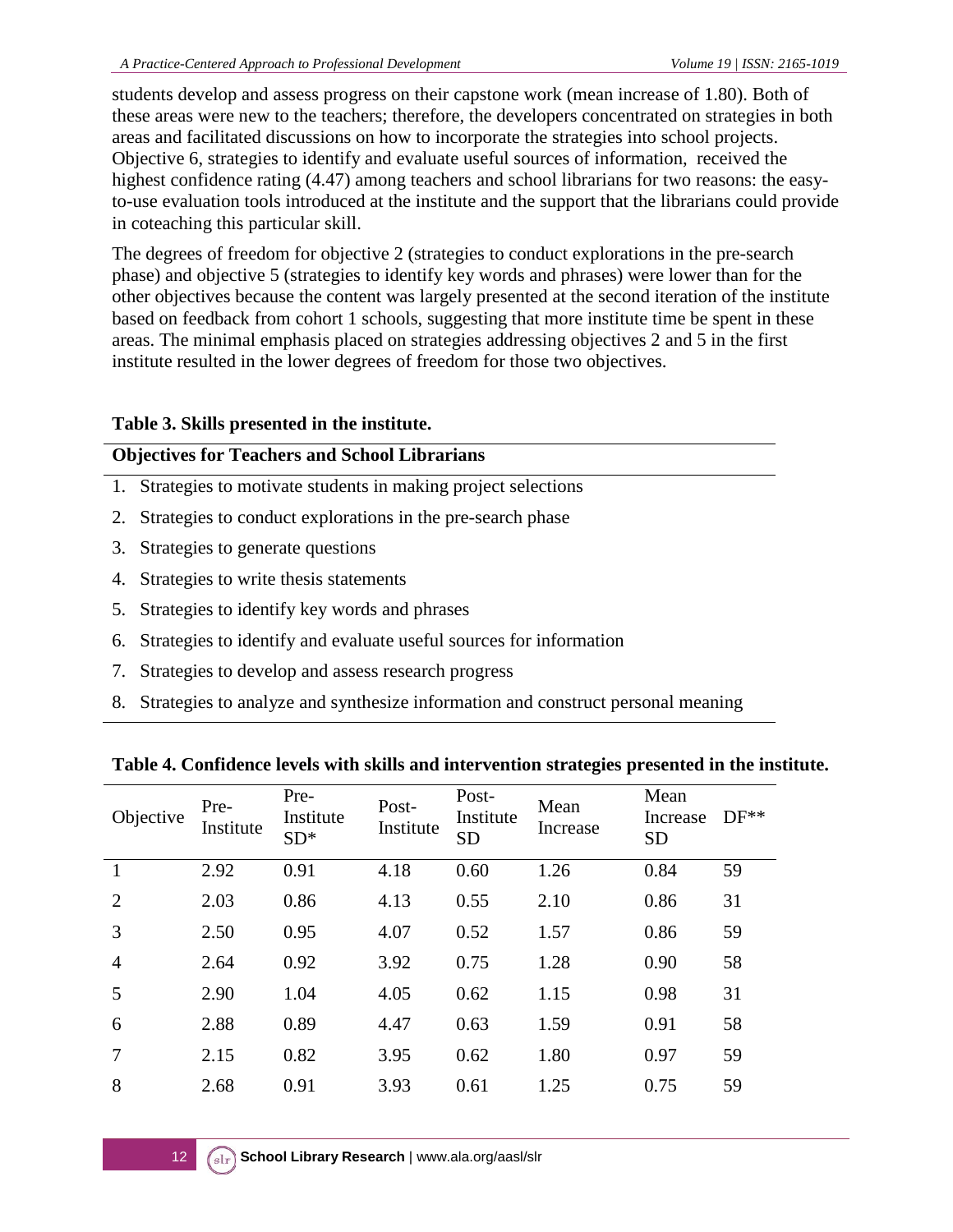| A Practice-Centered Approach to Professional Development |  |      |      |      |      |      | Volume 19 / ISSN: 2165-1019 |
|----------------------------------------------------------|--|------|------|------|------|------|-----------------------------|
| Overall 2.59                                             |  | 0.91 | 4.09 | 0.61 | 1.50 | 0.88 |                             |

\* "SD" means standard deviation.

\*\* "DF" means degrees of freedom.

All items were statistically significant at  $p<0.05$ 

#### **RQ 2: How did the year-long PD influence IL instruction provided by the school teams?**

#### **Self-Assessment of Implementation Levels**

The PD covered a range of IL skills deemed essential in capstone research papers (refer to table 3). Participants indicated gains in addressing all the skills presented in the institute. The following implementation levels were measured with a five-point Likert scale in a retrospective pre- and post-PD questionnaire: 1=did not teach the skill, 2=briefly mentioned the skill, 3=introduced the skill in some detail, 4=introduced the skill and modeled it, and 5=introduced, modeled, and provided guided practice.

Most of the participants indicated that prior to the PD, they either did not teach a particular skill (rating of 1) or that "instruction" involved distribution of research tips that they briefly explained to the students (rating of 2). Following the PD, most participants rated themselves at the 3 and 4 levels in terms of introducing and modeling the skills (see table 5). Based on a t-test for pre- and post-PD implementation levels, all increases were significant at p<. 05. Overall, the participants' levels of implementation increased 1.08 across all skills.

| Objective Pre-PD |      | Pre-PD<br>$SD*$ | Post-<br><b>PD</b> | Post-PD<br><b>SD</b> | Mean<br>(Increase) | Mean<br>Increase<br>(SD) | $DF**$ |
|------------------|------|-----------------|--------------------|----------------------|--------------------|--------------------------|--------|
| $\mathbf{1}$     | 2.95 | 1.31            | 4.05               | 1.29                 | 1.10               | 1.10                     | 42     |
| 2                | 1.96 | 0.94            | 3.92               | 1.12                 | 1.96               | 1.06                     | 24     |
| 3                | 2.51 | 1.20            | 3.79               | 1.21                 | 1.28               | 1.19                     | 42     |
| $\overline{4}$   | 2.91 | 1.27            | 3.88               | 1.33                 | 0.97               | 1.34                     | 42     |
| 5                | 2.68 | 1.18            | 3.64               | 1.29                 | 0.96               | 1.34                     | 24     |
| 6                | 3.23 | 1.15            | 3.95               | 1.09                 | 0.72               | 0.98                     | 42     |
| $\overline{7}$   | 2.07 | 1.17            | 3.12               | 1.40                 | 1.05               | 1.36                     | 40     |
| 8                | 2.61 | 0.98            | 3.76               | 1.22                 | 1.15               | 1.03                     | 41     |
| Overall          | 2.62 | 1.15            | 3.76               | 1.24                 | 1.15               | 1.18                     |        |

**Table 5. Implementation of skills introduced in the year-long PD.**

\* "SD" means standard deviation.

\*\* "DF" means degrees of freedom.

All items were statistically significant at  $p<0.05$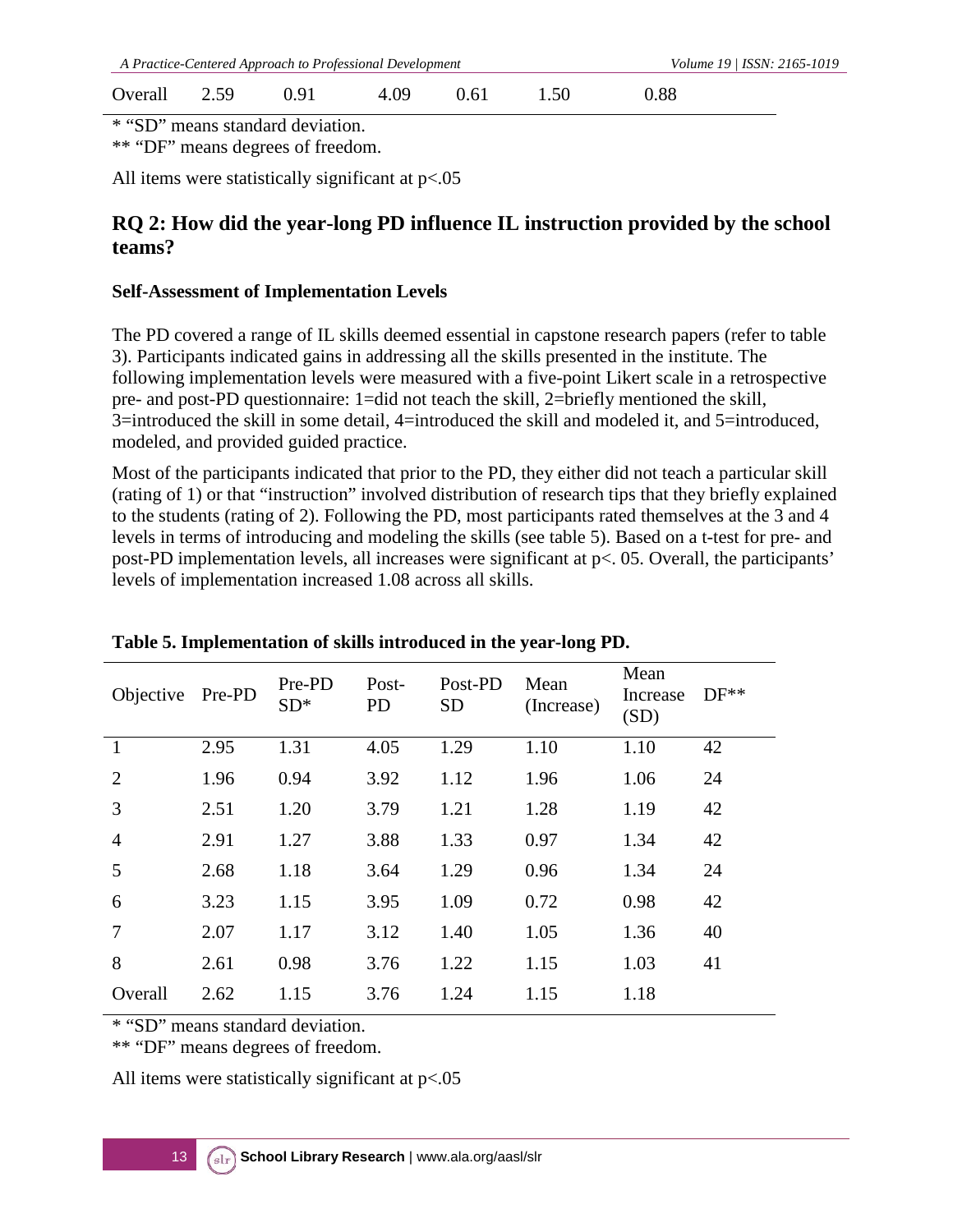#### **Identification of Instructional Practices Implemented**

As mentioned earlier, the evaluator used an open and axial coding process to identify major instructional practices or categories culled from the qualitative data. During the open coding phase, he broadly identified (through feedback provided in the interviews and surveys) the IL skills being taught. He triangulated this data with additional information from the participants' logs and portfolios.

Using axial coding, the evaluator then identified the specific instructional strategies and tools mentioned as interventions used for each of the instructional practices. In addition, he linked the strategies and tools to the sources for the interventions. The major sources were interventions modeled at the summer institute, tools such as organizers and rubrics made available on the PEARL website, and teaching practices that were exchanged among the participants during the PD experience. Table 6 identifies the practices noted in the open coding phase. The table also connects the strategies and tools with each practice as determined through axial coding and further links the strategies and tools to one or more of the sources for the interventions.

| <b>Open Coding: Identification</b><br>of Skills Taught                                          | <b>Axial Coding:</b><br><b>Interventions/Tools</b><br><b>Employed</b> | <b>Axial Coding: Sources for</b><br><b>Interventions/Tools</b><br><b>Employed</b> |
|-------------------------------------------------------------------------------------------------|-----------------------------------------------------------------------|-----------------------------------------------------------------------------------|
| Identification of potential                                                                     | Personal-interest inventory                                           | Institute                                                                         |
| topics or issues                                                                                | Freewrite activity                                                    | Institute                                                                         |
|                                                                                                 | <b>KWL</b> organizer                                                  | Institute                                                                         |
|                                                                                                 | Mind-mapping software to<br>refine topic searches                     | Institute                                                                         |
| <b>Exploration of potential</b><br>topics or issues to determine<br>one most suitable for study | Rating checklist to analyze<br>potential topics                       | Institute                                                                         |
|                                                                                                 | Organizer for assessing the<br>topic of choice                        | Institute                                                                         |
| Generation of questions for<br>topic or issue selected                                          | <b>Checklist</b> for essential<br>questions                           | Institute                                                                         |
|                                                                                                 | <b>Question Master Game</b>                                           | Institute                                                                         |
|                                                                                                 | Use of artifacts to initiate<br>questions                             | Institute                                                                         |
|                                                                                                 | Comparison of open and<br>closed questions                            | Institute                                                                         |
|                                                                                                 | Questions based on Bloom's<br>revised taxonomy                        | Institute                                                                         |
|                                                                                                 | Question matrix                                                       | PEARL website/participant<br>exchange                                             |

#### **Table 6. Connections between open and axial coding used in qualitative data analysis.**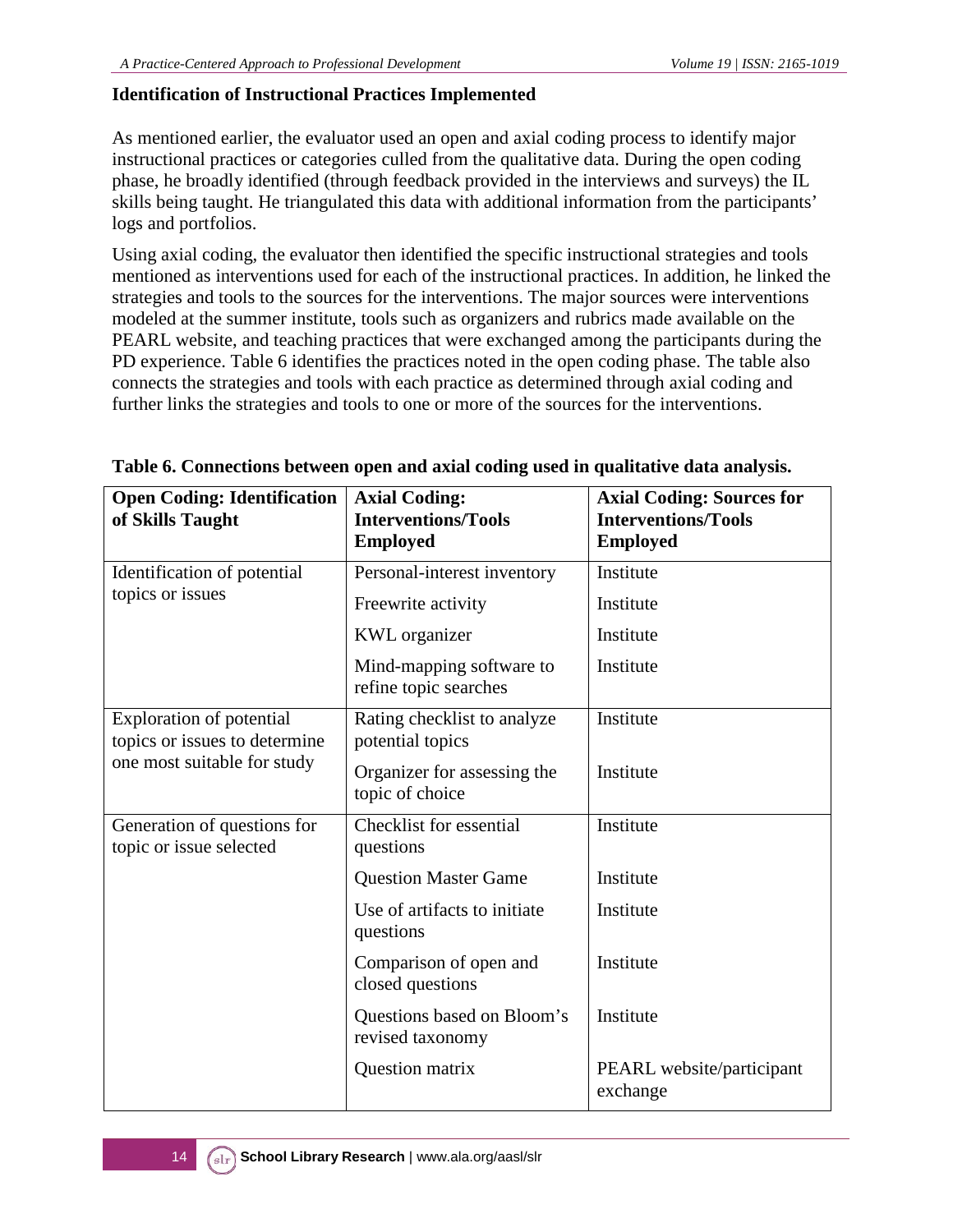| Creation of thesis statement                                                   | Generating thesis statement                                                            | Institute                      |
|--------------------------------------------------------------------------------|----------------------------------------------------------------------------------------|--------------------------------|
|                                                                                | Perspectives approach                                                                  | Institute                      |
|                                                                                | Questions to guide<br>developing a statement                                           | Participant exchange           |
| Location and retrieval of<br>relevant information from a<br>range of resources | Use of evaluation criteria<br>from CRAAP test (Meriam<br>Library 2010)                 | Institute                      |
|                                                                                | Fact or fiction information<br>sheet                                                   | PEARL website                  |
|                                                                                | Making a judgment call<br>information sheet                                            | PEARL website                  |
|                                                                                | Additional evaluation scoring<br>sheets                                                | Participant exchange           |
|                                                                                | Use of bogus websites                                                                  | Institute/participant exchange |
| Synthesis of information in<br>preparation for paper drafts                    | Use of various graphic<br>organizers                                                   | Institute/participant exchange |
| Assessment of progress<br>throughout the research<br>process                   | "Facewall" profiles (self-<br>profiles of research progress;<br>peer feedback invited) | Institute                      |
|                                                                                | Conference log                                                                         | <b>PEARL</b> website           |
|                                                                                | Charting your research path                                                            | PEARL website                  |
|                                                                                | Research journey map                                                                   | PEARL website                  |
|                                                                                | Two-column check-log with<br>space for feedback                                        | Participant exchange           |
|                                                                                | Addition of "learning stretch"<br>questions to logs                                    | Participant exchange           |

Prior to the PD, the teams had indicated that they were devoting little time to having the students brainstorm possible topics, engage in pre-searching activities, and generate rigorous questions. The results of the coding confirmed that these were also areas where the teams depended heavily on interventions introduced at the summer institute to bolster their instruction. In the remaining areas, the teams reported more familiarity and experience with different strategies and were willing to share with their colleagues examples from their own teaching experiences. They also indicated that they used some of the resources available on the PEARL website, which they felt they could appropriately adapt for their students.

#### **Overview of Assessment of Student Work**

School teams assessed student performances during the following phases of the capstone research process: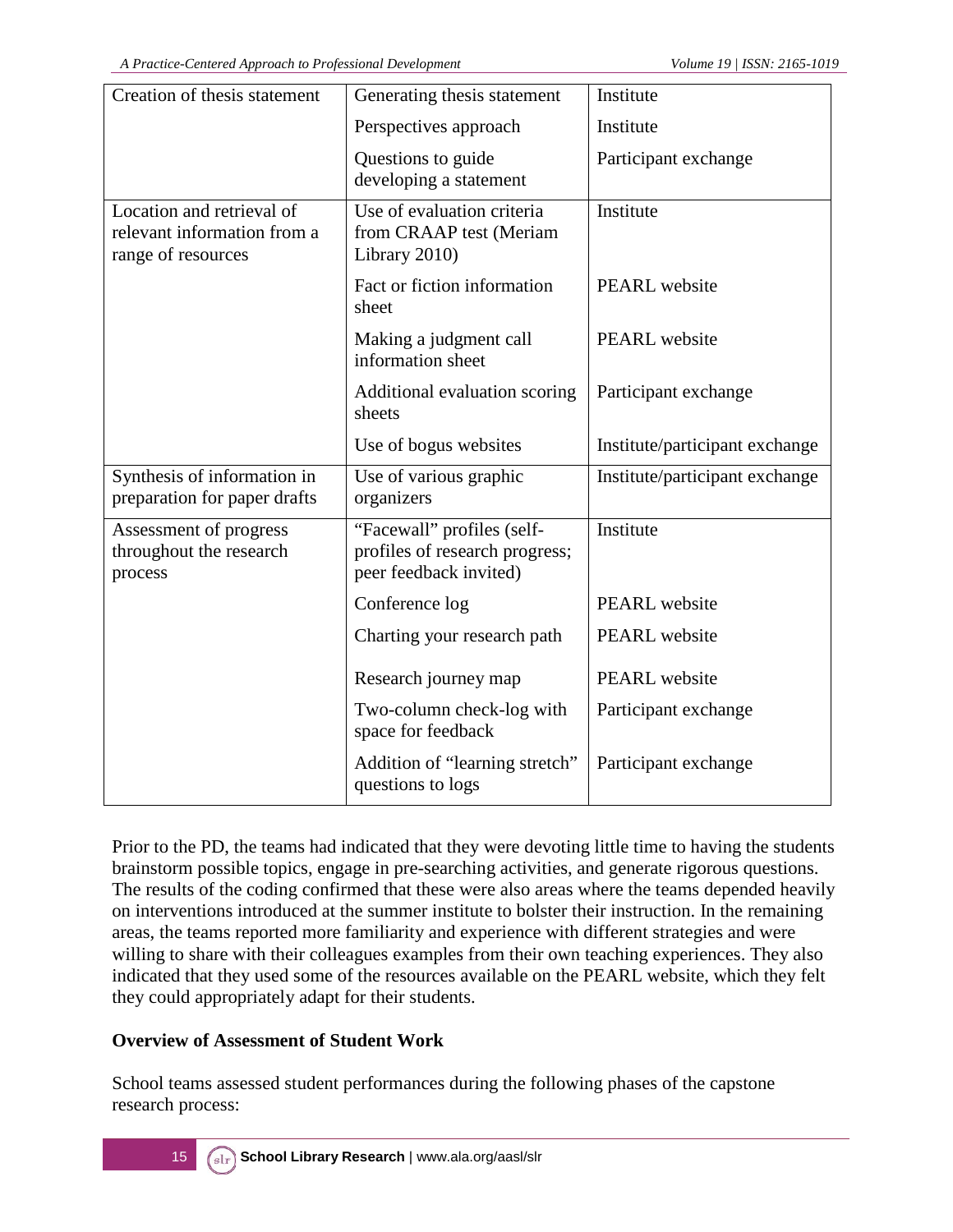- pre-searching and selecting topics,
- generating questions,
- developing thesis statements,
- evaluating online resources that included identifying keywords, and
- analyzing and synthesizing information for the paper.

For these phases of the research process, teams used rubrics or checklists that were based on criteria discussed during the institute. PEARL developers and participants collaborated on the assessment instruments that could be used for both formative work with the students and for summative evaluations.

Scoring guidelines using these tools were also agreed upon at the summer training session. Examples of these instruments are provided in Appendices C through G. Importantly, at the beginning of the capstone project process the teams shared the assessment criteria and instruments with the students so that the pupils were aware of what was expected and could assess their own progress. According to the school teams, many students indicated they were better prepared for the consultation sessions because they had the criteria and instruments on hand. They also understood that the instructors would be using the same criteria in evaluating their completed tasks. In their culminating portfolios, team members reported on percentages of students who succeeded (meeting or exceeding) and percentages who failed (approaching or not meeting) to meet the criteria for IL skills that were taught.

Qualitative information culled from the participants' logs, portfolios, and interviews provided critical insights on instructional strategies that were effective, areas where students continued to have difficulties, and directions proposed for future modifications and changes. In the following sections, we elaborate on the intervention strategies used for the different phases of the research process and the criteria employed for determining quality of the students' work. We also examine the merits of peer mentoring and student self-assessment as strategies valued throughout the process.

#### **Selecting a Topic/Pre-Searching For Background Knowledge**

Teachers and school librarians acknowledged that pre-searching was a crucial exploratory stage for the students and the one most misunderstood by teachers. The instructors became increasingly aware that topic selection was related to how much the students knew about the problem or issue and that students were more successful if the choices were self-initiated (Gross 2006; Crow 2011). The teams introduced this phase by having students complete personalinterest inventories and engaging them in freewriting activities that centered on topics and questions the students wished to explore. The instructors encouraged students to jot down their thoughts in KWL-type organizers on which the students noted what they already knew about these topics and questions ("Know"), what they predicted, what they wondered about ("Want to Know"), and why they felt these items were personally or socially relevant to study ("What They Learned and Reflected On"). Mind-mapping software such as EBSCO Visual Search and VisuWords were also introduced to help students broaden or refine topic searches.

Based on the completed inventories and organizers, students selected possible areas to further explore. They conducted preliminary searches for information and self-rated their selections based on the following criteria: potential rigor of the topic, their personal interest in it, its possible connection to community/global issues, and the availability of relevant resources.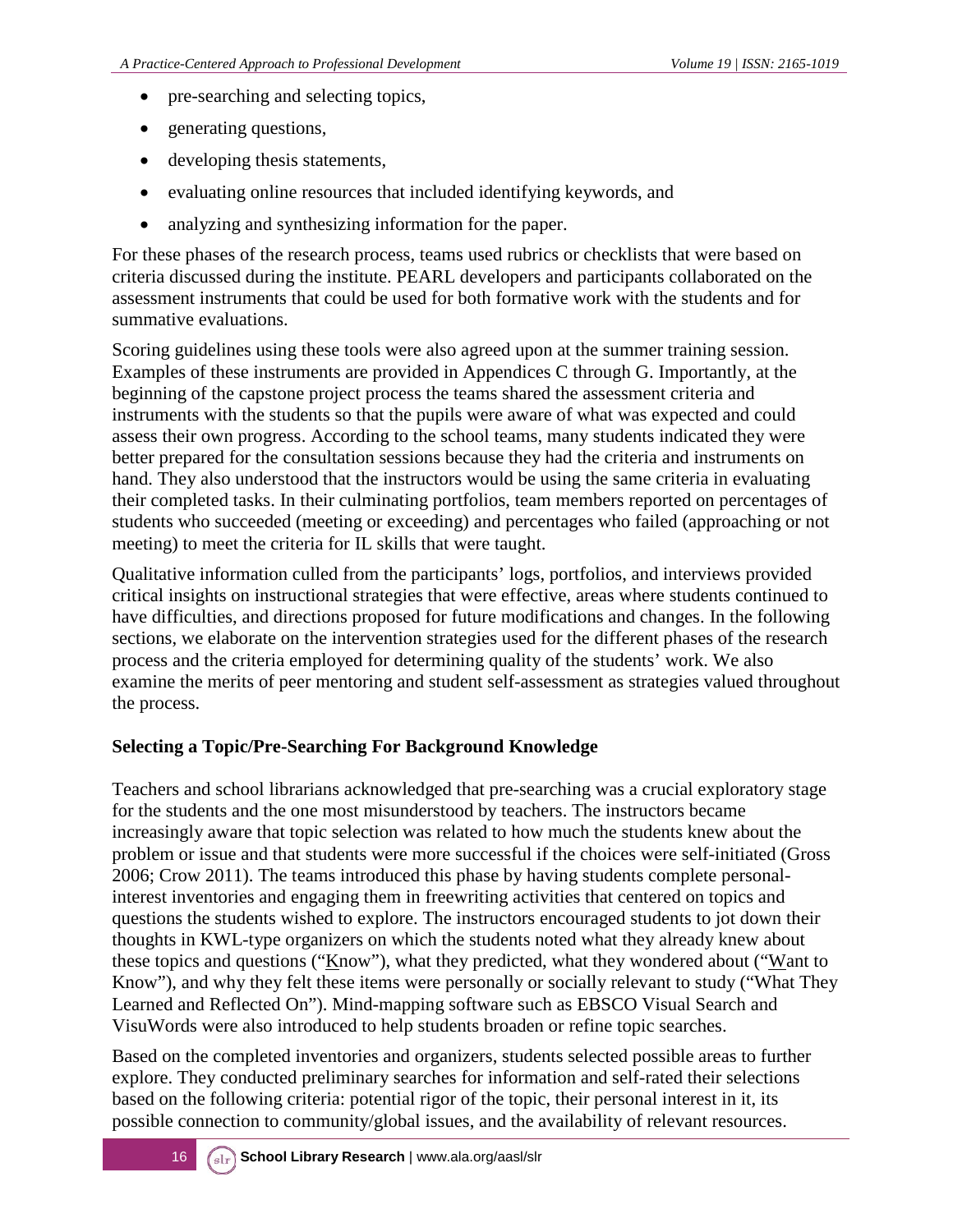Students and instructors used a rating checklist to assess this phase of the work (Appendix C). Students received a rating of "exceeding" if both pupils and instructors agreed that students scored 3 on all criteria, a rating of "meeting" if scores were a mix of 2 and 3, and a rating of "not meeting" if they had mostly scores of 1.

The school teams reported that almost 85 percent of the students were able to select topics that met criteria for intellectual rigor, personal interest, feasibility in terms of resources needed, and potential relevance to the community. The teachers indicated that the number of students completing this task was "much higher" than in previous years, although no statistical data had been collected in earlier semesters. The teachers attributed this increase to the use of tools introduced at the institute such as the personal inventory and a checklist to determine the suitability of the topics. By using these tools, students discovered "ideas they had not considered" and "connections with things they actually cared about." In previous years, teachers admitted that they expected students to "find topics" on their own. One teacher acknowledged that guiding the students to select topics of relevance and interest was the first major hurdle in the process. She noted:

"The Assessing the Topic of Choice [an exercise that was introduced in the institute] was a good tool to use when conferencing with the students. It made them evaluate their topics based on the criteria provided. During our conferences with the students, these criteria helped us provide them with specific feedback on their topics."

In their reflections, the teams discussed future pedagogical adaptations that included more peer critiquing of topics and additional conferencing sessions to assist students having difficulties in generating possible topics. A librarian observed:

"I think in the past my teachers did not realize the importance of giving students time to explore and build some background knowledge before selecting their final topics. As a result of this PD, the teachers scheduled several days for pre-searching, and I felt it was very useful. This also gave us time to meet with each student to talk about his or her topic and possible avenues of research and how it could tie in with the culminating product. We could definitely have used even more time to help some of the students, who were struggling."

#### **Generating Questions**

In the past, the teachers admitted that they frequently created the questions for the students. Using protocols to actively engage students in the generation of more-critical questions was "eye-opening" for them. In the institute, participants brainstormed questions around an interesting artifact, categorized the questions as closed- or open-ended queries, and prioritized the questions perceived to be most important for further investigation. By adapting this intervention strategy and using it with the students, teachers and school librarians found that most of the pupils were better able to generate questions. Students' ability to generate their own questions moved them beyond the simple encyclopedic information characteristic of report writing (Dahlgren and Oberg 2001; Donham 2010). The teachers and librarians also challenged students to create questions that required both lower-level and higher-order thinking based on Bloom's revised taxonomy (Anderson and Krathwohl 2001).

In their logs teachers indicated that students' generating their own questions was "a first time experience" for many of the pupils. The teachers also commented that the youngsters often expected instructors to "give them the questions." To encourage students' generation of queries,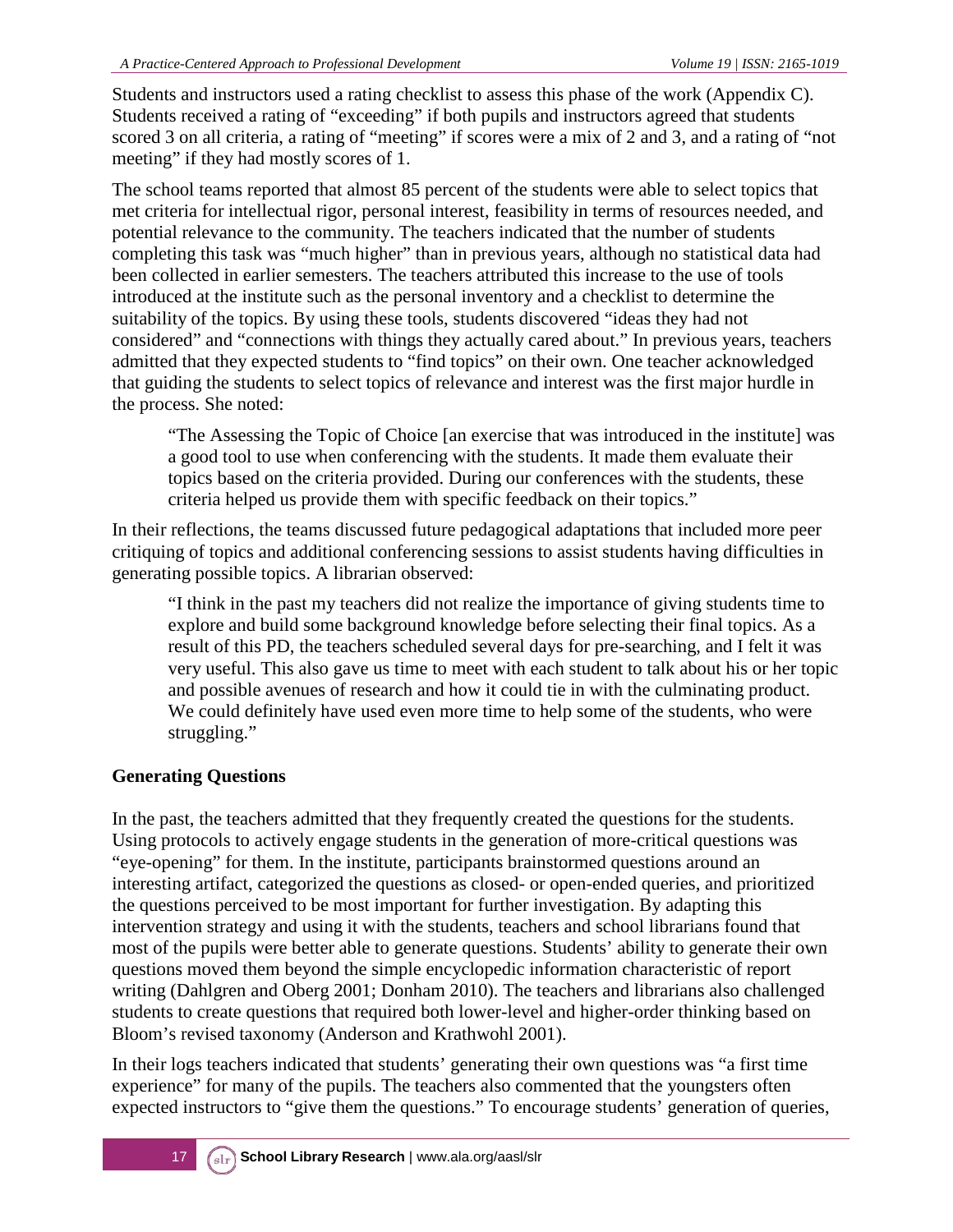the teams also experimented with a friendly game (Question Master) that challenged youngsters to create questions from different perspectives.

The criteria used to assess the questions included their rigor and challenge (instructors urged students to create questions that "stretched" their thinking and imagination), the questions' relationship to disciplinary knowledge, their potential for open-ended study, and their relevance to social concerns. Appendix D includes a rubric used by students and instructors for this phase of the research process.

According to the teams, about 75 percent of the students were able to produce questions that were clearly stated, central to the issue or topic under study, and generative in nature (that is, questions for which the answers would result in new questions, leading students to deep understandings of issues and problems). The remaining students "were stuck at the who-whatwhere levels." In debriefing sessions, several teams felt they needed to incorporate more peer sharing of questions in the future, using strategies such as pair-share and gallery walks. To broaden questions, in addition to deepening them, the teams also considered the use of graphic organizers such as mind maps, hierarchical trees, and question matrices.

#### **Formulating Thesis Statements**

Thesis formulation was a critical part of the meaning-making process. At this stage, students had to possess sufficient background information to create more-specific and deeper focuses for their investigations. The teams acknowledged that this skill remained one of the most difficult for them to teach and for students to master. Although the teams used direct instruction involving checklists to identify key elements of effective thesis statements, many of the teachers and librarians realized that they had not provided sufficient time for students to explore and gain adequate background knowledge about their selected topics before expecting pupils to formulate researchable thesis statements.

One team, however, used a creative approach that proved effective. The school librarian on the team described it as follows:

The students had to draw their own graphic to explain the parts of the thesis statement; they were creative [and] at the same time they were able to show their understanding. Later, we had the students verbally present their thesis statements to the class and have their peers provide "plus" and "minus" feedback to them. We then worked as a class to help our students craft stronger statements.

To assess the thesis statements, students and instructors used a rubric that focused on quality indicators: clarity, scope, and purpose (Appendix E).

Only 52 percent of the students initially drafted statements that clearly articulated a stand and that were potentially arguable. Reflecting on lessons learned from this experience, team members also realized that students needed "a wider range of sample statements to analyze" instead of a quick lesson on creating "good statements." In future sessions, teams considered having the students examine sample sets of statements and "calibrating" the quality of these statements based on the criteria presented in the rubric. As one teacher noted:

Simply modeling good thesis statements is not very effective. Students have to examine both weak and strong statements—we need to use the established criteria and guide [students] through discussions about why certain statements are stronger than others and what can be done to improve weaker ones.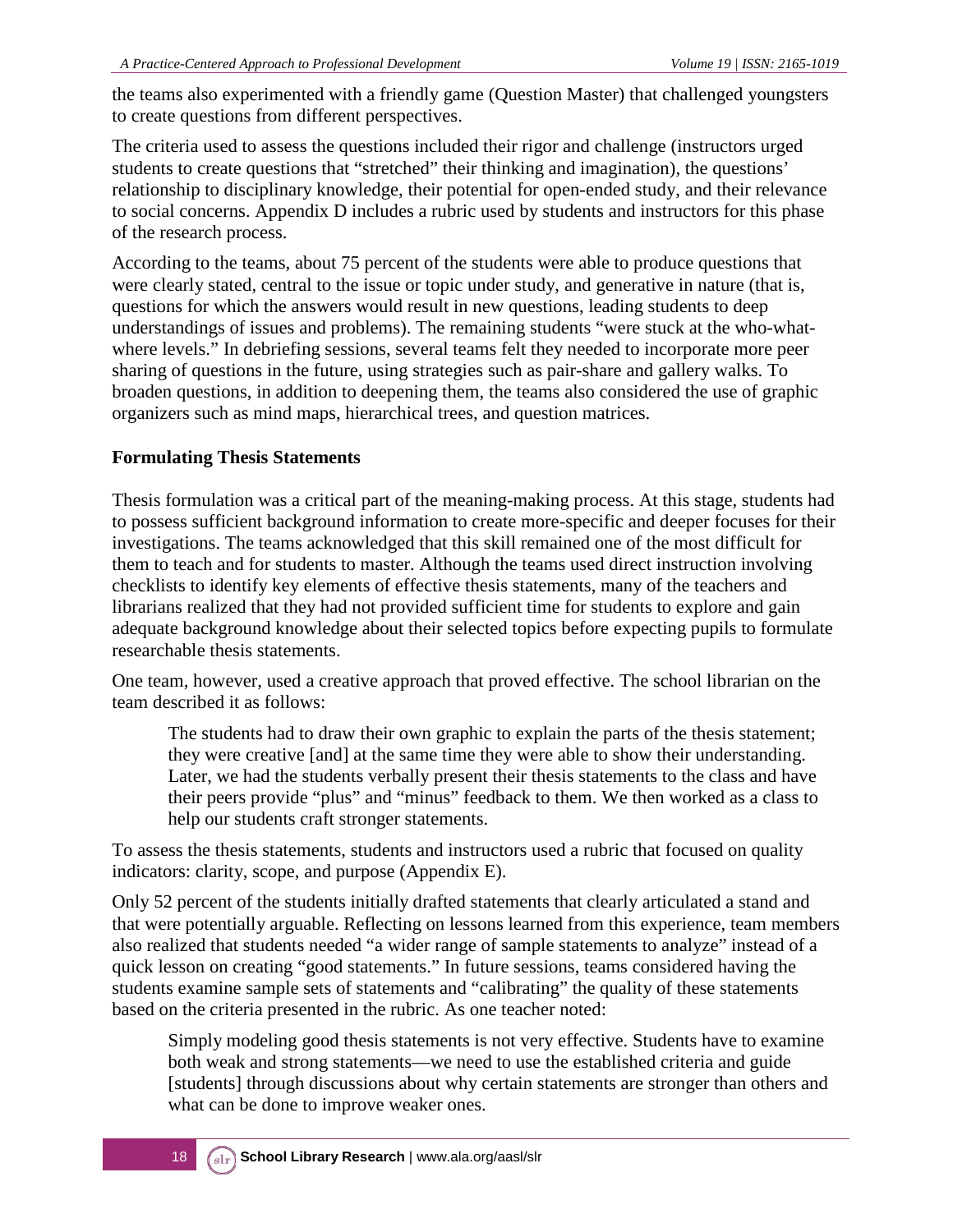#### **Evaluating Sources of Information**

The school librarians in Project PEARL led website evaluation sessions for all teams. Most of this work focused on using EBSCO online databases. The librarians adopted the following evaluation criteria from the CRAAP Test (Meriam Library 2010): currency, relevance, authority, accuracy, and purpose. To pique student curiosity in this phase, librarians used such techniques as introducing bogus or hoax sites such as "Save the Tree Octopus" and "Dihydrogen Monoxide" and challenged student teams to find evidence as to whether these sites were real or fake. Using a rubric based on the CRAAP criteria, students then assessed how well they were able to evaluate resources for their own research area by gathering useful information about those resources (Appendix F).

Over 80 percent of the students were able to accomplish the tasks involved in evaluating sources. In conferencing with students, librarians found that most individuals needed additional help in comparing information from different online sources to determine the relative authority and relevance of different materials. Students who did not satisfactorily complete this phase of research had particular difficulty in identifying bias. In their reflection logs, librarians agreed with Frances J. Harris's (2008) observations that simply finding the creator of an article or a website is not sufficient to determine either authority or bias.

As school teams, PEARL participants discussed the importance of a closer reading of textual material by employing strategies proposed by Daniel Callison (2015), such as having students compare two articles describing the same event and analyzing the author's choice of words, in addition to the organization of the work and the possible omission of important facts.

#### **Analyzing and Synthesizing Information**

The PEARL teams concurred with studies that identified analyzing and synthesizing information as being an especially critical challenge for students as they conduct research (Gordon 2000; Stripling 2010; Callison 2013). Pupils had to synthesize large amounts of information, grapple with multiple ideas, and weave them into a meaningful whole of substantiated opinions, valid conclusions, and conceptual understanding. As a result of intervention strategies shared at the summer institute, school teams adopted the use of various graphic organizers (e.g., mind maps, hierarchical trees, timelines, flow charts, fishbone diagrams) as an intermediary intervention between taking notes and drafting the papers. The teams reported that the use of different organizers was a valuable technique to aid students as they read for understanding, analyzed and summarized the text, and uncovered implicit meanings. One librarian observed:

It's a misconception we have as instructors that our students can move seamlessly from taking notes, which is data collection, to shaping personal knowledge from the data. An organizer helps many of them visually represent how they are making sense of what they have collected. I think it's a necessary bridge to understanding.

A rubric used for this phase of the process highlighted the following criteria: content that was related to the thesis with evidence of substantiating details, organization that displayed a clear statement of purpose and a logical flow of thinking, and integration of information from a range of relevant sources (Appendix G).

In Project PEARL, about 75 percent of the students produced final works that exhibited clearly stated thesis statements supported by cited evidence in a coherent presentation. The remainder of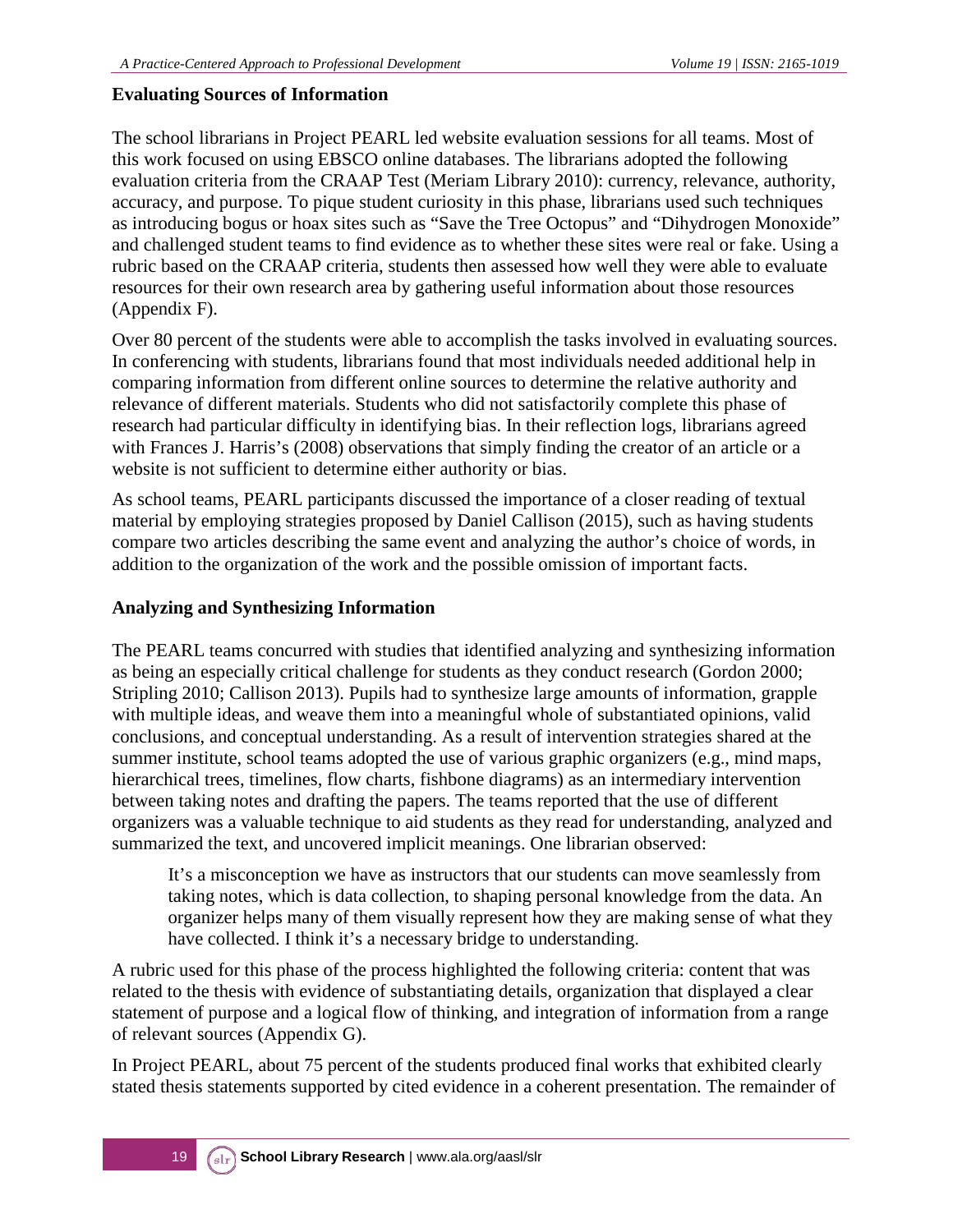the students floundered in organizing their information and selecting the most compelling evidence to support their major points.

Reflecting on this phase of the work, the teams concurred that more conferencing time with individual students was necessary. However, increasing the number of one-to-one conferences remained an enormous challenge because students' and educators' schedules during the school day are already full. Therefore, classroom teachers, school librarians, and students have limited opportunities to devote more time to face-to-face conferences during the school day.

However, several teams reported having promising success with "online critiquing" via Google Docs and said that they planned to expand use of Google Drive to create and edit web-based documents. One team experimented with online peer critiquing by pairing students to read and respond to each other's drafts. A member of this team indicated that they were "pleased to note how students used the rubric to provide critical comments to one another." The team noted that students engaged in this activity also mentioned that "helping my buddy made me see where I needed to do more work on my own draft."

#### **Encouraging Peer Mentoring and Support**

This last observation on peer critiquing lends support to Carol C. Kuhlthau's belief that a valuable strategy in meaning-making involves students working with their peers through the more difficult stages of the research process (1993). PEARL participants, who experimented with peer response groups, in which students served as listeners and responders, discovered that interest and motivation increased when students determined their own line of inquiry and owned their questions. One team described using peer critiquing in generating questions as follows:

Having students work in small groups made managing the large class much easier. [Note: This was an academy with over a hundred students working simultaneously on Capstone Projects.] We also had five adults on the floor to help as necessary. Having students share out in a round-robin style worked well. It provided more immediate feedback than if questions were just turned in to the teachers. As students shared and got the "thumbs up" there was a sense of validation and pride. There were a few "oohs" as students tried to outdo each other in asking questions reflecting higher orders of thinking. When the students seemed to stray off their targets, teachers had an opportunity to correct misunderstandings and to refine the questions.

In another situation, senior students mentored their junior colleagues:

It was very successful having the seniors in the Health Services Academy work as mentors to the juniors. Together they brainstormed possible topics and the seniors provided the juniors with tips on planning and implementing their projects. The younger students served as assistants during the seniors' capstone presentations before the judging panels. The older students also shared the different components of their portfolios and their research papers. This type of peer exchange was as powerful as the support provided by the teachers.

#### **Focusing on Self-Reflection**

To be self-regulated learners, students must step away from their work and ask critical questions such as:

• What do I already know?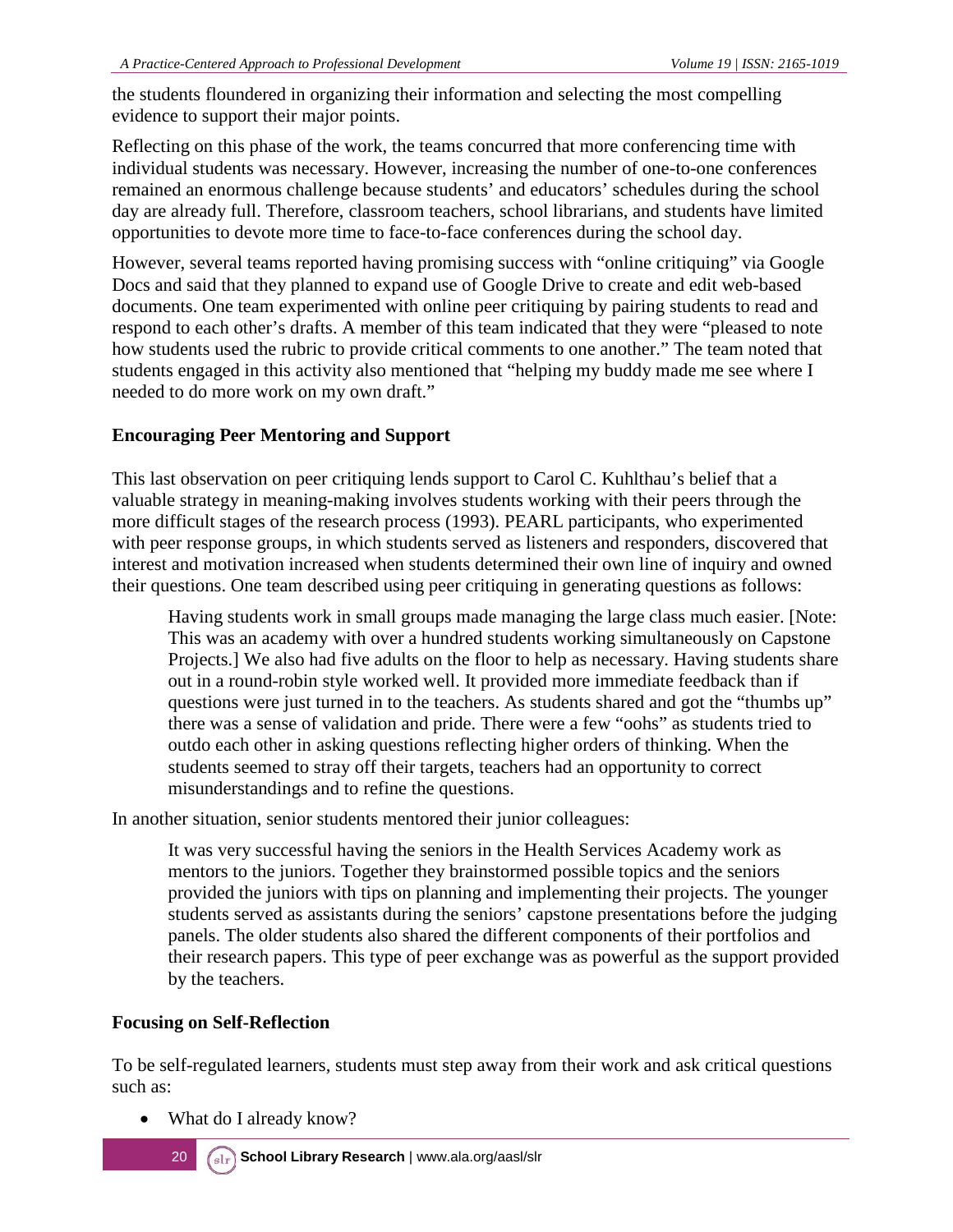- What do I want to find out?
- How do I find out?
- What did I learn?
- What new questions do I have?

In past years, a majority of the teachers in Project PEARL admitted that assessing students' progress had been a "hit or miss" practice. One teacher confessed, "I did it very informally and only if I had the time." In these situations, students frequently did not have a voice in the process. They turned in their products and received grades on them but had no opportunity to discuss their work with the instructors. In short, assessment was sporadic and teacher-focused.

As a result of exchanges during the institute, teams experimented with variant forms of conference logs to check for students' progress throughout the research process. The logs included columns for key tasks, dates started and completed, and spaces for student and mentor comments and for next steps planned. Students were responsible for maintaining the logs and having them available during face-to-face and virtual conferences. A librarian reported:

It was a good idea to incorporate assessment checklists and rubrics into the process. This helped students to be aware of the criteria for the quality of their work. Also, the PEARL Conferencing Check-Log for Research was a great forum for students to reflect on the research process and for mentors to provide specific feedback on the students' reflections.

By having her students assess their own progress, a teacher discovered the power of selfreflection:

I was surprised that students were able to articulate their feelings, understand their learning targets, and provide wonderful feedback on their learning process. The rubric I used as a reflection piece was invaluable, and I will continue to use this template in the future. The main reason it worked was students were able to identify their needs and what they felt they could improve upon.

Equally important was what students themselves had to say about the value of their capstone experiences. The following excerpts from the Project PEARL developers' longitudinal data collection captured the students' thoughts as budding researchers.

Kevin on the importance of persistence:

I was constantly plagued with technical issues each step of the way. This occasionally took a toll on my motivation to complete my program. Enduring the challenges taught me about perseverance, and I also realized that delaying the need for instant gratification reaped a greater reward at the end.

Jennifer on vulnerability as part of the process:

It was all right to be vulnerable and naive. I was exposed to so many new fields and experiences. I truly felt like I was five years old again in a foreign world. However, with resilience and a desire to learn, I witnessed my personal growth.

Heather on self-empowerment:

The project gave me the unique opportunity to take charge of my own education. That freedom made it fun to explore. At the same time, the freedom was the most challenging part of the process. At first, I was almost paralyzed with indecision because I wanted to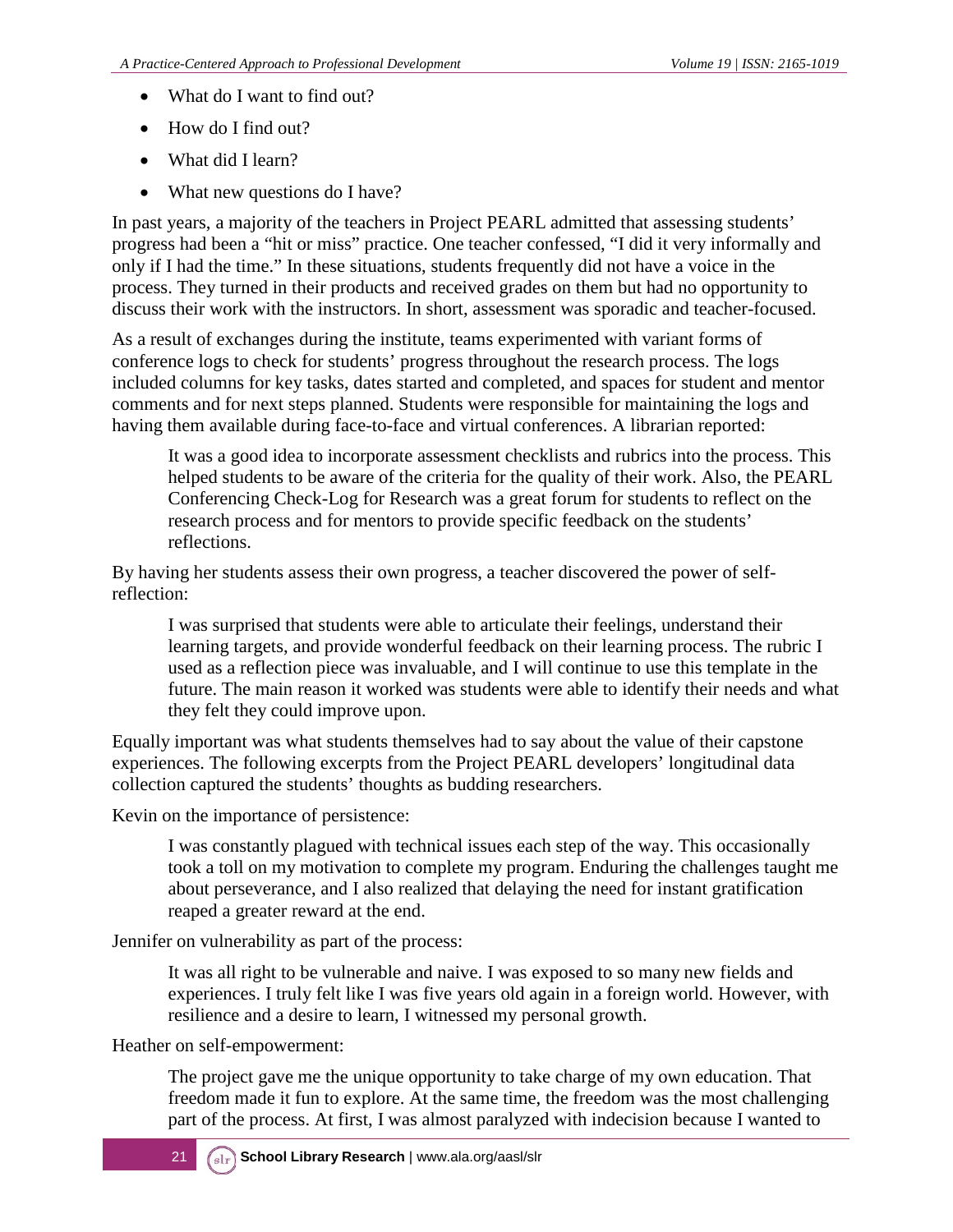pick the "right path" for my project. Once I realized that there was no "right" way, I was able to enjoy trying different things and learning from both successes and failures. In short, the most rewarding part was the freedom to learn in a real-world setting.

### **RQ 3: How were instructional relationships between the teacher and librarian influenced by interactions during the year-long PD?**

The instructional power of collaborative teaching lies in designing the learning experience together, coteaching the components, and jointly assessing the teaching process in addition to the results of student learning (Moreillon 2012). At Rutgers University, research on the impact of school libraries on student learning (Todd, Kuhlthau, and Heinstrom 2005; Todd 2006) reported that where teams of school librarians and teachers guided students through the stages of the inquiry process, students went beyond merely fact finding to personal understanding.

In Project PEARL participants completed open-ended questions regarding their instructional relationships prior to and after the PD program. Almost 80 percent of the participants indicated that their relationships were markedly strengthened as a result of the collaborative planning and problem solving during the training. In some cases, partnerships had not existed before the PD, and the opportunities to intensively plan and exchange ideas seeded new working relationships. The remaining 20 percent indicated that their instructional relationships had been positive even before the training and that the PD helped them sustain their existing levels of cooperative and collaborative work. Teachers discovered that their librarians contributed deep understanding of how information might be interpreted, evaluated, and applied to new contexts. In particular, classroom teachers appreciated the emotional support librarians brought to the team. A teacher, who worked with her librarian for the first time, reflected:

Hands down, the BEST part of this project has been the collaboration with our librarian. She was a tremendous support and resource. She was always willing to check out another source or pursue another angle or clarify a difficult idea. Working with her bumped up the quality of the thesis statement tremendously. There is no doubt that taking the training as a team made the research process much more palatable. We had a clearer sequence of the process and definitely had a better handle on how to get to the thesis statement. The academic and personal support that I received from my librarian created a vehicle for my own growth as a writer and as a teacher.

School librarians were heavily involved in the pre-searching phase, and they assisted with conference sessions at various points in the research process. Many of them also critiqued students' final work as members of review panels. One of the librarians summed up the partnership experience as follows:

My team came to realize that involving me in many facets of the work not only made their tasks easier, but that I contributed things they admittedly weren't adequately addressing. They knew their subject areas; I contributed the process knowledge. The combination made everything so much better for our students.

As teams planned and implemented their ideas, they constantly had to rethink what they were doing. A librarian described the following exchange with one of her teachers. As they closely observed what students were doing, the librarian and teacher made necessary adjustments in their team-taught instruction.

The students took a step back at one point because they realized their questions weren't that good. We had continued on, but then we realized that we should get them to think a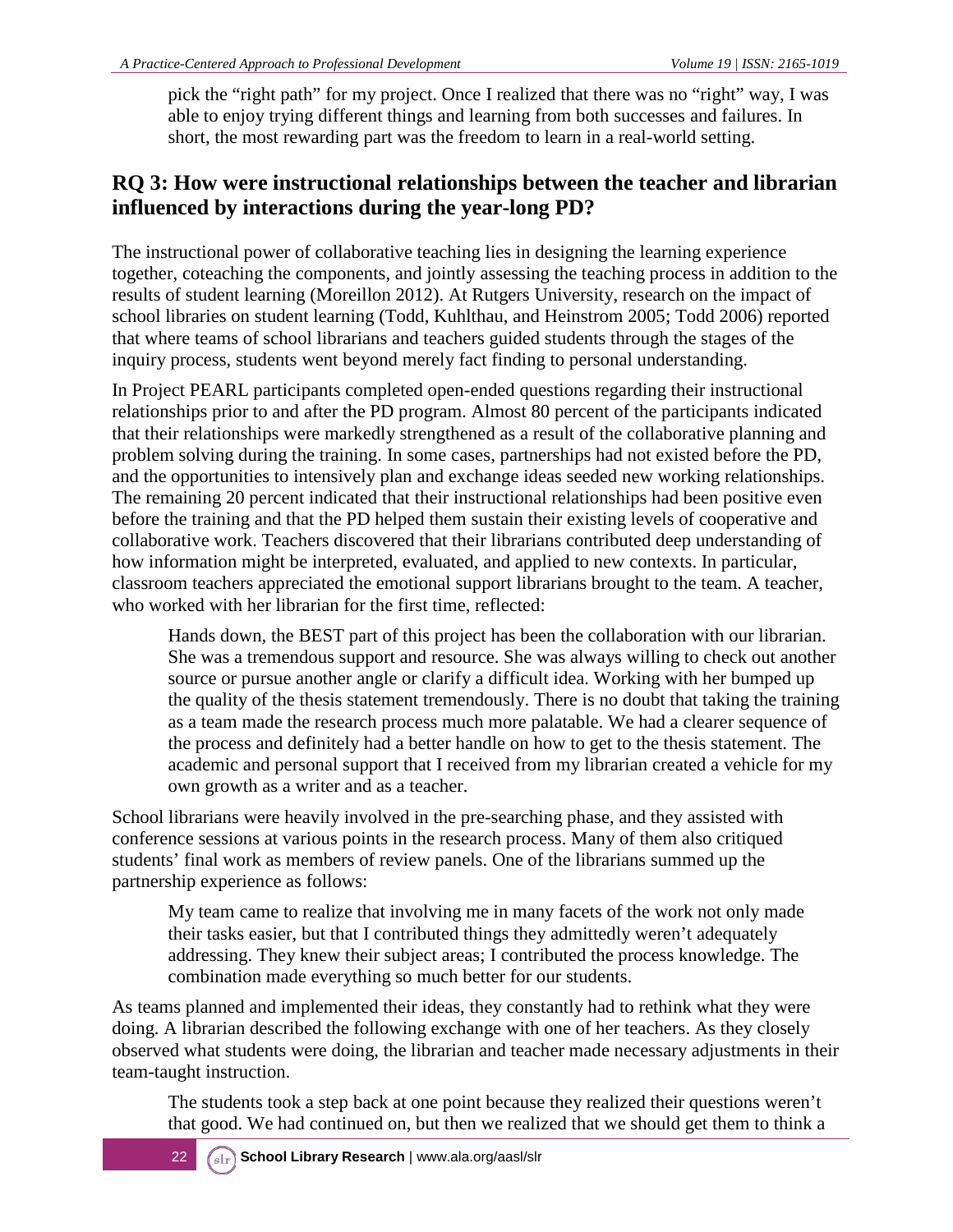little more about their questions so we also took a step back to the question generation phase…we wanted to get them thinking about what they had done and how improvements could be made. The "big a-ha" was giving ourselves the permission to make changes without feeling like we had failed…that we were engaged in a spiral of trying things, observing the results with students, getting student feedback, and returning to the design table again.

Although the PEARL PD ended in 2013, the developers have maintained contact with the school teams. Through phone and e-mail conversations with the PEARL librarians, the developers discovered that eighteen of the twenty-four librarians have continued to work with partners, although the team compositions have changed because of retirements, transfers, and changes in teaching assignments. Of the other six librarians, three have retired, and the other three have transferred to new schools where they are forming instructional partnerships.

An important positive development has been the expanded leadership roles reported by seven of the librarians. They stated that working with their PEARL teams contributed to their "willingness and confidence" in assuming the following tasks:

- Leading a newly established school-wide task force for project-based learning
- Coordinating the campus senior project initiative
- Collaborating with the school curriculum coordinator to design and deliver professional development for teachers
- Facilitating the mentoring program for new teachers
- Initiating a series of "tech tools for learning" sessions that are open to students, faculty, and staff
- Codesigning and coteaching a special summer program for middle school students in core areas, including research skills to prepare them for high school
- Participating in a work group with community college librarians to bridge the research gaps in the transition from high school to college

## **Limitations and Recommendations**

This case study was an initiative restricted to sixty participants from twenty-four schools in one state. Therefore, the findings are context-bound and cannot be generalized. Importantly, however, the study has highlighted the need for expanded research, not only in relation to the structure and delivery of PD but also the instructional guidance that supports students in becoming more proficient in mastering and applying IL skills. The findings and discussion provided insights into what school librarians do well, and where opportunities for continuous improvement might be possible. The areas for future examination described below point to the wider range of topics that awaits deeper investigation.

Although the Project PEARL teams gained competence in implementing a range of strategies to address student gaps in IL skills, there were instances where the focus remained heavily on accessing and locating information. More study is needed regarding the knowledge-construction dimensions of information literacy that relate to the convergence of prior learning, new information, and learning readiness, and to how school librarians and teachers can facilitate this process through a guided form of inquiry.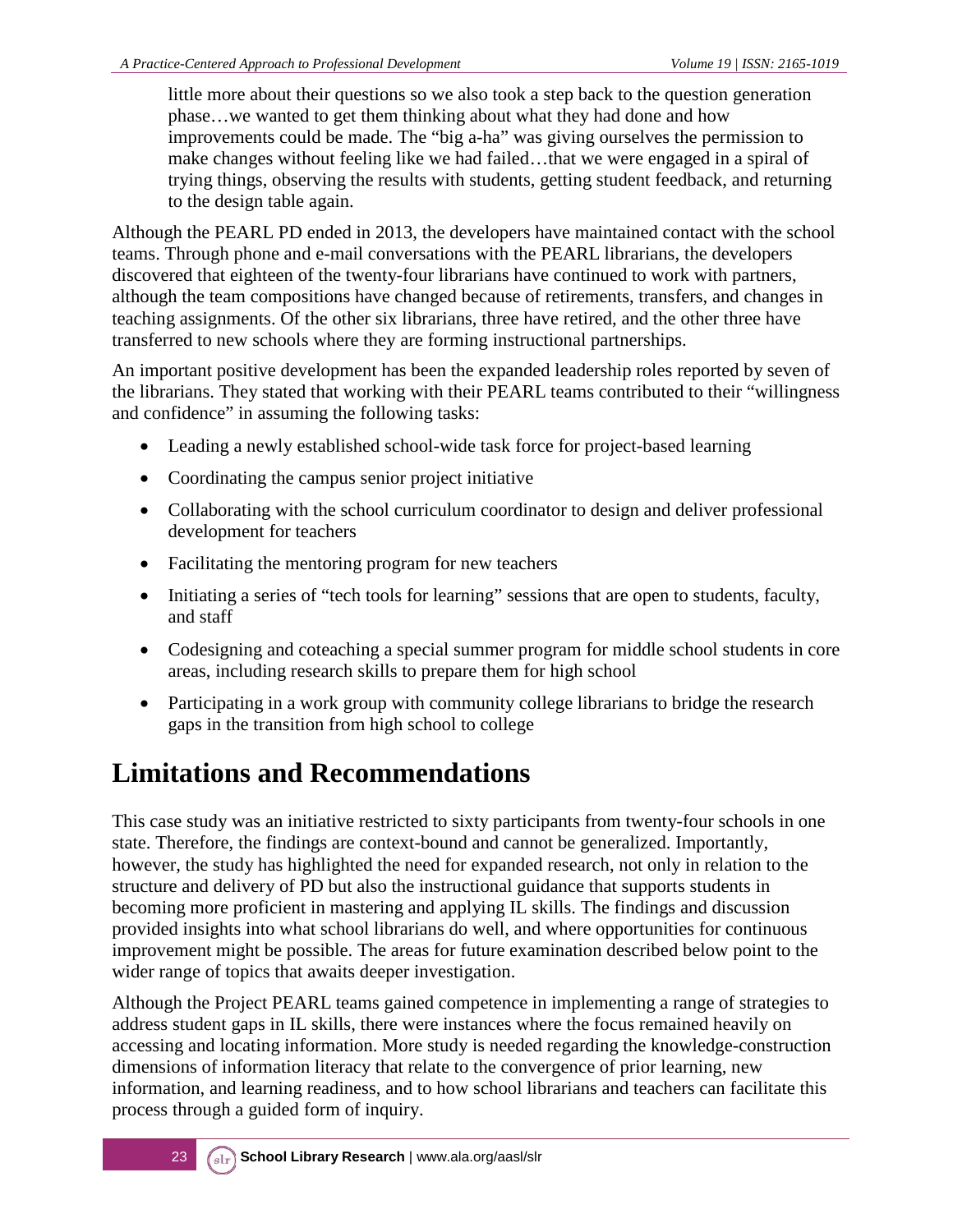Student self-assessment remained one of the weaker components in Project PEARL. While teachers and librarians acknowledged that promoting reflective practice and self-monitoring were foundational to self-directed learning, they also admitted that they were novices in promoting this behavior. A clearer identification of specific student behaviors that can be tangible measures of quality performance is another area that merits further investigation.

## **Conclusion**

Dennis Sparks, who is noted for his work with the National Staff Development Council, stated that high-quality, meaningful PD must focus on deepening teachers' content knowledge and pedagogical skills (2002). Initial findings from Project PEARL indicated that one way to provide effective PD is to embrace a job-embedded approach that promotes shared responsibility among teaching partners. This project focused on the creation of a model for PD that incorporated practice and reflection in the ongoing work of the classroom and school library. The Project PEARL developers sought to nurture a learning environment that cultivated collaborative solving of important problems in helping students succeed in capstone projects.

The Project PEARL developers recognized that to foster students' growth as complex problem solvers and reflective thinkers, the instructional teams must also experience the same process (Harada 2010). By focusing on critical questions about teaching and learning, participants challenged themselves to design instruction as teams. They discovered the power of learning as partners who accepted a collective responsibility for student learning.

Simplistic as it may sound, participants discovered that students needed instructional guidance to successfully manage to progress through the stages of information searching and meaningmaking. Much as adult learners required instruction and reflection to occur over time, students also needed a series of learning experiences spread over a period of time to become increasingly engaged, interested, and reflective. Learning in this manner became a joint adventure in inquiry for both the instructor and the student. In such an environment, librarians and teachers are fostering dispositions for learning that will last a lifetime.

### **Acknowledgments**

This work was supported by a grant from the Institute of Museum and Libraries (LG-07-09- 0114-09). The author thanks Michael-Brian Ogawa for his invaluable assistance as the project evaluator. She also acknowledges the work performed by the other project developers Carolyn Kirio, Sandy Yamamoto, Jodie Mattos, and Megan Terawaki, and by the PEARL school teams.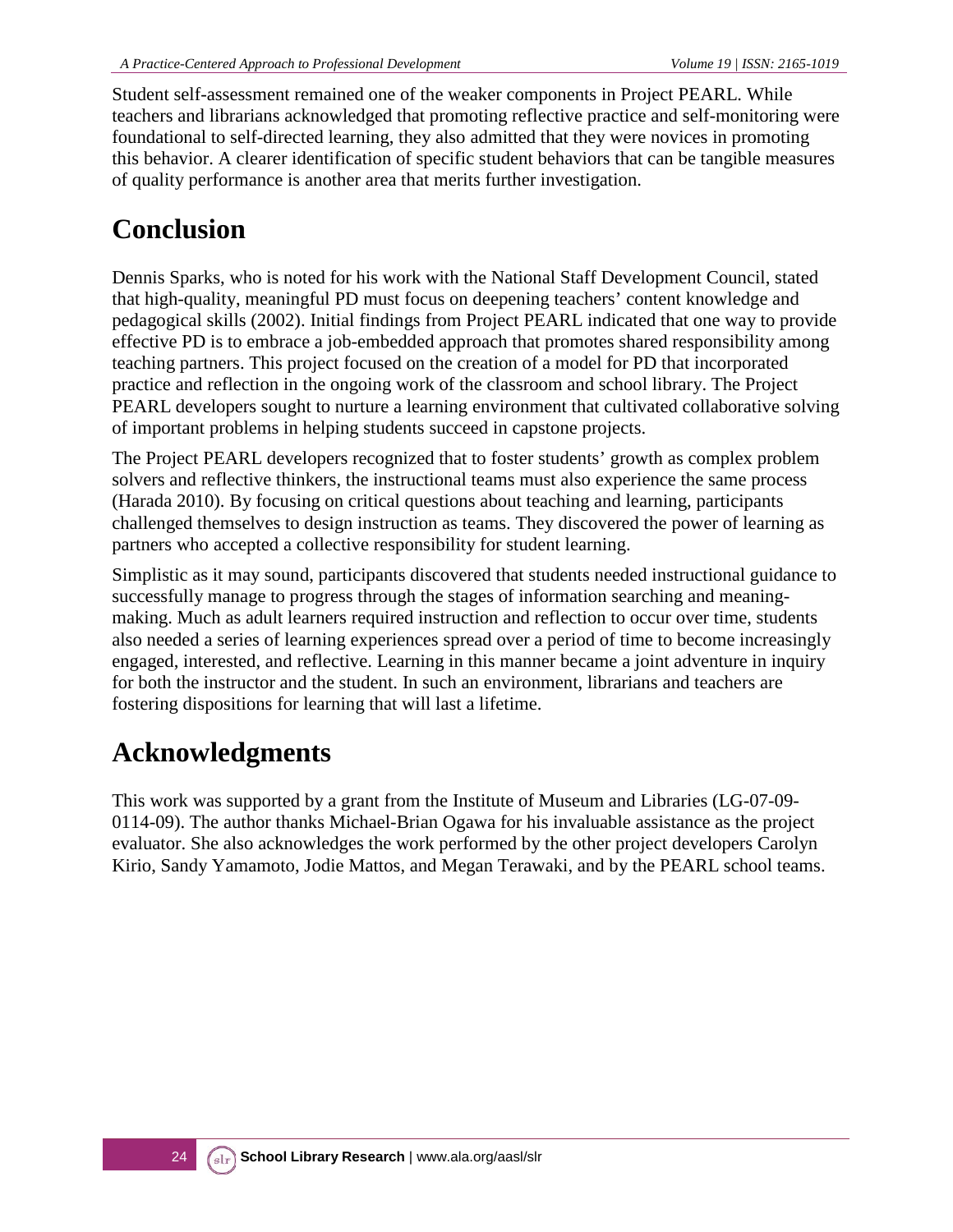## **Works Cited**

- Allen, Carrie D., and William R. Penuel. 2015. "Studying Teachers' Sensemaking to Investigate Teachers' Responses to Professional Development Focused on New Standards." *Journal of Teacher Education* 66 (2): 136–49
- American Association of School Librarians. 2007. "Standards for the 21st-Century Learner." [<www.ala.org/aasl/sites/ala.org.aasl/files/content/guidelinesandstandards/learningstandar](http://www.ala.org/aasl/sites/ala.org.aasl/files/content/guidelinesandstandards/learningstandards/AASL_Learning_Standards_2007.pdf) [ds/AASL\\_Learning\\_Standards\\_2007.pdf>](http://www.ala.org/aasl/sites/ala.org.aasl/files/content/guidelinesandstandards/learningstandards/AASL_Learning_Standards_2007.pdf) (accessed July 26, 2016).
- Anderson, Lorin W., and David R. Krathwohl, eds. 2001. *A Taxonomy for Learning, Teaching, and Assessing: A Revision of Bloom's Taxonomy of Educational Objectives*, complete ed. New York: Longman.
- Ball, Deborah Loewenberg, and David K. Cohen. 1999. "Developing Practice, Developing Practitioners: Toward a Practice-based Theory of Professional Education." In *Teaching as the Learning Profession: Handbook of Policy and Practice*, edited by Linda Darling-Hammond and Gary Sykes, 3–32*.* San Francisco: Jossey-Bass.
- Ball, Deborah Loewenberg, Miriam Ben-Peretz, and Rhonda B. Cohen. 2014. "Records of Practice and the Development of Collective Professional Knowledge." *British Journal of Educational Studies* 62 (3): 317–35.
- Booth, Char. 2011. *Reflective Teaching, Effective Learning: Instructional Literacy for Library Educators*. Chicago: American Librarian Association.
- Bourner, Tom. 2003. "Assessing Reflective Learning." *Education + Training* 45 (5): 267–72.
- Branch, Jennifer. 2003. "Instructional Interventions Are the Key: Supporting Adolescent Information Seeking. *School Libraries Worldwide* 9 (2).
- Branch, Jennifer, and Diane G. Solowan. 2003. "Inquiry-Based Learning: The Key to Student Success." *School Libraries in Canada* 22 (4): 6–12.
- Bransford, John D., Ann L. Brown, and Rodney R. Cocking, eds. 2000. *How People Learn: Brain, Mind, Experience, and School,* expanded ed. Washington, DC: National Academy Press. [<www.nap.edu/download/9853#>](http://www.nap.edu/download/9853) (accessed July 26, 2016).
- Brooks, Jacqueline Grennon. 2002. *Schooling for Life: Reclaiming the Essence of Learning.*  Alexandria, VA: Association for Supervision and Curriculum Development.
- Bruner, Jerome S. 1996. *The Culture of Education*. Cambridge, MA: Harvard University Press.
- Callison, Daniel. 2004. "Establishing Research Rigor in SLMR." *Knowledge Quest* 32 (5): 18– 20.
	- -. 2013. "Inquiry Curricular Concepts: CCSS for Secondary Level English Language Arts and Literacy." *School Library Monthly* 29 (4): 16–19.
	- ———. 2015. "Factors for Credible Adolescent Internet Searching." *School Library Monthly* 31 (5): 21–23.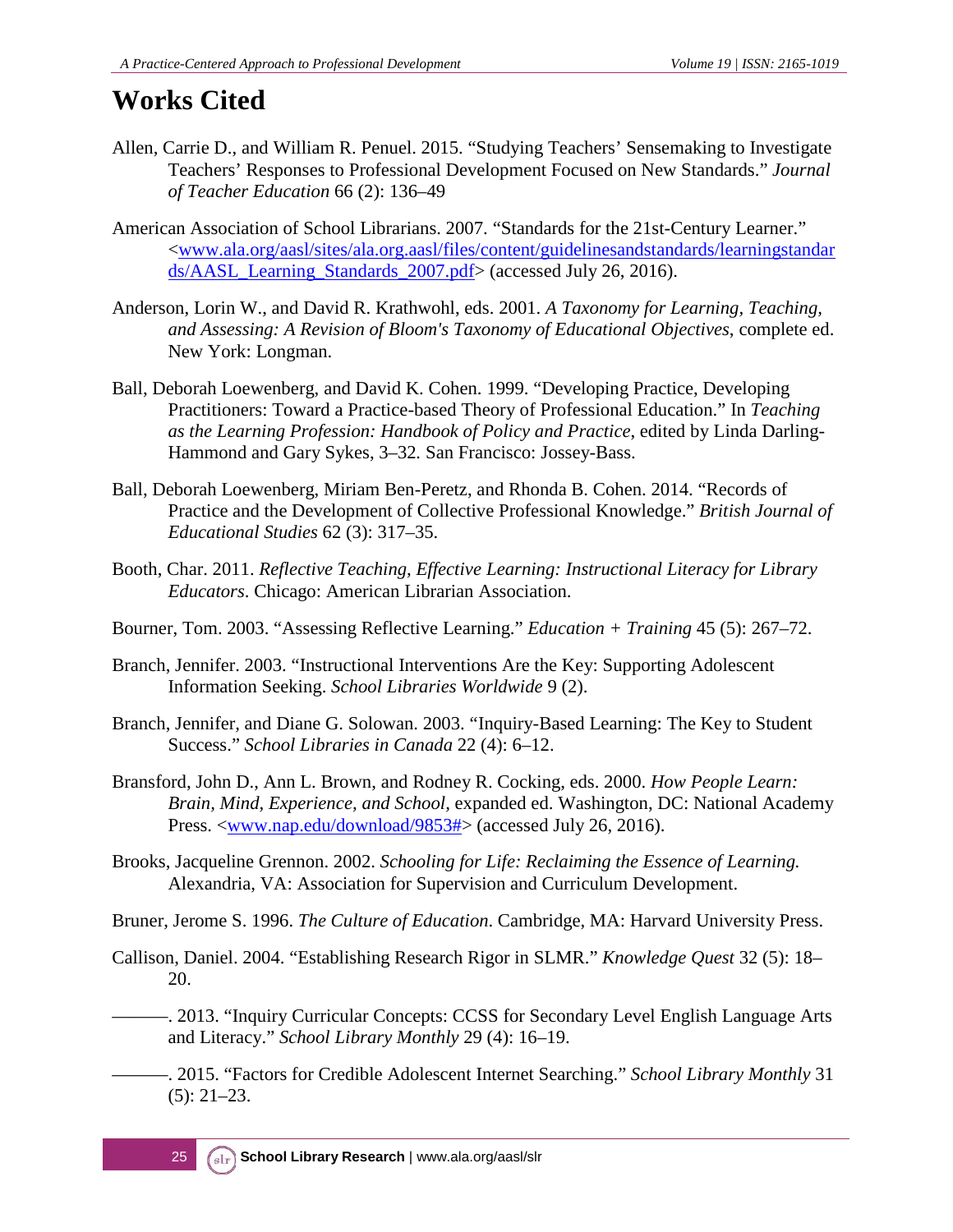- Chen, Shu-Hsien L. 2003. "Searching the Online Catalog and the World Wide Web." *Journal of Educational Media and Library Sciences* 41 (1): 29–43. [<http://joemls.dils.tku.edu.tw/fulltext/41/41-1/29-43.pdf>](http://joemls.dils.tku.edu.tw/fulltext/41/41-1/29-43.pdf) (accessed July 30, 2016).
- Christiansen, Terri, and Patricia A. Robey. 2015. "Promoting Systemic Change through the Integration of Professional Learning Community Practices with Glasser Quality Schools." *International Journal of Choice Theory & Reality Therapy* 35 (1): 7–13. [<www.wglasserinternational.org/wp-content/uploads/bsk-pdf](http://www.wglasserinternational.org/wp-content/uploads/bsk-pdf-manager/IJCTRT_XXXV_no1-Fall2015_139.pdf)[manager/IJCTRT\\_XXXV\\_no1-Fall2015\\_139.pdf>](http://www.wglasserinternational.org/wp-content/uploads/bsk-pdf-manager/IJCTRT_XXXV_no1-Fall2015_139.pdf) (accessed July 30, 2016).
- Chung, Jin Soo, and Delia Neuman. 2007. "High School Students' Information Seeking and Use for Class Projects." *Journal of the American Society for Information Science and Technology* 58 (10): 1503–17.
- Clark, Richard E., Paul A. Kirschner, and John Sweller. 2012. "Putting Students on the Path to Learning: The Case for Fully Guided Instruction." *American Educator* 36 (1): 6–11. [<www.aft.org/sites/default/files/periodicals/Clark.pdf>](https://www.aft.org/sites/default/files/periodicals/Clark.pdf) (accessed July 30, 2016).
- Crow, Sherry R. 2011. "Exploring the Experiences of Upper Elementary School Children Who Are Intrinsically Motivated to Seek Information." *School Library Research* 14. [<www.ala.org/aasl/sites/ala.org.aasl/files/content/aaslpubsandjournals/slr/vol14/SLR\\_Ex](http://www.ala.org/aasl/sites/ala.org.aasl/files/content/aaslpubsandjournals/slr/vol14/SLR_ExploringtheExperiences_V14.pdf) [ploringtheExperiences\\_V14.pdf>](http://www.ala.org/aasl/sites/ala.org.aasl/files/content/aaslpubsandjournals/slr/vol14/SLR_ExploringtheExperiences_V14.pdf) (accessed July 30, 2016).
- Dahlgren, Madeleine Abrandt, and Gunilla Oberg. 2001. "Questioning to Learn and Learning to Question: Structure and Function of Problem-Based Learning Scenarios in Environmental Science Education." *Higher Education* 41 (3): 263–82.
- Darling-Hammond, Linda. 2008. *Powerful Learning: What We Know About Teaching for Understanding.* San Francisco: Jossey-Bass.
- Denzin, Norman K., and Yvonna S. Lincoln. 2005. *The Sage Handbook of Qualitative Research,*  3rd ed*.* Thousand Oaks, CA: Sage.
- Donham, Jean. 2007. "Graduating Students Who Are Not Only Learned but Also Learners." *Teacher Librarian* 35 (1): 8–12.
	- ———. 2010. "Deep Learning through Concept-Based Inquiry." *School Library Monthly* 27 (1): 8–11.
- ———. 2014. "College Ready: What Can We Learn from First-Year College Assignments? An Examination of Assignments in Iowa Colleges and Universities." *School Library Research* 17. [<www.ala.org/aasl/sites/ala.org.aasl/files/content/aaslpubsandjournals/slr/vol17/SLR\\_Col](http://www.ala.org/aasl/sites/ala.org.aasl/files/content/aaslpubsandjournals/slr/vol17/SLR_CollegeReady_V17.pdf) [legeReady\\_V17.pdf>](http://www.ala.org/aasl/sites/ala.org.aasl/files/content/aaslpubsandjournals/slr/vol17/SLR_CollegeReady_V17.pdf) (accessed July 30, 2016).
- Earley, Peter, and Sara Bubb. 2004. *Leading and Managing Continuing Professional Development: Developing People, Developing Schools.* Thousand Oaks, CA: Sage.
- Fenwick, Tara, and Mark Tennant. 2004. "Understanding Adult Learners." In *Dimensions of Adult Learning*, edited by Griff Foley, 55–73*.* Maidenhead, England: Open University Press.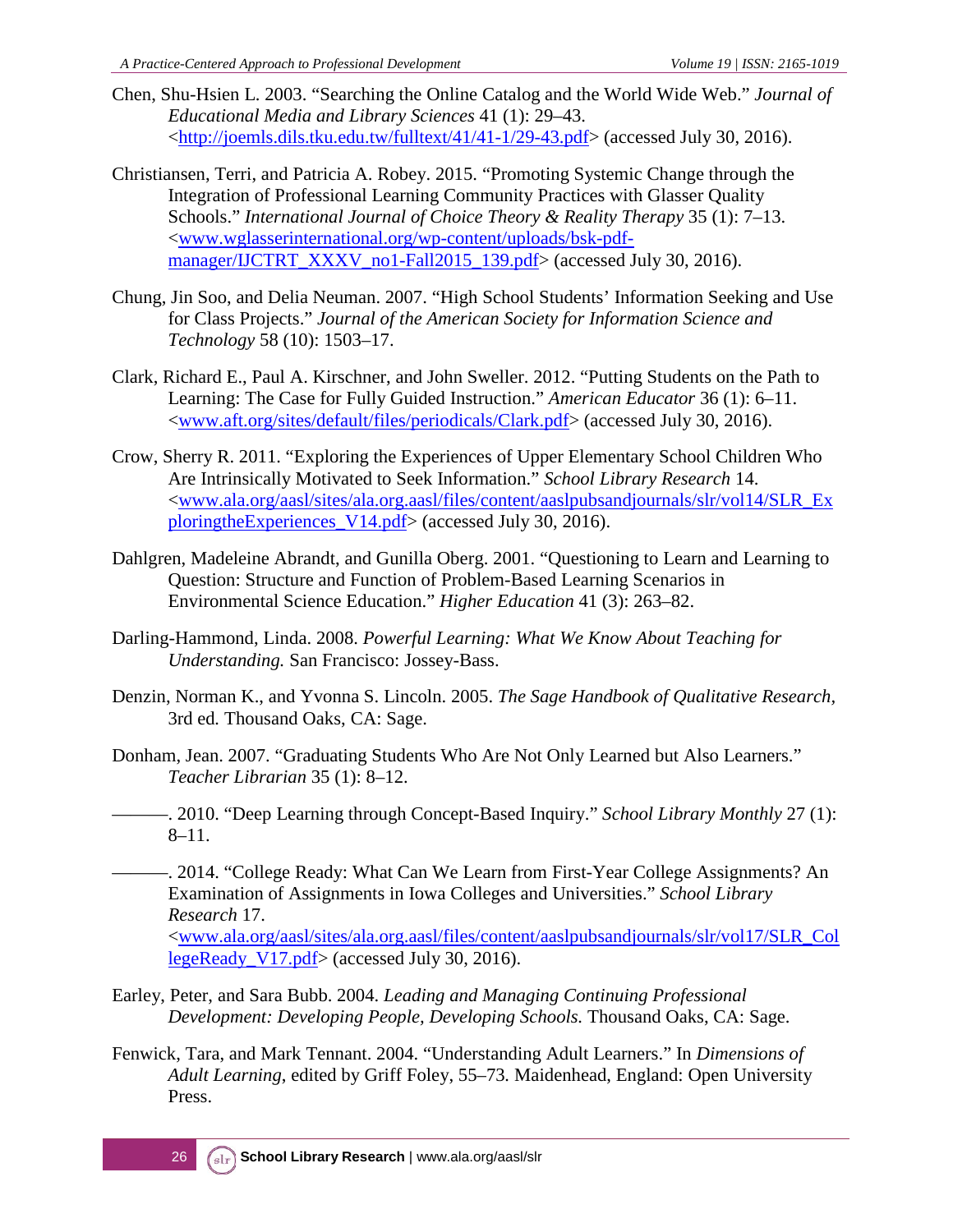- Flint, Amy Seely, Karla Zisook, and Teresa R. Fisher. 2011. "Not a One-Shot Deal: Generative Professional Development among Experienced Teachers." *Teaching and Teacher Education* 27 (8): 1163–69.
- Fosnot, Catherine Twomey. 2005. *Constructivism: Theory, Perspectives, and Practice,* 2nd ed*.* New York: Teachers College Press.
- Gordon, Carol A. 2000. "The Effects of Concept Mapping on the Searching Behavior of Tenth-Grade Students." *School Library Media Research* 3. [<www.ala.org/aasl/sites/ala.org.aasl/files/content/aaslpubsandjournals/slr/vol3/SLMR\\_C](http://www.ala.org/aasl/sites/ala.org.aasl/files/content/aaslpubsandjournals/slr/vol3/SLMR_ConceptMapping_V3.pdf) [onceptMapping\\_V3.pdf>](http://www.ala.org/aasl/sites/ala.org.aasl/files/content/aaslpubsandjournals/slr/vol3/SLMR_ConceptMapping_V3.pdf) (accessed September 6, 2015).
- Gross, Melissa. 2006. *Studying Children's Questions: Imposed and Self-Generated Information Seeking at School*. Lanham, MD: Scarecrow.
- Guskey, Thomas R. 2002. "Professional Development and Teacher Change." *Teachers and Teaching: Theory and Practice* 8 (3/4): 381–91.
- Harada, Violet H. 2010. "Librarians as Learning Leaders: Cultivating Cultures of Inquiry." In *The Many Faces of School Library Leadership,* edited by Sharon Coatney, 13–28*.* Santa Barbara, CA: Libraries Unlimited.
- Harris, Frances Jacobson. 2008. "Challenges to Teaching Credibility Assessment in Contemporary Schooling." In *Digital Media, Youth, and Credibility,* edited Miriam J. Metzger and Andrew J. Flanagin, 155–79. Cambridge, MA: MIT Press. [<www.issuelab.org/resource/challenges\\_to\\_teaching\\_credibility\\_assessment\\_in\\_contemp](http://www.issuelab.org/resource/challenges_to_teaching_credibility_assessment_in_contemporary_schooling) [orary\\_schooling>](http://www.issuelab.org/resource/challenges_to_teaching_credibility_assessment_in_contemporary_schooling) (accessed August 1, 2016).
- Hawley, Willis D., and Linda Valli. 1999. "The Essentials of Effective Professional Development: A New Consensus." In *Teaching as the Learning Profession: Handbook of Policy and Practice,* edited by Linda Darling-Hammond and Gary Sykes, 127–50*.* San Francisco: Jossey-Bass.
- Henry J. Kaiser High School. 2013. *Kaiser High School Senior Project Student Handbook.* Honolulu, HI: Henry J. Kaiser High School.
- Herring, James E. 2006. "A Critical Investigation of Students' and Teachers' Views of the Use of Information Literacy Skills in School Assignments." *School Library Media Research*  9. [<www.ala.org/aasl/sites/ala.org.aasl/files/content/aaslpubsandjournals/slr/vol9/SLMR\\_Cr](http://www.ala.org/aasl/sites/ala.org.aasl/files/content/aaslpubsandjournals/slr/vol9/SLMR_CriticalInvestigation_V9.pdf) [iticalInvestigation\\_V9.pdf>](http://www.ala.org/aasl/sites/ala.org.aasl/files/content/aaslpubsandjournals/slr/vol9/SLMR_CriticalInvestigation_V9.pdf) (accessed June 23, 2015).
- Herring, James E., and Anne Marie Tarter. 2007. "Progress in Developing Information Literacy in a Secondary School Using the PLUS Model." *School Libraries in View* 23: 3–7.
- Hughes-Hassell, Sandra, Amanda Brasfield, and Debbie Dupree. 2012. "Making the Most of Professional Learning Communities." *Knowledge Quest* 41 (2): 30–37.
- Kubitskey, Beth, and Barry J. Fishman. 2006. *Professional Development Design for Systemic Curriculum Change.* Paper presented at the 2006 Annual Meeting of the American Educational Research Association, San Francisco, CA.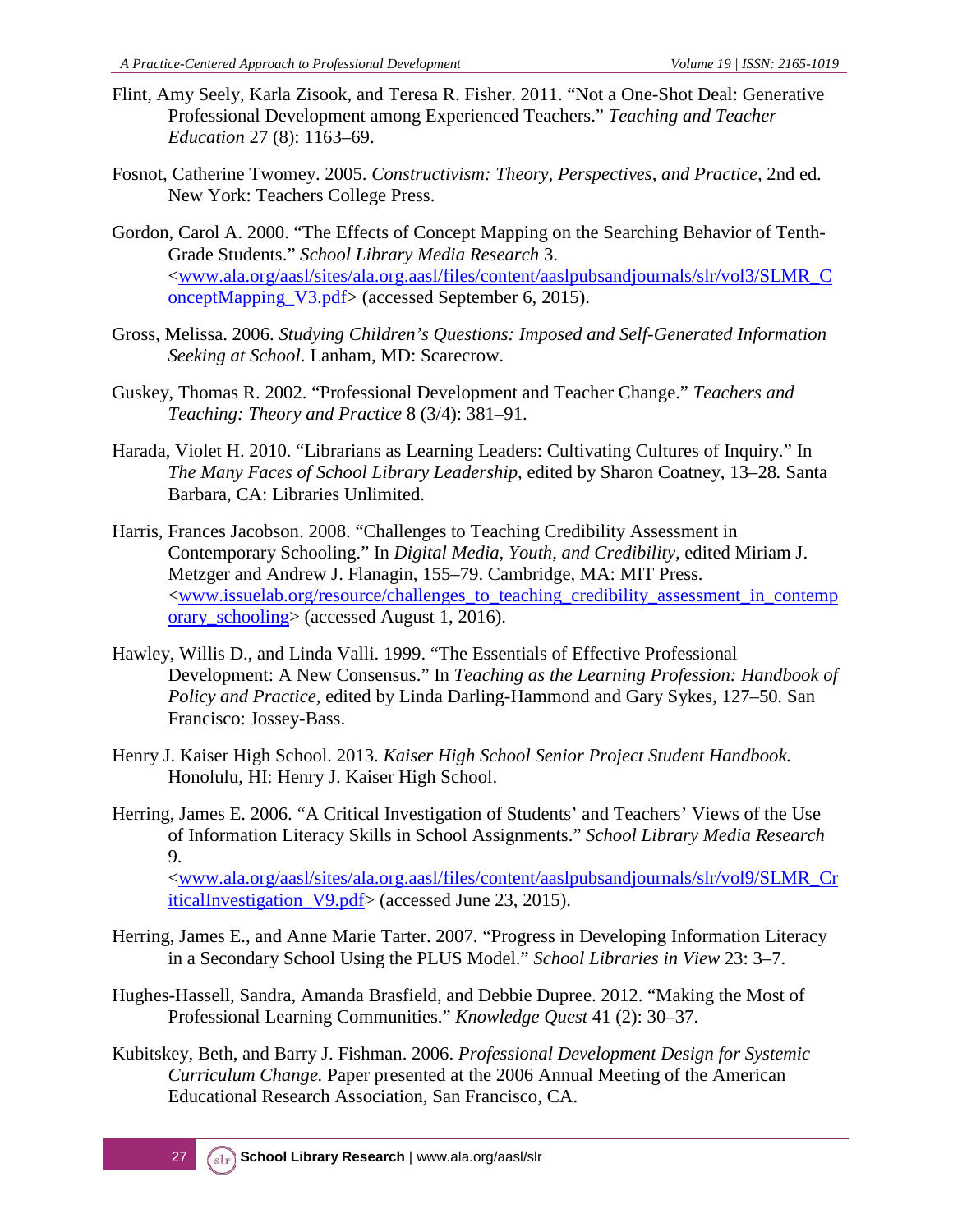[<www.umich.edu/~hiceweb/papers/2006/Kubitskey\\_Fishman\\_AERA\\_2006.pdf>](http://www.umich.edu/%7Ehiceweb/papers/2006/Kubitskey_Fishman_AERA_2006.pdf) (accessed June 23, 2015).

Kuhlthau, Carol C. 1993. *Seeking Meaning: A Process Approach to Library and Information Sciences.* Norwood, NJ: Ablex.

———. 2003. "Rethinking Libraries for the Information Age School: Vital Roles in Inquiry Learning." *School Libraries in Canada* 22 (4): 3–5.

- Kuhlthau, Carol C., Ann K. Caspari, and Leslie K. Maniotes. 2007. *Guided Inquiry: Learning in the 21st Century*. Westport, CT: Libraries Unlimited.
- Leung, Doris Y. P., and David Kember. 2003. "The Relationship between Approaches to Learning and Reflection upon Practice." *Educational Psychology* 23 (1): 61–71.
- McNicol, Sarah, and Emily Shields. 2014. "Developing a New Approach to Information Literacy Learning Design." *Journal of Information Literacy* 8 (2): 23–35. [<http://dx.doi.org/10.11645/8.2.1911>](http://dx.doi.org/10.11645/8.2.1911) (accessed June 23, 2015).
- Meriam Library, California State University, Chico. 2010. "Evaluating Information–Applying the CRAAP Test." [<www.csuchico.edu/lins/handouts/eval\\_websites.pdf>](https://www.csuchico.edu/lins/handouts/eval_websites.pdf) (accessed June 21, 2016).
- Merriam, Sharan B., and Laura L. Bierema. 2014. *Adult Learning: Linking Theory and Practice*. San Francisco: Jossey-Bass.
- Montiel-Overall, Patricia, and Anthony C. R. Hernández. 2012. "The Effect of Professional Development on Teacher and Librarian Collaboration: Preliminary Findings Using a Revised Instrument, TLC-III." *School Library Research* 15. [<www.ala.org/aasl/sites/ala.org.aasl/files/content/aaslpubsandjournals/slr/vol15/SLR\\_Eff](http://www.ala.org/aasl/sites/ala.org.aasl/files/content/aaslpubsandjournals/slr/vol15/SLR_EffectofPDonCollaboration_V15.pdf) [ectofPDonCollaboration\\_V15.pdf>](http://www.ala.org/aasl/sites/ala.org.aasl/files/content/aaslpubsandjournals/slr/vol15/SLR_EffectofPDonCollaboration_V15.pdf) (accessed September 6, 2015).
- Moreillon, Judi. 2012. *Coteaching Reading Comprehension Strategies in Secondary School Libraries: Maximizing Your Impact.* Chicago: American Library Association.
- Neely, Teresa Y. 2006. *Information Literacy Assessment: Standards-Based Tools and Assignments.* Chicago: American Library Association.
- Owen, Susanne Mary. 2015. "Teacher Professional Learning Communities in Innovative Contexts: 'Ah-hah Moments,' 'Passion' and 'Making a Difference' for Student Learning." *Professional Development in Education* 41 (1): 57–74.
- Penuel, William R., et al. 2007. "What Makes Professional Development Effective? Strategies That Foster Curriculum Implementation." *American Educational Research Journal* 44 (4): 921–58.
- Pratt, Clara C., William M. McGuigan, and Aphra R. Katzev. 2000. "Measuring Program Outcomes: Using Retrospective Pretest Methodology." *American Journal of Evaluation* 21 (3): 341–49.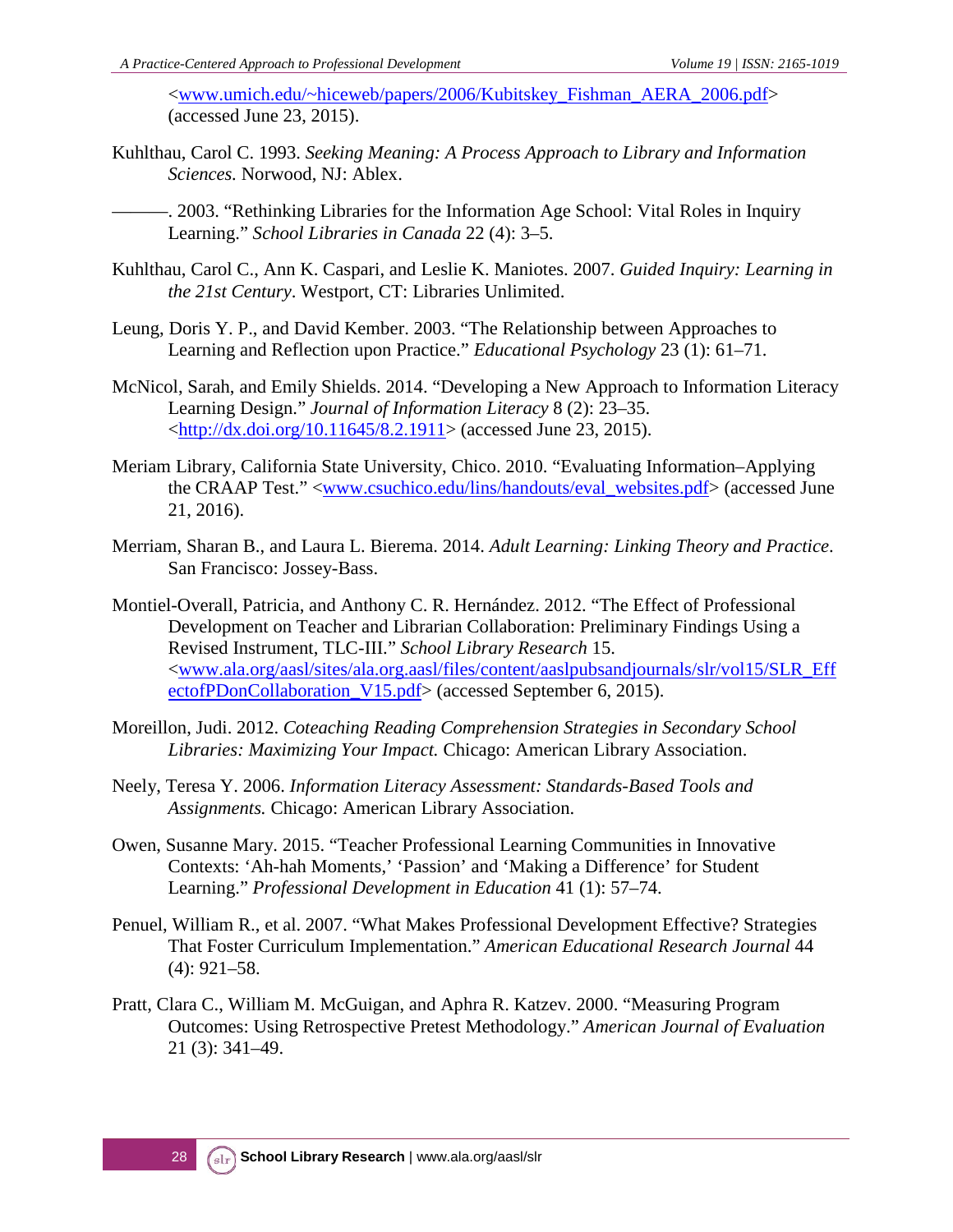- Prensky, Marc. 2009. "H. Sapiens Digital: From Digital Immigrants and Digital Natives to Digital Wisdom." *Innovate: Journal of Online Education* 5 (3) [<www.wisdompage.com/Prensky01.html>](http://www.wisdompage.com/Prensky01.html) (accessed June 23, 2015).
- Resnick, Lauren B., and Megan Williams Hall. 1998. "Learning Organizations for Sustainable Education Reform." *Daedalus* 127 (4): 89–118.
- Rockwell, S. Kay, and Harriet Kohn. 1989. "Post-Then-Pre Evaluation." *Journal of Extension* 27  $(2)$ .  $\langle$ www.joe.org/joe/1989summer/a5.html> (accessed June 27, 2016).
- Rowlands, Ian, et al. 2008. "The Google Generation: The Information Behavior of the Researcher of the Future." *Aslib Proceedings* 60 (4): 290–310.
- Schön, Donald A. 1983. *The Reflective Practitioner: How Professionals Think in Action*. New York: Basic Books.
- Singer, Jon, et al. 2000. "Constructing Extended Inquiry Projects: Curriculum Materials for Science Education Reform." *Educational Psychologist* 35 (3): 165–78.
- Small, Ruth V. 2000. "Motivation in Instructional Design." *Teacher Librarian* 27 (5): 29–31.
- Small, Ruth V., Nasriah Zakaria, and Houria El-Figuigui. 2004. "Motivational Aspects of Information Literacy Skills Instruction in Community College Libraries." *College & Research Libraries* 65 (2): 96–121. [<http://crl.acrl.org/content/65/2/96.full.pdf+html>](http://crl.acrl.org/content/65/2/96.full.pdf+html) (accessed August 1, 2016).
- Sparks, Dennis. 2002. *Designing Powerful PD for Teachers and Principals.* Oxford, OH: National Staff Development Council. [<www.friscoisd.org/ly/departments/professionalDev/documents/DesigningPowerfulProfe](http://www.friscoisd.org/ly/departments/professionalDev/documents/DesigningPowerfulProfessionalDevelopmentforTeachersandPrincipals_000.pdf) ssionalDevelopmentforTeachersandPrincipals  $000.pdf$  > (accessed November 4, 2015).
- Strauss, Anselm L., and Juliet M. Corbin. 1998. *Basics of Qualitative Research: Techniques and Procedures for Developing Grounded Theory,* 2nd ed. Thousand Oaks, CA: Sage.
- Stripling, Barbara. 2008. "Inquiry: Inquiring Minds Want to Know." *School Library Media Activities Monthly* 25 (1): 50–52.

———. 2010. "Teaching Students to Think in the Digital Environment: Digital Literacy and Digital Inquiry." *School Library Monthly* 26 (8): 16–19.

- Tashakkori, Abbas, and Charles Teddlie. 1998. *Mixed Methodology: Combining Qualitative and Quantitative Approaches*. Thousand Oaks, CA: Sage.
- Todd, Ross J. 2006. "From Information to Knowledge: Charting and Measuring Changes in Students' Knowledge of a Curriculum Topic." *IR Information Research* 11 (4). [<www.informationr.net/ir/11-4/paper264.html>](http://www.informationr.net/ir/11-4/paper264.html) (accessed September 7, 2015).

-. 2012. "School Libraries and the Development of Intellectual Agency: Evidence from New Jersey." *School Library Research* 15. [<www.ala.org/aasl/sites/ala.org.aasl/files/content/aaslpubsandjournals/slr/vol15/SLR\\_Sc](http://www.ala.org/aasl/sites/ala.org.aasl/files/content/aaslpubsandjournals/slr/vol15/SLR_SchoolLibrariesandDevelopment_V15.pdf) [hoolLibrariesandDevelopment\\_V15.pdf>](http://www.ala.org/aasl/sites/ala.org.aasl/files/content/aaslpubsandjournals/slr/vol15/SLR_SchoolLibrariesandDevelopment_V15.pdf) (accessed August 2, 2016).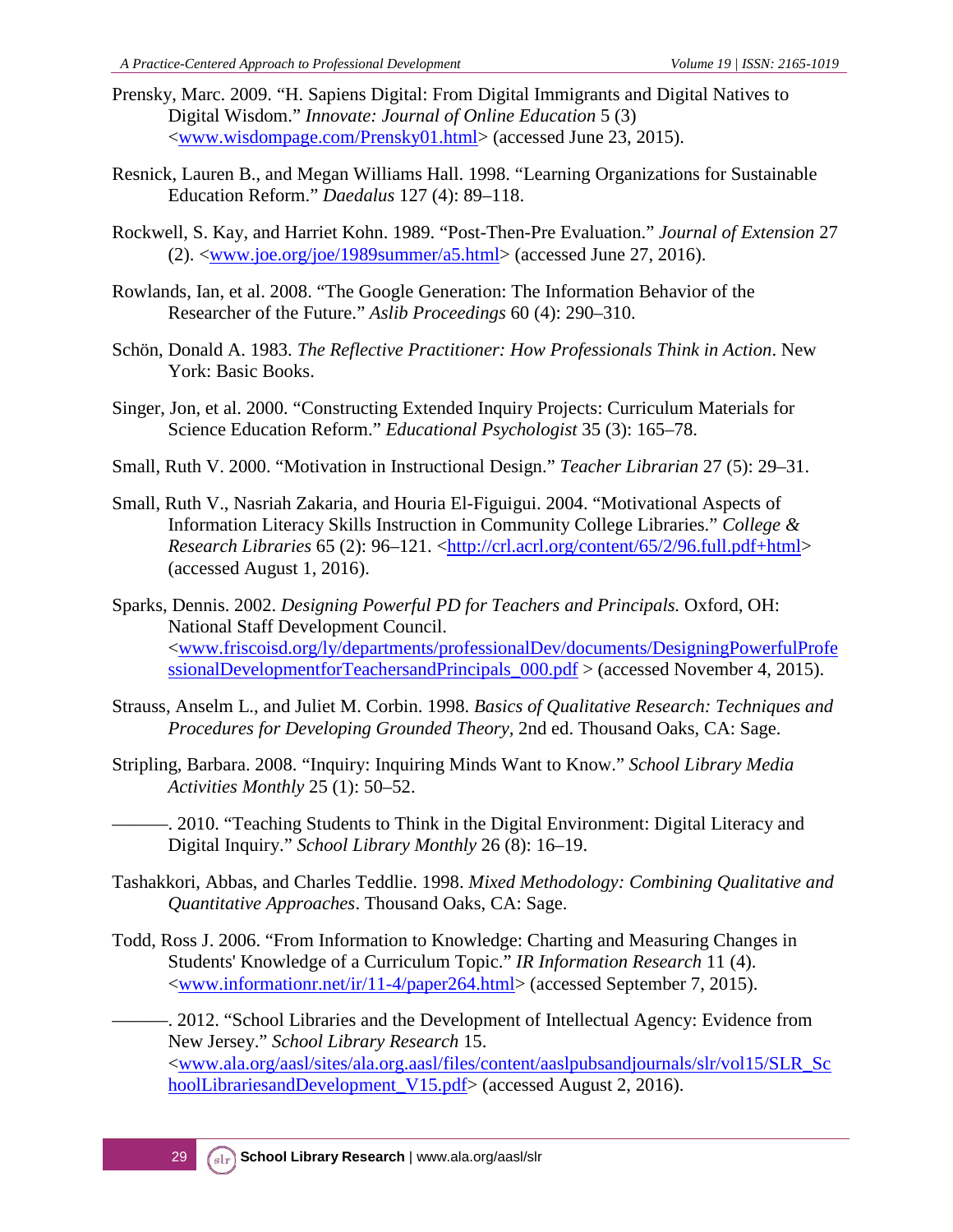Todd, Ross, Carol Kuhlthau, and Jannica Heinstrom. 2005. *Impact of School Libraries on Student Learning. Institute of Museum and Library Services Leadership Grant Project Report.* New Brunswick, NJ: Rutgers University.

Valenza, Joyce K. 2006. "They Might Be Gurus." *Teacher Librarian* 34 (1): 18–26.

- Vygotsky, Lev S. 1978. *Mind in Society: The Development of Higher Psychological Processes*. Cambridge, MA: Harvard University Press.
- Williams, Dorothy A., and Louisa Coles. 2007. "Evidence-Based Practice in Teaching: An Information Perspective." *Journal of Documentation* 63 (6): 812–35.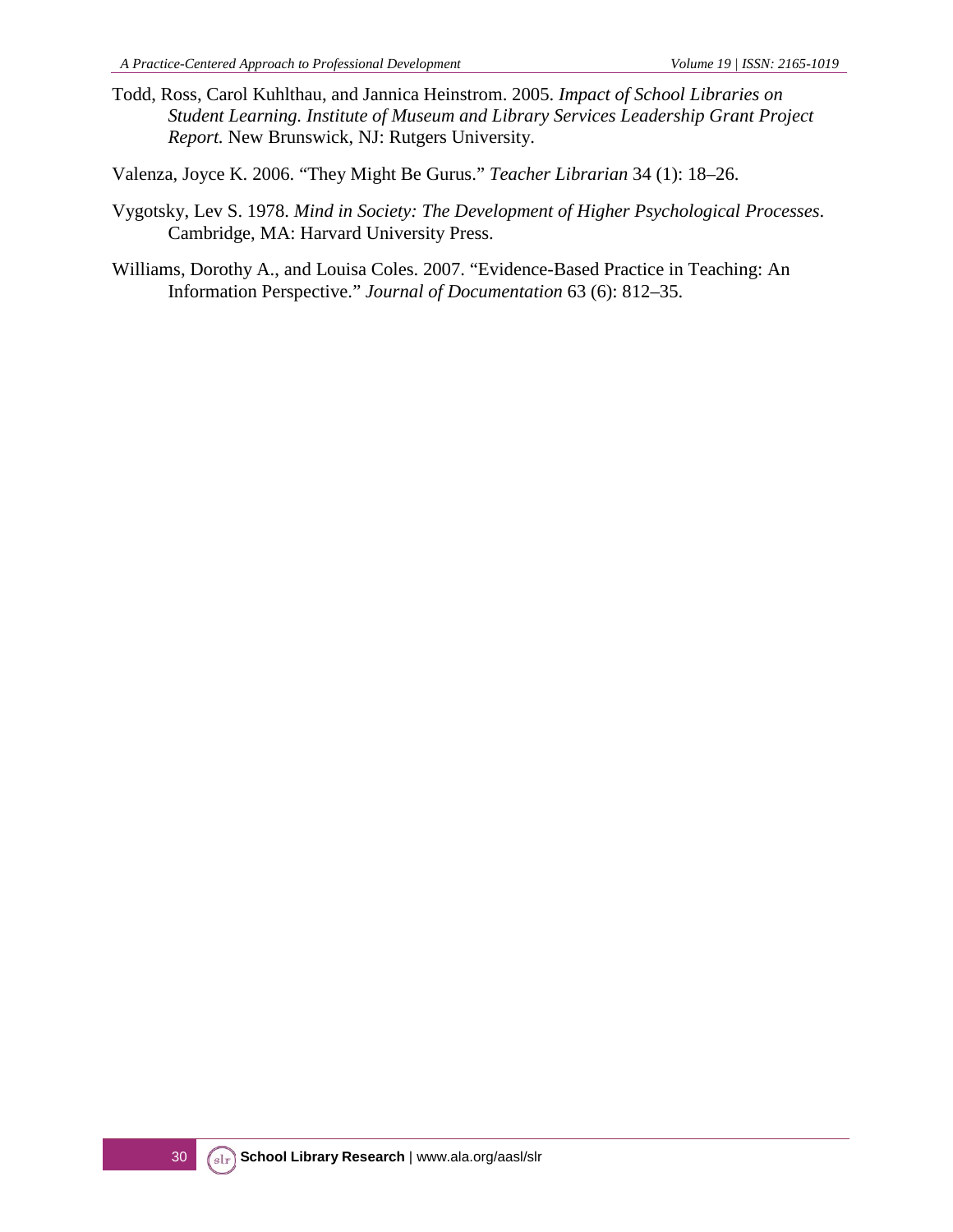## **Appendix A: Capstone Work: Rubric to Assess the Research Paper**

|                                                                                                                                                                                                | <b>EXEMPLARY</b>                                                                                                    | <b>PROFICIENT</b>                                                                                     | <b>APPROACHES</b>                                                                                            | <b>DEVELOPING</b>                                                                                                        | <b>SCORE</b> |
|------------------------------------------------------------------------------------------------------------------------------------------------------------------------------------------------|---------------------------------------------------------------------------------------------------------------------|-------------------------------------------------------------------------------------------------------|--------------------------------------------------------------------------------------------------------------|--------------------------------------------------------------------------------------------------------------------------|--------------|
|                                                                                                                                                                                                |                                                                                                                     | Form (MLA)                                                                                            |                                                                                                              |                                                                                                                          |              |
| <b>MANUSCRIPT</b><br><b>FORM</b>                                                                                                                                                               | No errors                                                                                                           | Two or fewer errors                                                                                   | Four or fewer errors                                                                                         | Five or more errors                                                                                                      |              |
| (Typing/spacing,                                                                                                                                                                               |                                                                                                                     |                                                                                                       |                                                                                                              |                                                                                                                          |              |
| Page number/order,<br>Heading/title)                                                                                                                                                           | 4                                                                                                                   | 3                                                                                                     | $\mathfrak{2}$                                                                                               | 1                                                                                                                        |              |
| <b>DOCUMENTATION</b>                                                                                                                                                                           | All parenthetical<br>documentation and<br>works cited page are<br>MLA correct, all<br>researched info<br>documented | A few minor errors<br>in documentation<br>and works cited<br>page, all researched<br>info documented  | Some errors in<br>documentation and<br>works cited page, more<br>citations of researched<br>items are needed | Many errors in<br>documentation, works<br>cited page, inadequate<br>amount of citations to<br>support position           |              |
|                                                                                                                                                                                                | 4                                                                                                                   | $\mathfrak{Z}$                                                                                        | $\overline{2}$                                                                                               | 1                                                                                                                        |              |
| <b>BIBLIOGRAPHY</b>                                                                                                                                                                            | No errors                                                                                                           | Two or fewer errors                                                                                   | Four or fewer errors                                                                                         | Five or more errors                                                                                                      |              |
| (Annotated for at<br>least five entries)                                                                                                                                                       | $\overline{4}$                                                                                                      | 3                                                                                                     | 2                                                                                                            | 1                                                                                                                        |              |
|                                                                                                                                                                                                |                                                                                                                     | Mechanics, Usage, Grammar                                                                             |                                                                                                              |                                                                                                                          |              |
| <b>SENTENCE</b><br><b>FLUENCY</b><br>(fused sentence/run-<br>on error, comma<br>splice/comma fault<br>error, mixed<br>construction, garbled<br>sentence, stringy<br>sentences,<br>parallelism) | Sentences well built,<br>strong and varied<br>structure make it easy<br>to read aloud<br>4                          | Text flows,<br>sentences somewhat<br>varied, relatively<br>easy to read aloud<br>3                    | Sentence structure<br>awkward rather than<br>fluid, reader must slow<br>down<br>2                            | Writing difficult to<br>follow or read aloud,<br>sentences are<br>incomplete, run-on,<br>and/or awkward<br>1             |              |
| CAPITALIZATION<br><b>UTILIZATION</b><br><b>PUNCTUATION</b><br><b>SPELLING</b><br>(CUPS)                                                                                                        | Strong control of<br>standard writing<br>conventions, few<br>errors<br>4                                            | Reasonable control<br>of standard writing<br>conventions, some<br>editing necessary<br>$\mathfrak{Z}$ | Limited control of<br>standard writing<br>conventions, errors<br>starting to impede<br>readability<br>2      | Little or no control of<br>standard writing<br>conventions, extensive<br>errors make it difficult<br>to get message<br>1 |              |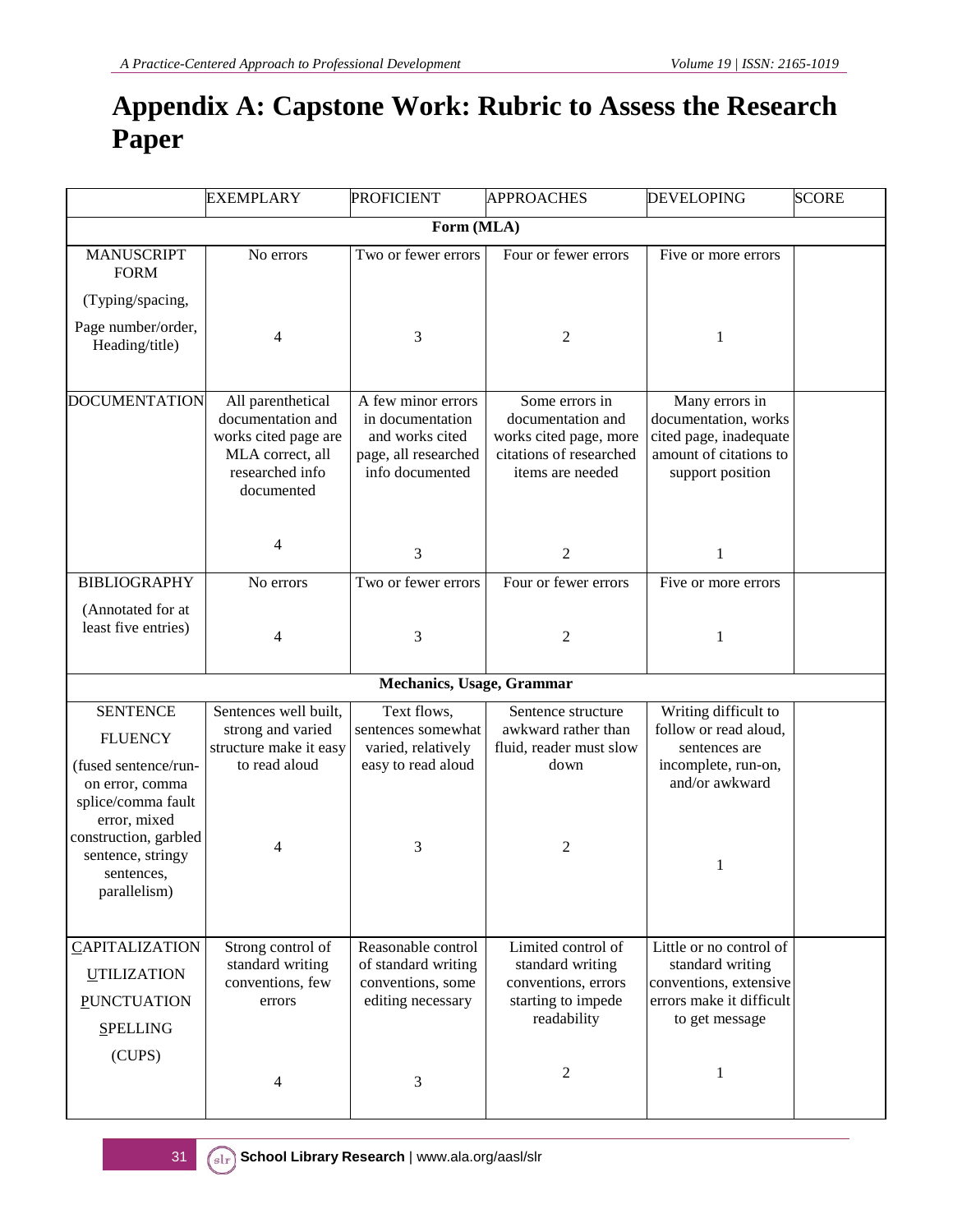| <b>GRAMMAR</b>         | Strong control of                            | Reasonable control     | Limited control of                                                   | Little or no control of |  |
|------------------------|----------------------------------------------|------------------------|----------------------------------------------------------------------|-------------------------|--|
|                        | grammar conventions,                         | of grammar             | grammar conventions,                                                 | grammar conventions,    |  |
| (subject/verb          | few errors                                   | conventions, some      | errors starting to impede                                            | extensive errors make   |  |
| agreement, tense       |                                              | editing necessary      | readability                                                          | it difficult to get     |  |
| agreement, adjective   |                                              |                        |                                                                      | message                 |  |
| adverb usage,          |                                              |                        |                                                                      |                         |  |
| misplaced and          |                                              | 3                      | 2                                                                    |                         |  |
| dangling modifiers,    | 4                                            |                        |                                                                      |                         |  |
| double negatives, etc. |                                              |                        |                                                                      |                         |  |
|                        |                                              |                        |                                                                      |                         |  |
|                        |                                              |                        |                                                                      |                         |  |
| <b>VOICE</b>           | Clear sense of                               | Writer's voice is      | Writer's voice may                                                   | No audience             |  |
|                        | "writing to be read,"                        | formal and engaging    | emerge at times, little                                              | awareness, voice is     |  |
|                        | brings topic to life,                        | with some sense of     | sense of reader /writer                                              | flat, lifeless, and     |  |
|                        | strong audience                              | "writing to be read"   | interaction                                                          | impersonal              |  |
|                        | awareness                                    |                        |                                                                      |                         |  |
|                        |                                              |                        |                                                                      |                         |  |
|                        |                                              | 3                      | 2                                                                    | 1                       |  |
|                        | 4                                            |                        |                                                                      |                         |  |
| <b>WORD CHOICE</b>     | Language is natural,                         | Language is            | Language is predictable,                                             | Language is limited,    |  |
|                        | interesting, figurative,                     | functional and         | ordinary, and/or                                                     | monotonous, and/or      |  |
| (incorrect word        | and precise                                  | occasionally goes      | repetitious                                                          | misused                 |  |
| usage, contractions,   |                                              | beyond ordinary        |                                                                      |                         |  |
| slang, abbreviations,  |                                              |                        |                                                                      |                         |  |
| $1st/2nd$ person       | 4                                            |                        |                                                                      |                         |  |
| pronouns, shift in     |                                              |                        | 2                                                                    | 1                       |  |
| tense                  |                                              | 3                      |                                                                      |                         |  |
|                        |                                              | <b>Content</b>         |                                                                      |                         |  |
|                        |                                              |                        |                                                                      |                         |  |
| <b>INTRODUCTION</b>    | Clearly stated,                              | Clearly stated,        | In the introduction, the                                             | Don't know the exact    |  |
|                        | introduces the topic of introduces the topic |                        | explanation of topic is                                              | topic.                  |  |
| (clearly stated,       | the paper and the main                       | of the paper.          | confusing.                                                           |                         |  |
| introduces the topic   | points to be discussed.                      |                        |                                                                      |                         |  |
| of the paper and the   |                                              |                        |                                                                      |                         |  |
| main points to be      |                                              |                        |                                                                      |                         |  |
| discussed)             | 4                                            |                        |                                                                      | 1                       |  |
|                        |                                              | 3                      | 2                                                                    |                         |  |
| <b>THESIS</b>          |                                              |                        | Arguable thesis with Thesis unclear, simple, Lacking central thesis, |                         |  |
|                        | Arguable thesis,                             | clear supporting       | with minimal                                                         | consistency and/or      |  |
|                        | compellingly                                 | detail                 | development or support                                               | purpose                 |  |
|                        | supported with                               |                        |                                                                      |                         |  |
|                        | opposition clearly                           |                        |                                                                      |                         |  |
|                        | refuted                                      |                        |                                                                      |                         |  |
|                        |                                              |                        |                                                                      |                         |  |
|                        |                                              | 3                      | 2                                                                    | 1                       |  |
|                        | 4                                            |                        |                                                                      |                         |  |
| <b>CONCEPT</b>         | Demonstrates                                 | Shows understanding    | Some of the concepts                                                 | Thinking scattered,     |  |
| <b>DEVELOPMENT</b>     | complete                                     | of the subject matter. | discussed are covered in                                             | little concept          |  |
|                        | understanding of the                         | Develops an easily     | a confusing manner.                                                  | development. No         |  |
|                        | subject. Shows higher                        | followed train of      | There is in adequate                                                 | evidence of original    |  |
|                        | critical thinking skills                     | thought with           | documentation of the                                                 | thought.                |  |
|                        |                                              |                        |                                                                      |                         |  |
|                        | with a well-developed, documented support    |                        | thought process.                                                     |                         |  |
|                        | detailed, relevant, and                      | that is carried        |                                                                      |                         |  |
|                        | accurate treatment of                        | throughout.            |                                                                      |                         |  |
|                        | the subject                                  |                        |                                                                      |                         |  |
|                        | 4                                            | 3                      | $\overline{c}$                                                       | 1                       |  |
|                        |                                              |                        |                                                                      |                         |  |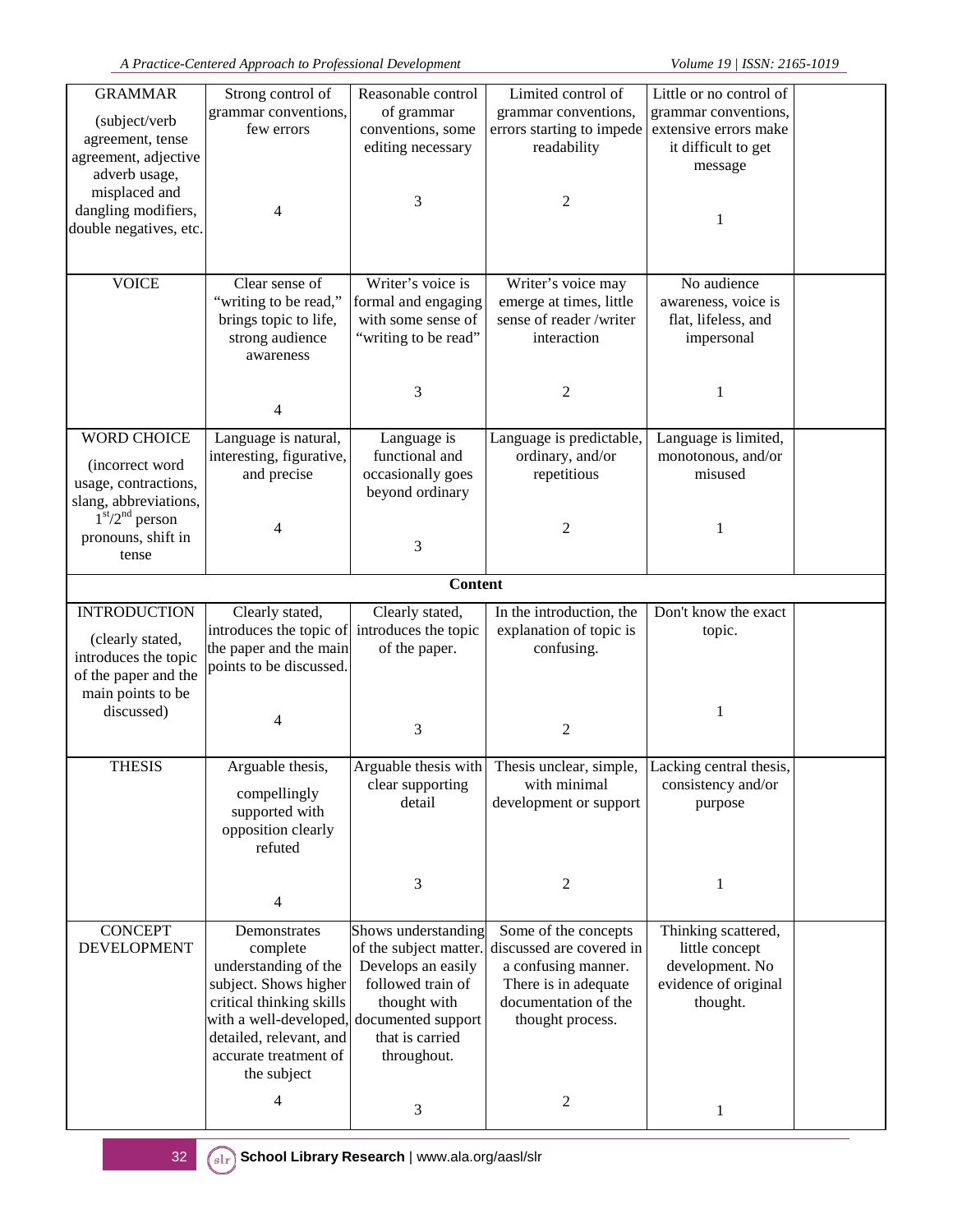| <b>ORGANIZATION</b>             | Sequence and<br>structure strong,                      | Generally clear and<br>logical organization, | Structure inconsistent,<br>undeveloped or obvious | Lacks organization<br>structure, no apparent |  |
|---------------------------------|--------------------------------------------------------|----------------------------------------------|---------------------------------------------------|----------------------------------------------|--|
|                                 | precise introduction                                   | structure a bit                              | text, intro or conclusion intro and/or conclusion |                                              |  |
|                                 | and conclusion                                         | predictable                                  |                                                   |                                              |  |
|                                 | 4                                                      | 3                                            | $\overline{2}$                                    | 1                                            |  |
| <b>ACCURACY</b>                 | Selection of                                           | Some of the                                  | Little of the selection of                        | None of the selection                        |  |
| <b>AND</b>                      | supporting resource<br>material is                     | selection of<br>supporting resource          | supporting resource<br>material is authoritative, | of supporting resource<br>material is        |  |
| <b>CITATION</b>                 | authoritative, current,                                | material is                                  | current, and pertinent.                           | authoritative, current,                      |  |
|                                 | and pertinent. All                                     | authoritative,                               | Some supporting                                   | and pertinent. No                            |  |
|                                 | supporting                                             | current, and                                 | documentation is                                  | supporting                                   |  |
|                                 | documentation is                                       | pertinent. All                               | properly cited.                                   | documentation is                             |  |
|                                 | properly cited.                                        | supporting<br>documentation is               |                                                   | properly cited.                              |  |
|                                 |                                                        | properly cited.                              | 2                                                 |                                              |  |
|                                 |                                                        |                                              |                                                   |                                              |  |
|                                 |                                                        |                                              |                                                   |                                              |  |
|                                 | $\overline{4}$                                         | 3                                            |                                                   |                                              |  |
| <b>OVERALL</b><br><b>RATING</b> | (PASS) (FAIL) Total Points Earned/Possible Points (40) |                                              |                                                   |                                              |  |

Source: *Kaiser High School Senior Project Student Handbook* 2013.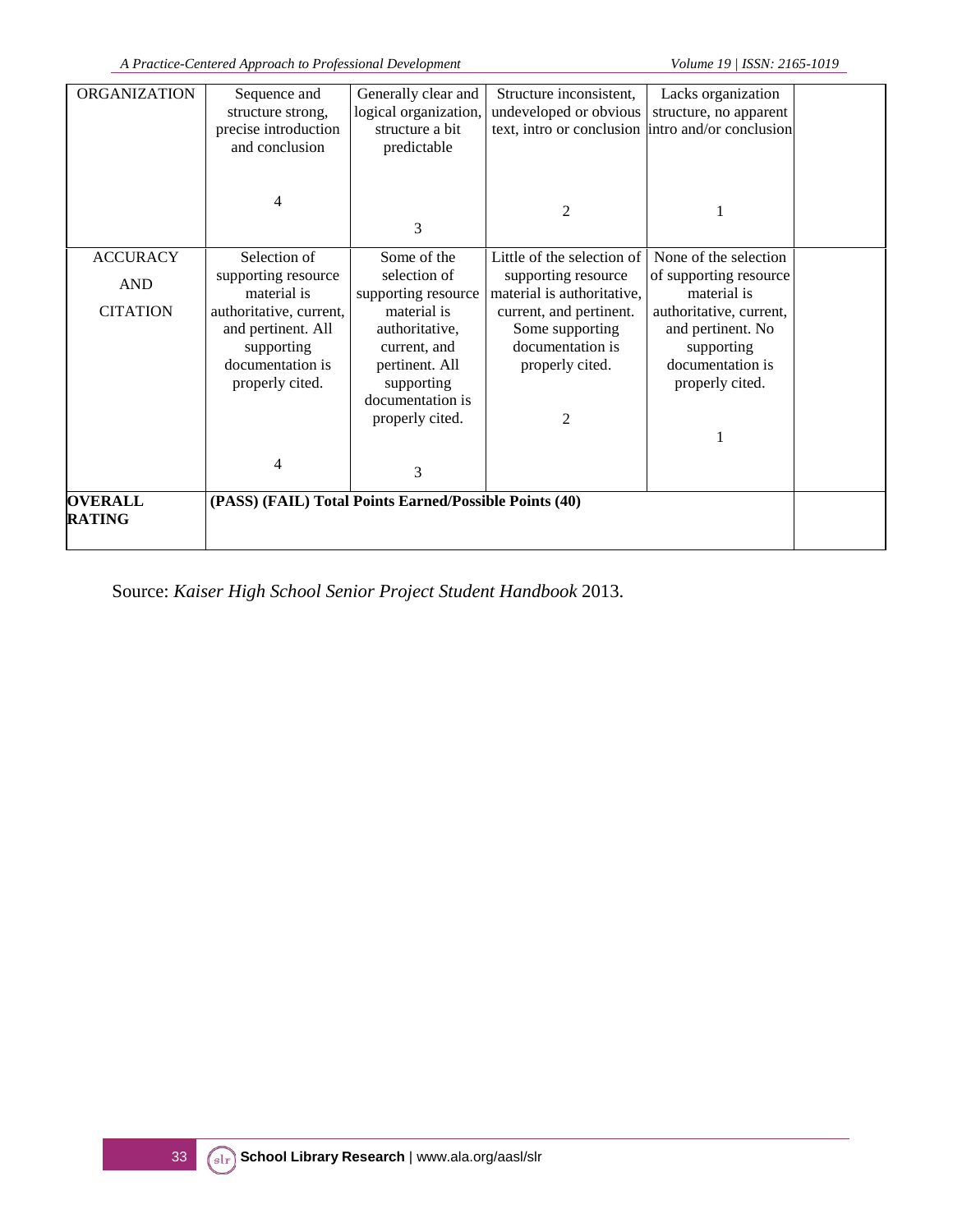## **Appendix B: Capstone Work: Rubric to Assess the Product**

Student's Name: \_\_\_\_\_\_\_\_\_\_\_\_\_\_\_\_\_\_\_\_\_\_\_\_\_\_\_\_\_\_\_\_\_\_\_\_\_\_\_\_\_

Presentation Title: \_\_\_\_\_\_\_\_\_\_\_\_\_\_\_\_\_\_\_\_\_\_\_\_\_\_\_\_\_\_\_\_\_\_\_\_ Date: \_\_\_\_\_\_\_\_\_\_\_\_

Please circle a rating for each criterion. The criteria are based on Hawaii DOE General Learner Outcomes (GLO).

| GLO #1: Self-                                           | <b>Excellent</b>                                                                                                                                                                                                                                                                                          | <b>Proficient</b>                                                                                                                                                                                                                                                                             | <b>Partially Proficient</b>                                                                                                                                                                                                                                                                    | <b>Not Proficient</b>                                                                                                                                                                                                                                                                                    |
|---------------------------------------------------------|-----------------------------------------------------------------------------------------------------------------------------------------------------------------------------------------------------------------------------------------------------------------------------------------------------------|-----------------------------------------------------------------------------------------------------------------------------------------------------------------------------------------------------------------------------------------------------------------------------------------------|------------------------------------------------------------------------------------------------------------------------------------------------------------------------------------------------------------------------------------------------------------------------------------------------|----------------------------------------------------------------------------------------------------------------------------------------------------------------------------------------------------------------------------------------------------------------------------------------------------------|
| <b>Directed Learner</b>                                 |                                                                                                                                                                                                                                                                                                           |                                                                                                                                                                                                                                                                                               |                                                                                                                                                                                                                                                                                                |                                                                                                                                                                                                                                                                                                          |
| <b>Criterion</b>                                        | 4                                                                                                                                                                                                                                                                                                         | 3                                                                                                                                                                                                                                                                                             | $\overline{c}$                                                                                                                                                                                                                                                                                 |                                                                                                                                                                                                                                                                                                          |
| Understands<br>content and<br>challenge                 | Student provides<br>clear and convincing<br>evidence of time<br>commitment and<br>effort, independence<br>and self-direction,<br>and the ability to<br>solve problems that<br>arose during the<br>learning process.<br>Student provides<br>clear evidence of a<br>learning stretch and<br>self-discovery. | Student provides<br>adequate evidence of<br>time commitment and<br>effort, independence<br>and self-direction,<br>and the ability to<br>solve problems that<br>arose during the<br>learning process.<br>Student provides<br>adequate evidence of<br>a learning stretch and<br>self-discovery. | Student provides<br>limited evidence of<br>time commitment and<br>effort, independence<br>and self-direction,<br>and/or the ability to<br>solve problems that<br>arose during the<br>learning process.<br>Student provides<br>limited evidence of a<br>learning stretch and<br>self-discovery. | Student provides little<br>to no evidence of<br>time commitment and<br>effort, independence<br>and self-direction,<br>and/or the ability to<br>solve problems that<br>arose during the<br>learning process.<br>Student provides little<br>to no evidence of a<br>learning stretch and<br>self-discovery. |
| GLO #2:<br><b>Community</b><br><b>Contributor</b>       | <b>Excellent</b>                                                                                                                                                                                                                                                                                          | <b>Proficient</b>                                                                                                                                                                                                                                                                             | <b>Partially Proficient</b>                                                                                                                                                                                                                                                                    | <b>Not Proficient</b>                                                                                                                                                                                                                                                                                    |
| <b>Criterion</b>                                        | $\overline{4}$                                                                                                                                                                                                                                                                                            | 3                                                                                                                                                                                                                                                                                             | $\overline{2}$                                                                                                                                                                                                                                                                                 | $\mathbf{1}$                                                                                                                                                                                                                                                                                             |
| Interacts with<br>people outside<br>of the<br>classroom | Student provides<br>clear and convincing<br>evidence that he/she<br>established a<br>professional working<br>relationship with<br>community<br>members.<br><b>Excellent</b>                                                                                                                               | Student provides<br>adequate evidence<br>that he/she<br>established a<br>professional working<br>relationship with<br>community members.<br><b>Proficient</b>                                                                                                                                 | Student provides<br>limited evidence that<br>he/she established a<br>professional working<br>relationship with<br>community members.<br><b>Partially Proficient</b>                                                                                                                            | Student provides little<br>to no evidence that<br>he/she established a<br>professional working<br>relationship with<br>community members.<br><b>Not Proficient</b>                                                                                                                                       |
| GLO #3: Complex<br><b>Thinker</b>                       |                                                                                                                                                                                                                                                                                                           |                                                                                                                                                                                                                                                                                               |                                                                                                                                                                                                                                                                                                |                                                                                                                                                                                                                                                                                                          |
| <b>Criterion</b>                                        | 4                                                                                                                                                                                                                                                                                                         | 3                                                                                                                                                                                                                                                                                             | $\overline{2}$                                                                                                                                                                                                                                                                                 | 1                                                                                                                                                                                                                                                                                                        |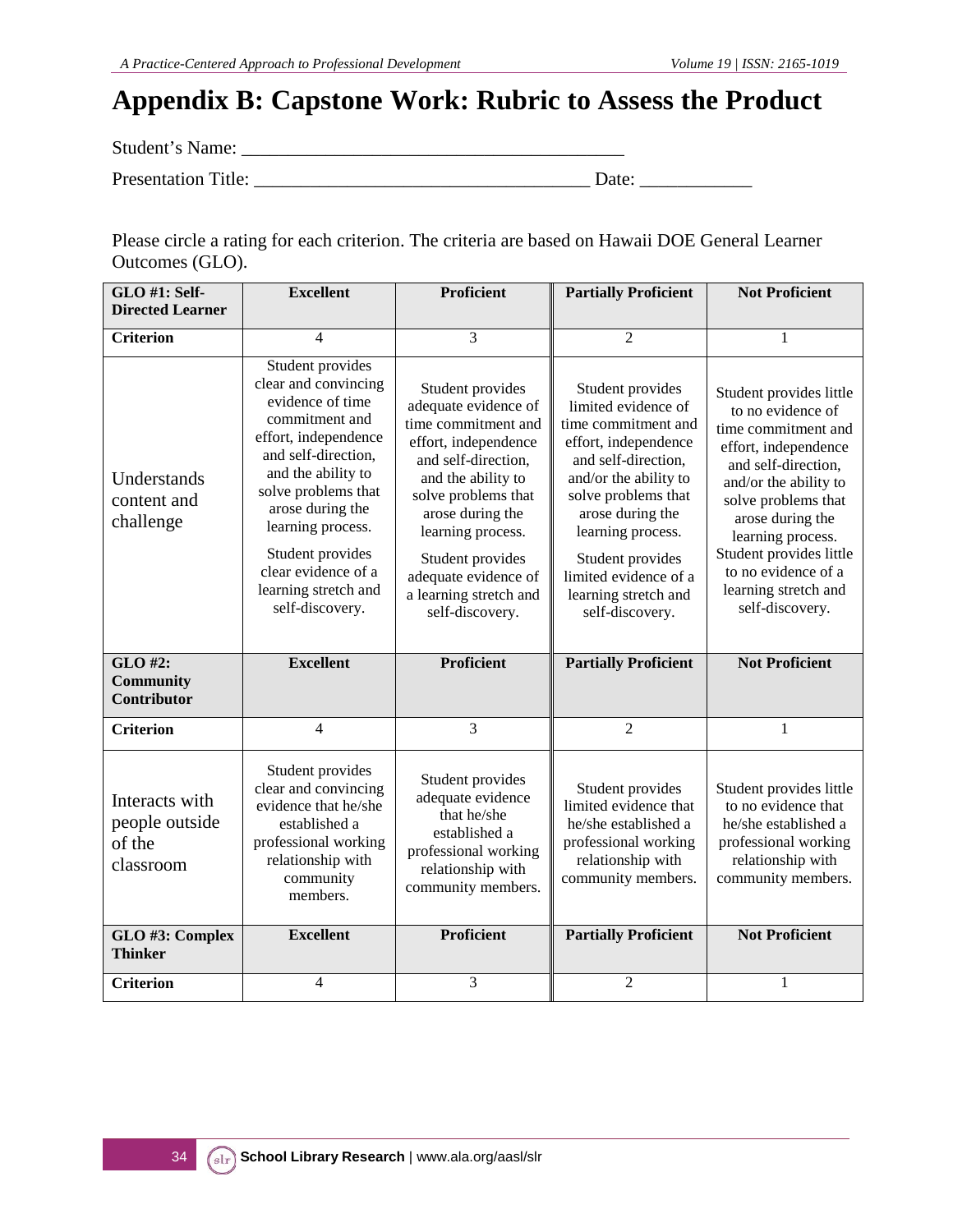| Synthesizes<br>information<br>from research<br>and experience                                                                                               | Student provides<br>clear and convincing<br>evidence he/she<br>understands the<br><b>Essential Question</b><br>and can explain how<br>it connects to the<br>research paper and<br>the project. Student<br>clearly explains the<br>learning process and<br>how he/she solved<br>any problems.<br>Effective use of<br>technology evident in<br>the project as a<br>whole. | Student provides<br>adequate evidence<br>he/she understands<br>the Essential<br>Question and can<br>explain how it<br>connects to the<br>research paper and<br>the project. Student<br>explains the learning<br>process and how<br>he/she solved any<br>problems. Adequate<br>use of technology<br>evident in the project<br>as a whole. | Provides limited<br>evidence he/she<br>understands the<br><b>Essential Question</b><br>and can explain how<br>it developed. Has<br>some difficulty<br>connecting EQ to the<br>research paper and<br>the project. Struggles<br>to explain the<br>learning process and<br>how he/she solved<br>any problems. Use of<br>technology in the<br>project attempted but<br>insubstantial. | Provides little to no<br>evidence he/she<br>understands the<br><b>Essential Question</b><br>and can explain how<br>it developed. Has<br>difficulty connecting<br>EQ to the research<br>paper and the project.<br>Cannot explain the<br>learning process and<br>how he/she solved<br>any problems. Use of<br>technology in the<br>project poor. |
|-------------------------------------------------------------------------------------------------------------------------------------------------------------|-------------------------------------------------------------------------------------------------------------------------------------------------------------------------------------------------------------------------------------------------------------------------------------------------------------------------------------------------------------------------|------------------------------------------------------------------------------------------------------------------------------------------------------------------------------------------------------------------------------------------------------------------------------------------------------------------------------------------|-----------------------------------------------------------------------------------------------------------------------------------------------------------------------------------------------------------------------------------------------------------------------------------------------------------------------------------------------------------------------------------|------------------------------------------------------------------------------------------------------------------------------------------------------------------------------------------------------------------------------------------------------------------------------------------------------------------------------------------------|
| GLO #4: Quality<br>Producer                                                                                                                                 | <b>Excellent</b>                                                                                                                                                                                                                                                                                                                                                        | <b>Proficient</b>                                                                                                                                                                                                                                                                                                                        | <b>Partially Proficient</b>                                                                                                                                                                                                                                                                                                                                                       | <b>Not Proficient</b>                                                                                                                                                                                                                                                                                                                          |
| <b>Criterion</b>                                                                                                                                            | $\overline{4}$                                                                                                                                                                                                                                                                                                                                                          | 3                                                                                                                                                                                                                                                                                                                                        | $\overline{2}$                                                                                                                                                                                                                                                                                                                                                                    | 1                                                                                                                                                                                                                                                                                                                                              |
| Creates a<br>rigorous and<br>relevant project                                                                                                               | Student provides<br>clear and convincing<br>evidence that the<br>research and the<br>project match the<br>speaker's area of<br>interest. The depth<br>and complexity of<br>the project's scope is<br>especially strong.                                                                                                                                                 | Student provides<br>adequate evidence<br>that the research and<br>the project match the<br>speaker's area of<br>interest. The depth<br>and complexity of the<br>project's scope is<br>evident.                                                                                                                                           | Student provides<br>limited evidence that<br>the research and the<br>project match the<br>speaker's area of<br>interest. The depth<br>and complexity of the<br>project's scope is<br>marginal.                                                                                                                                                                                    | Student provides little<br>to no evidence that<br>the research and the<br>project match the<br>speaker's area of<br>interest. The depth<br>and complexity of the<br>project's scope is<br>inadequate.                                                                                                                                          |
| GLO #5: Effective<br>Communicator                                                                                                                           | <b>Excellent</b>                                                                                                                                                                                                                                                                                                                                                        | <b>Proficient</b>                                                                                                                                                                                                                                                                                                                        | <b>Partially Proficient</b>                                                                                                                                                                                                                                                                                                                                                       | <b>Not Proficient</b>                                                                                                                                                                                                                                                                                                                          |
| Criteria                                                                                                                                                    | $\overline{4}$                                                                                                                                                                                                                                                                                                                                                          | 3                                                                                                                                                                                                                                                                                                                                        | $\mathfrak{2}$                                                                                                                                                                                                                                                                                                                                                                    | 1                                                                                                                                                                                                                                                                                                                                              |
| General<br>Presentation<br>* Essential Question,<br>learning stretch,<br>personal relevance,<br>self-discovery,<br>research and<br>independent<br>fieldwork | Attention-getting<br>introduction is<br>followed by a logical,<br>well-organized<br>presentation that<br>clearly and<br>comprehensively<br>connects all the<br>components* of the<br>Senior Project.                                                                                                                                                                    | An adequate<br>introduction is<br>followed by a<br>generally logical,<br>organized<br>presentation that<br>generally connects all<br>the components* of<br>the Senior Project.                                                                                                                                                           | A simplistic<br>introduction is<br>followed by a loosely<br>logical, organized<br>presentation that<br>marginally connects<br>all the components*<br>of the Senior Project.<br>Audience<br>understanding is<br>affected.                                                                                                                                                          | A weak or irrelevant<br>introduction is<br>followed by a<br>haphazardly<br>organized<br>presentation that<br>unsuccessfully<br>attempts to connect<br>all the components*<br>of the Senior Project.<br>Audience<br>understanding is<br>affected.                                                                                               |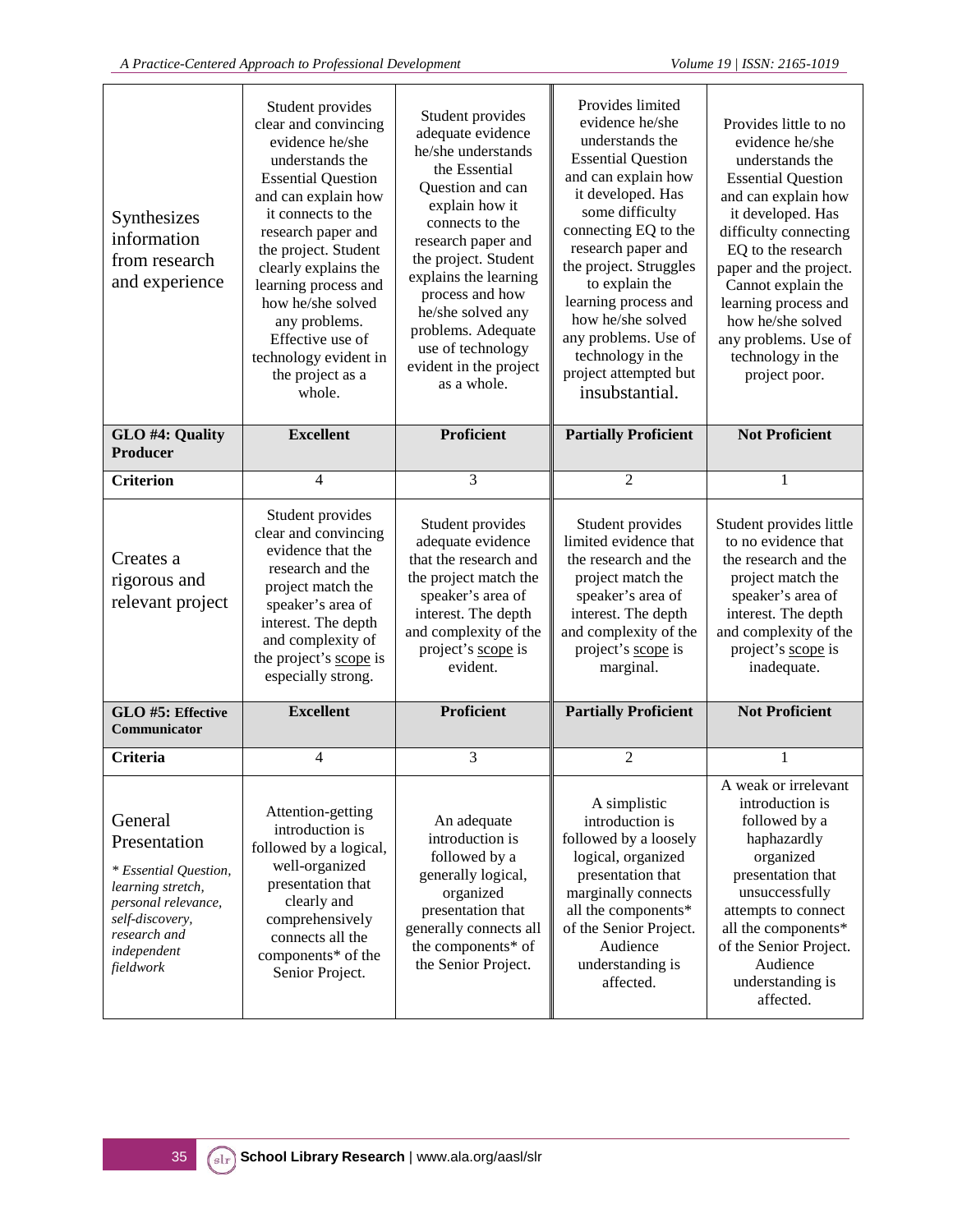| Presentation<br>Aids   | Aids are relevant.<br>error free, well-<br>organized, and neat<br>and clearly guide the<br>audience through the<br>presentation.                                                                          | Aids are relevant.<br>generally error free,<br>well-organized, and<br>neat and adequately<br>guide the audience<br>through the<br>presentation.                                                     | Aids are of limited<br>relevance and contain<br>errors that begin to<br>interfere with<br>meaning. They<br>present a barrier to<br>the audience more<br>than serving as a<br>guide.                                       | Aids are of little to no<br>relevance and contain<br>errors that severely<br>interfere with<br>meaning. They<br>present a barrier to<br>the audience more<br>than serving as a<br>guide.                                 |
|------------------------|-----------------------------------------------------------------------------------------------------------------------------------------------------------------------------------------------------------|-----------------------------------------------------------------------------------------------------------------------------------------------------------------------------------------------------|---------------------------------------------------------------------------------------------------------------------------------------------------------------------------------------------------------------------------|--------------------------------------------------------------------------------------------------------------------------------------------------------------------------------------------------------------------------|
| Delivery               | Student is<br>exceptional in the<br>following areas:<br>articulation, use of<br>standard English,<br>posture, eye contact,<br>professional dress,<br>volume, speaking<br>rate, word choice,<br>and poise. | Student is adequate in<br>the following areas:<br>articulation, use of<br>standard English,<br>posture, eye contact,<br>professional dress,<br>volume, speaking<br>rate, word choice, and<br>poise. | Student is marginal in<br>fewer than half of the<br>following areas:<br>articulation, use of<br>standard English,<br>posture, eye contact,<br>professional dress,<br>volume, speaking<br>rate, word choice, and<br>poise. | Student is marginal in<br>more than half of the<br>following areas:<br>articulation, use of<br>standard English,<br>posture, eye contact,<br>professional dress,<br>volume, speaking<br>rate, word choice, and<br>poise. |
| Question and<br>Answer | Student responds<br>directly and<br>accurately; answers<br>with exceptional<br>fluency and<br>confidence, and<br>shows enthusiasm.                                                                        | Student responds<br>adequately; answers<br>with adequate<br>fluency, confidence,<br>and enthusiasm.                                                                                                 | Student responds<br>inadequately; answers<br>with limited fluency,<br>confidence, and<br>enthusiasm.                                                                                                                      | Student responds<br>inadequately; answers<br>with little fluency,<br>confidence, and<br>enthusiasm.                                                                                                                      |

Source: *Kaiser High School Senior Project Student Handbook* 2013.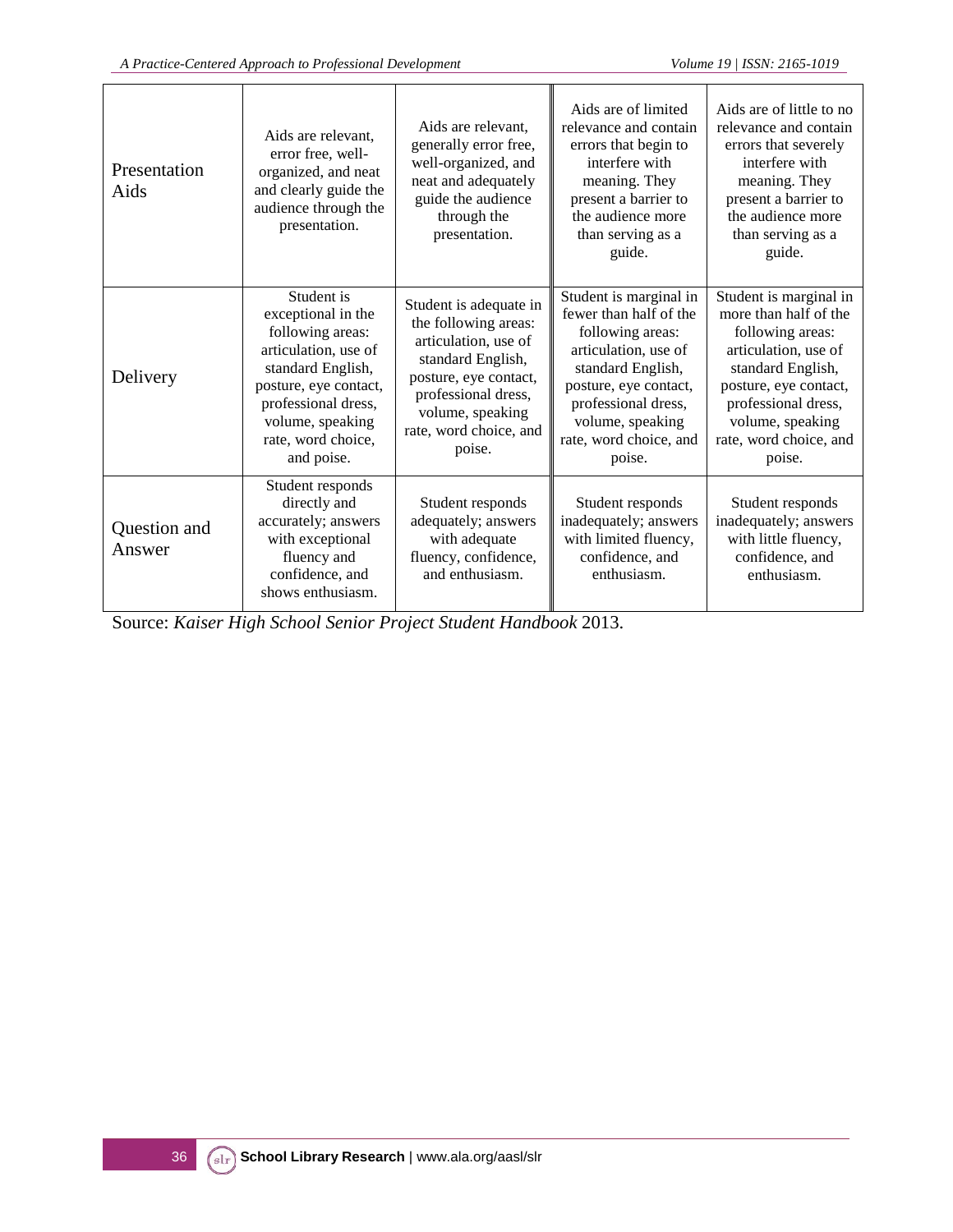## **Appendix C: Rating Checklist to Assess the Selection of Topics**

To students: Selecting a topic or theme for your research project is the first step in your research journey so take the time to make sure it will work for you. A topic that is right for you will keep you motivated and inspired throughout the research process. Carefully study the rating checklist below and assess the strength of your proposed topic.

*Rating scale: 3=high to 1=low*

|                  | <b>Criteria</b>                                                                           |  |  | $\mathbf{1}$ | <b>Supporting Comments</b> |
|------------------|-------------------------------------------------------------------------------------------|--|--|--------------|----------------------------|
| <b>Rigor</b>     | Requires mastery of knowledge and<br>skills related to a program of study                 |  |  |              |                            |
| $\bullet$        | Demands in-depth research                                                                 |  |  |              |                            |
|                  | Leads to the building of deeper<br>knowledge and application of higher-<br>order thinking |  |  |              |                            |
|                  | Challenges me academically and<br>personally                                              |  |  |              |                            |
|                  | Level of interest/passion                                                                 |  |  |              |                            |
|                  | Links to my personal<br>interests/passion                                                 |  |  |              |                            |
| $\bullet$        | Motivates me to discover and gain<br>new knowledge                                        |  |  |              |                            |
|                  | Relates to possible career/post high<br>school plans                                      |  |  |              |                            |
|                  | <b>Connection to community</b>                                                            |  |  |              |                            |
|                  | Relates to a real-world issue/concern                                                     |  |  |              |                            |
| $\bullet$        | Impacts the community                                                                     |  |  |              |                            |
| $\bullet$        | Provides an opportunity for<br>communication/connection with<br>community                 |  |  |              |                            |
| <b>Resources</b> |                                                                                           |  |  |              |                            |
|                  | Requires use of a variety of media,                                                       |  |  |              |                            |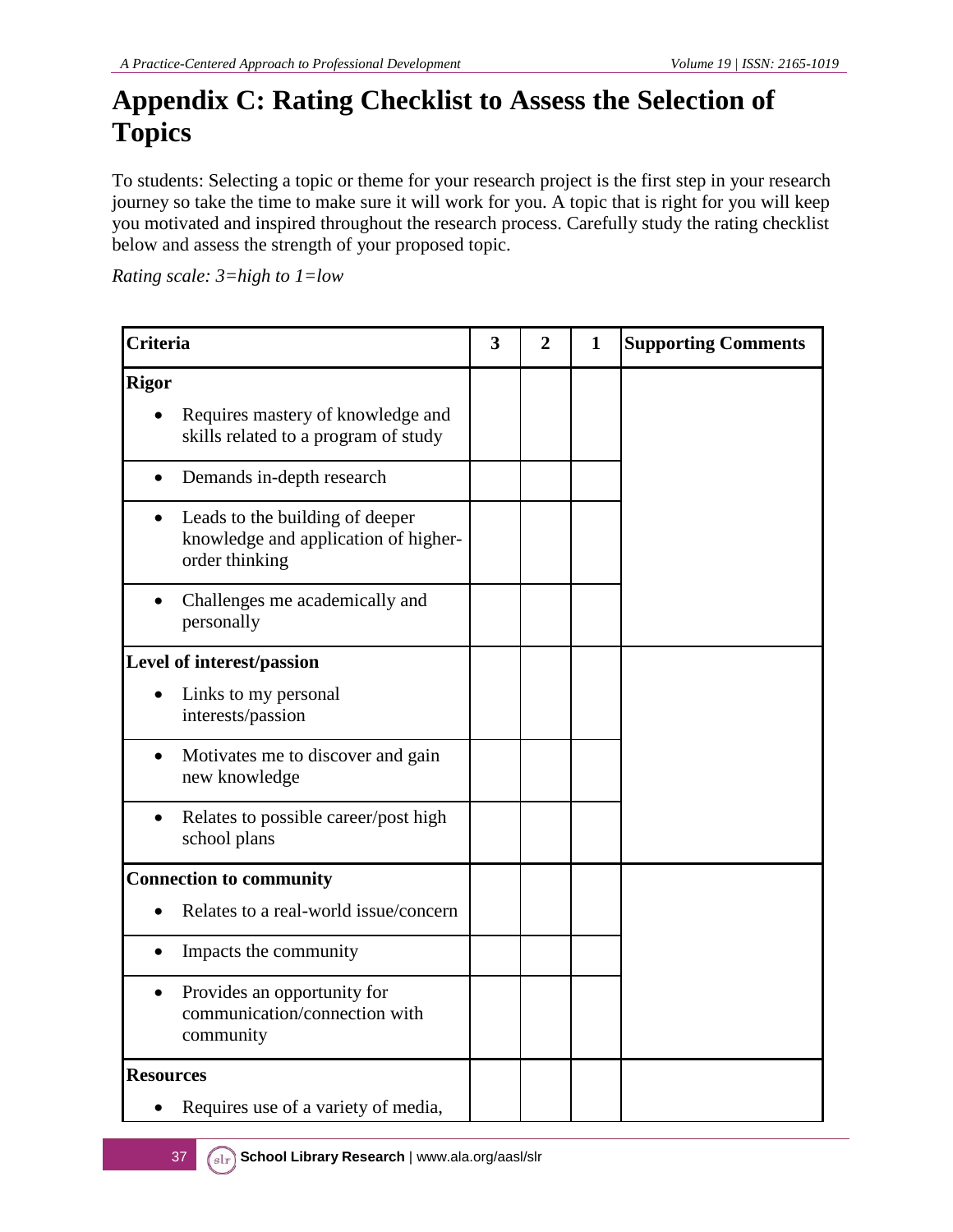| methods and sources                                                       |  |  |
|---------------------------------------------------------------------------|--|--|
| Ensures that these resources are<br>$\bullet$<br>available and accessible |  |  |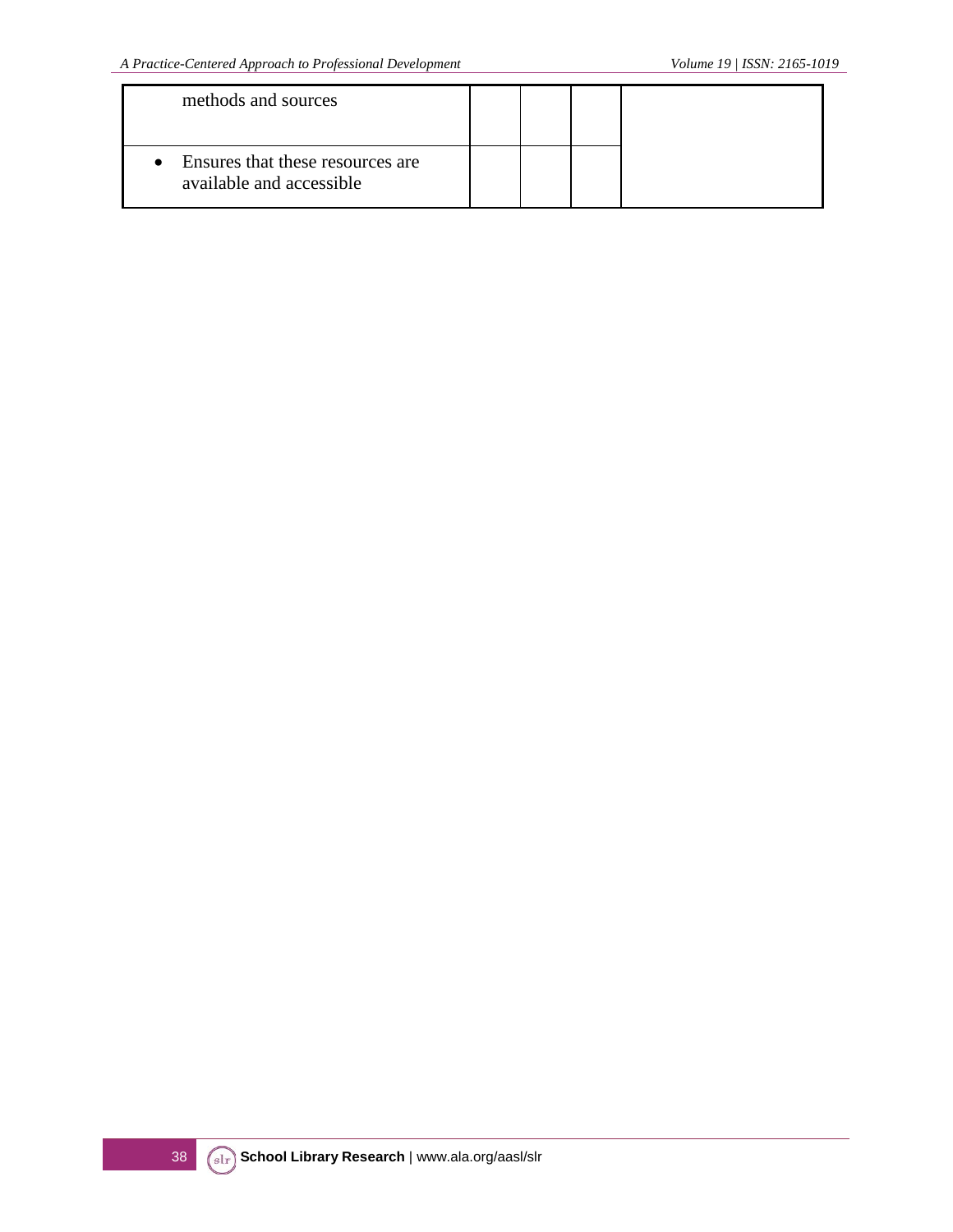## **Appendix D: Rubric to Assess the Questions Generated**

| <b>Criteria</b>                      | <b>Exceeding</b>                                                                                                                                                                                                                                                                                       | <b>Meeting</b>                                                                                                                                                                                         | <b>Approaching</b>                                                                                                                                                                                                                         | Not meeting                                                                                                                                                                            |
|--------------------------------------|--------------------------------------------------------------------------------------------------------------------------------------------------------------------------------------------------------------------------------------------------------------------------------------------------------|--------------------------------------------------------------------------------------------------------------------------------------------------------------------------------------------------------|--------------------------------------------------------------------------------------------------------------------------------------------------------------------------------------------------------------------------------------------|----------------------------------------------------------------------------------------------------------------------------------------------------------------------------------------|
| <b>Rigor</b> and<br>challenge        | • My questions<br>require deep<br>thinking and<br>responses that<br>cannot be<br>answered with a<br>simple yes or<br>no.<br>• My questions<br>require the use<br>of various<br>information<br>sources,<br>including<br>scholarly<br>publications.<br>• They inspire<br>original thinking<br>and ideas. | • My questions<br>require deep<br>thinking and<br>responses that<br>cannot be<br>answered with a<br>simple yes or<br>no.<br>• My questions<br>require the use<br>of various<br>information<br>sources. | $\bullet$ Most of my<br>questions can<br>be answered<br>with simple<br>yes or no<br>responses.<br>$\bullet$ Most of my<br>questions can<br>be answered<br>by consulting<br>an<br>encyclopedia<br>or other<br>general<br>reference<br>work. | $\bullet$ All of my<br>questions can be<br>answered with<br>simple yes or no<br>responses.<br>$\bullet$ All of my<br>questions can be<br>answered by<br>consulting an<br>encyclopedia. |
| <b>Relation</b><br>to<br>disciplines | • My essential<br>question<br>requires deeper<br>understanding of<br>one or more<br>disciplines.<br>• My related<br>questions reflect<br>understanding of<br>multiple<br>viewpoints on<br>the issue under<br>study.                                                                                    | • My essential<br>question<br>requires deeper<br>understanding of<br>one or more<br>disciplines.                                                                                                       | • My essential<br>question is<br>superficial and<br>can be handled<br>by a shallow<br>review of a<br>discipline.                                                                                                                           | • My essential<br>question is<br>superficial and<br>not clearly<br>related to any<br>discipline.                                                                                       |
| <b>Clarity</b><br>and focus          | • All of my<br>questions are<br>clearly worded.<br>• All of my<br>questions relate<br>to my essential<br>question.                                                                                                                                                                                     | $\bullet$ Most of my<br>questions are<br>clearly worded.<br>$\bullet$ Most of my<br>questions relate<br>to my essential<br>question.                                                                   | • Many of my<br>questions are<br>not clearly<br>worded.<br>• Many of my<br>questions are<br>not clearly                                                                                                                                    | • All of my<br>questions are<br>poorly worded.                                                                                                                                         |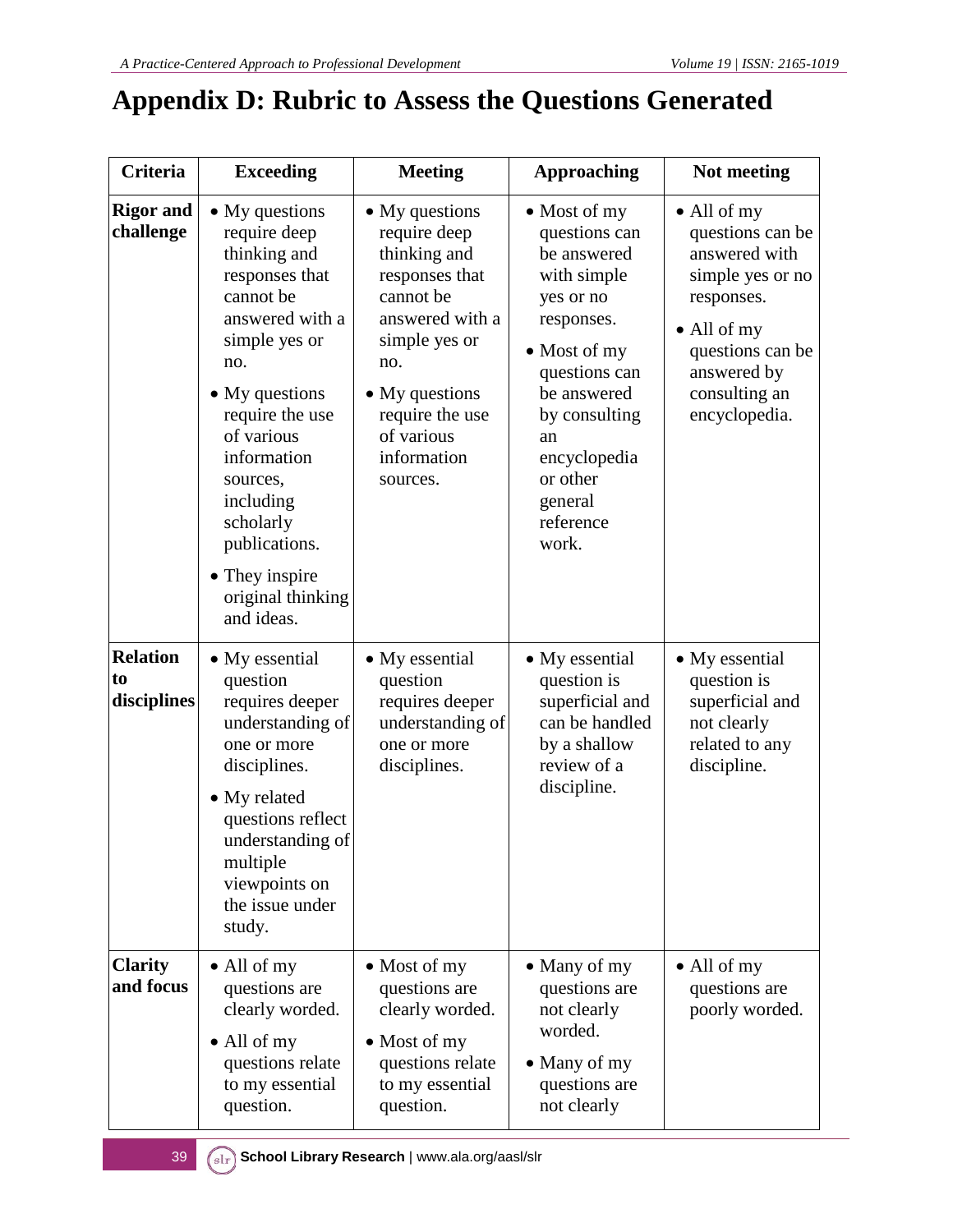|                                              |                                                                                                                                                                                                                                                                        |                                                                                                                                                                                                           | related to my<br>essential<br>question.                                                                                                                    |                                                                                                                     |
|----------------------------------------------|------------------------------------------------------------------------------------------------------------------------------------------------------------------------------------------------------------------------------------------------------------------------|-----------------------------------------------------------------------------------------------------------------------------------------------------------------------------------------------------------|------------------------------------------------------------------------------------------------------------------------------------------------------------|---------------------------------------------------------------------------------------------------------------------|
| Open<br>ended and<br>generative<br>in nature | • My questions go<br>beyond factual<br>information and<br>require<br>decisions and<br>conclusions<br>based on<br>evidence.<br>$\bullet$ My questions<br>allow for<br>multiple ways to<br>respond to them.<br>• My questions<br>inspire me to<br>ask more<br>questions. | • My questions go<br>beyond factual<br>information and<br>require<br>decisions and<br>conclusions<br>based on<br>evidence.<br>$\bullet$ My questions<br>allow for<br>multiple ways to<br>respond to them. | • Many of my<br>questions are<br>limited to<br>factual<br>information.<br>• My questions<br>do not<br>encourage<br>multiple ways<br>to respond to<br>them. | $\bullet$ All of my<br>questions focus<br>on simple<br>factual<br>information.                                      |
| <b>Relevance</b><br>to society               | • I clearly connect<br>my essential<br>question to a<br>community or<br>global issue.<br>• My related<br>questions<br>emphasize<br>seeking<br>solutions to the<br>issue.                                                                                               | • I clearly connect<br>my essential<br>question to a<br>community or<br>global issue.                                                                                                                     | • The connection<br>of my essential<br>question to a<br>community or<br>global issue is<br>weak.                                                           | • There is no<br>connection<br>between my<br>essential<br>question and a<br>larger<br>community or<br>global issue. |
| criteria                                     | <b>Rubric Scoring Guide</b>                                                                                                                                                                                                                                            | Exceeding – minimally has ratings of "exceeding" on 3 criteria with "meeting" on 2<br>Meeting – minimally has ratings of "meeting" on all 5 criteria                                                      |                                                                                                                                                            |                                                                                                                     |

**Approaching – minimally has ratings of "approaching" on all 5 criteria**

**Not meeting – has ratings of "approaching" and/or "not meeting" on all 5 criteria**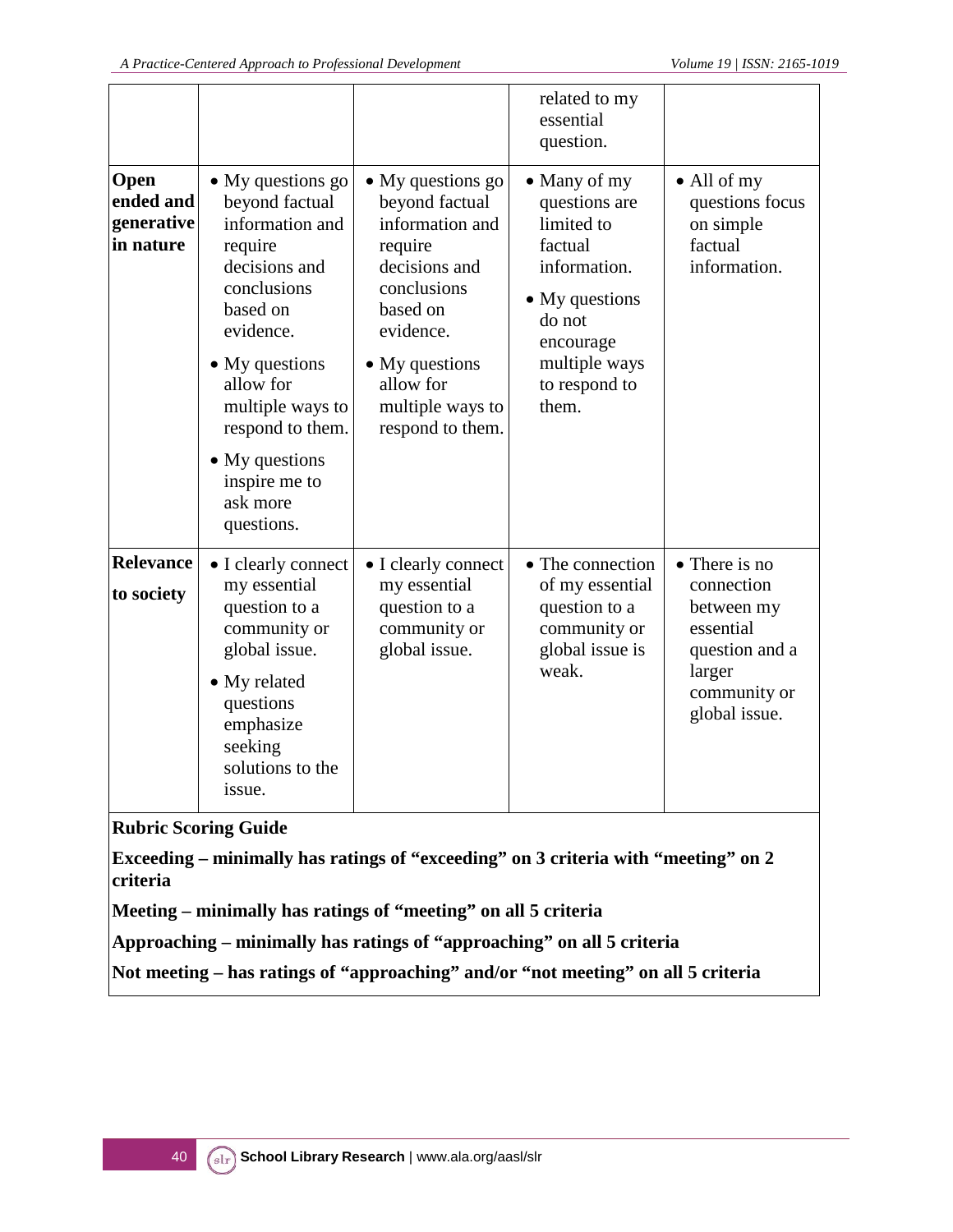## **Appendix E: Rubric to Assess a Thesis Statement**

| <b>Criteria</b> | <b>Exceeding</b>                                                                                                                                                                                                    | <b>Meeting</b>                                                                                                                                                                      | <b>Approaching</b>                                                                                                                                                        | Not meeting                                                                                                                              |
|-----------------|---------------------------------------------------------------------------------------------------------------------------------------------------------------------------------------------------------------------|-------------------------------------------------------------------------------------------------------------------------------------------------------------------------------------|---------------------------------------------------------------------------------------------------------------------------------------------------------------------------|------------------------------------------------------------------------------------------------------------------------------------------|
| <b>Clarity</b>  | • My statement<br>concisely states<br>my focus.                                                                                                                                                                     | • My statement<br>concisely states<br>my focus.                                                                                                                                     | • My statement<br>does not clearly<br>state my focus.                                                                                                                     | • My statement<br>does not clearly<br>state my focus.                                                                                    |
|                 | • My statement is<br>clearly connected<br>to my essential<br>question.                                                                                                                                              | • My statement is<br>not clearly<br>connected to my<br>essential<br>question.                                                                                                       | • I did not<br>connect my<br>statement to the<br>essential<br>question.                                                                                                   | $\bullet$ I have no<br>essential<br>question.                                                                                            |
| Scope           | $\bullet$ My scope is<br>appropriate, not<br>too narrow or too<br>broad.<br>• My statement<br>clearly presents<br>my position in<br>relation to the<br>topic.                                                       | $\bullet$ My scope is<br>appropriate, not<br>too narrow or too<br>broad.<br>• My statement<br>needs minor<br>refinement<br>regarding my<br>position in<br>relation to the<br>topic. | $\bullet$ My scope is<br>either too<br>narrow or too<br>broad.<br>• My statement<br>needs major<br>refinement<br>regarding my<br>position in<br>relation to the<br>topic. | • My scope is<br>either too narrow<br>or too broad.<br>• My statement<br>does not include<br>my position in<br>relation to the<br>topic. |
| <b>Purpose</b>  | $\bullet$ My statement<br>clearly identifies<br>the purpose of<br>my paper (e.g.,<br>analytical,<br>expository,<br>argumentative).<br>• My statement<br>proposes an idea<br>that is<br>supportable and<br>arguable. | • My statement<br>needs minor<br>refinement<br>regarding the<br>purpose.<br>• My statement<br>proposes an idea<br>that is<br>supportable but<br>has a weakly<br>arguable stance.    | • My statement<br>needs major<br>refinement<br>regarding the<br>purpose.<br>• My statement is<br>not supportable<br>or arguable.                                          | • My statement<br>does not identify<br>the purpose of<br>the paper.                                                                      |
|                 | <b>Rubric Scoring Guide</b><br>Exceeding – minimally has ratings of "exceeding" on 2 criteria with "meeting" on 1 criterion                                                                                         |                                                                                                                                                                                     |                                                                                                                                                                           |                                                                                                                                          |
|                 | Meeting – minimally has ratings of "meeting" on all 3 criteria                                                                                                                                                      |                                                                                                                                                                                     |                                                                                                                                                                           |                                                                                                                                          |

**Approaching – minimally has ratings of "approaching" on all 3 criteria**

**Not meeting – has ratings of "approaching" and/or "not meeting" on all 3 criteria**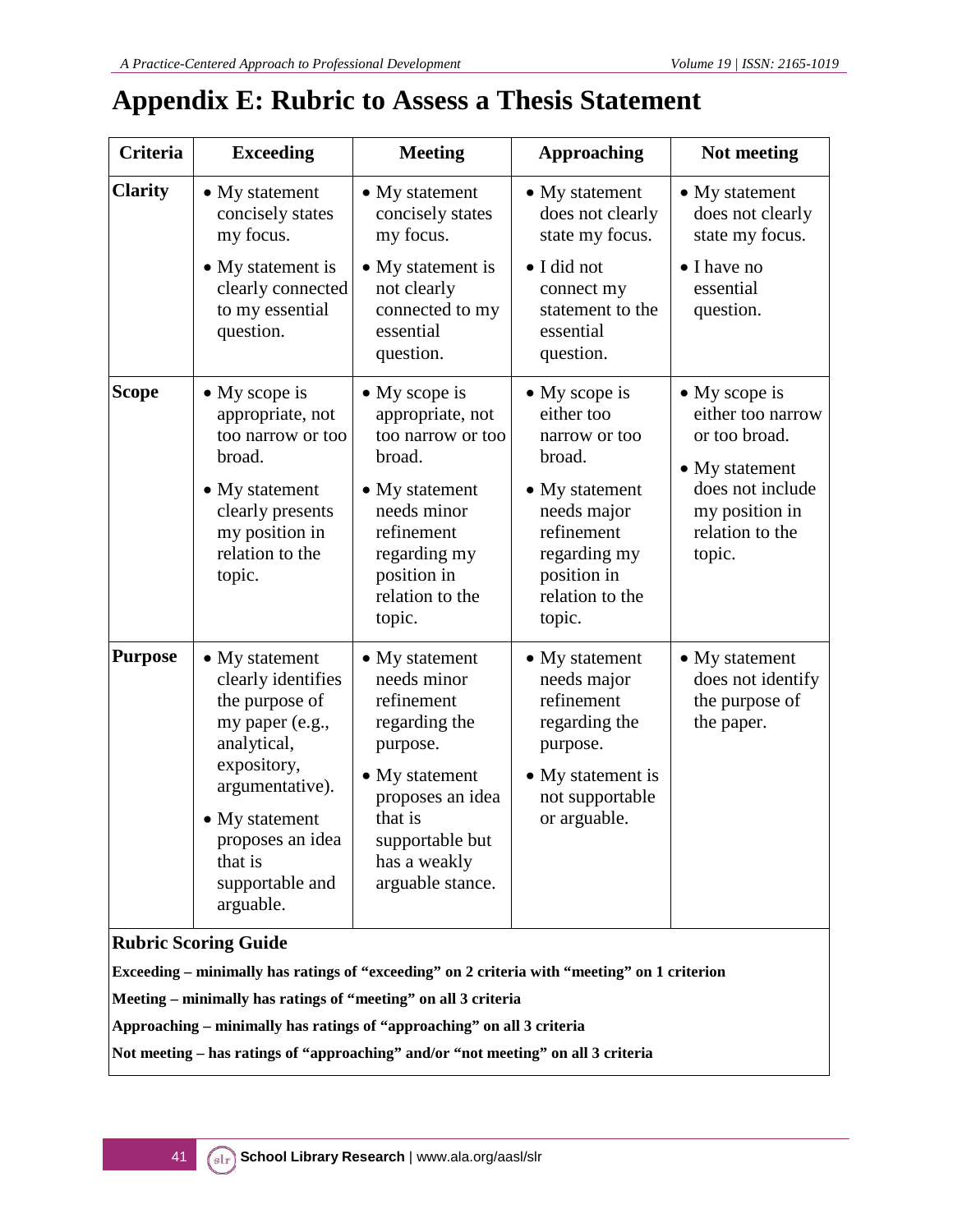## **Appendix F: Rubric to Assess the Evaluation of Online Resources**

| <b>Criteria</b>  | <b>Exceeding</b>                                                                                                                                                         | <b>Meeting</b>                                                               | <b>Approaching</b>                                                   | Not meeting                                                                           |
|------------------|--------------------------------------------------------------------------------------------------------------------------------------------------------------------------|------------------------------------------------------------------------------|----------------------------------------------------------------------|---------------------------------------------------------------------------------------|
| <b>Currency</b>  | • I noted when the<br>information was<br>posted.<br>• I noted if the<br>information had been<br>revised or updated.                                                      | · I did not<br>complete one<br>of the items<br>under<br>"exceeding."         | • I did not<br>complete<br>two of the<br>items under<br>"exceeding." | • I did not<br>complete three<br>or all of the<br>items under<br>"exceeding."         |
|                  | • I tested the links to<br>ensure they were<br>functional.                                                                                                               |                                                                              |                                                                      |                                                                                       |
|                  | • I indicated if currency<br>was essential for my<br>paper.                                                                                                              |                                                                              |                                                                      |                                                                                       |
| <b>Relevance</b> | • I indicated the relation<br>of the information to<br>my research area or<br>questions.<br>• I used appropriate<br>keywords and phrases<br>to locate my<br>information. | • I did not<br>complete one<br>of the items<br>under<br>"exceeding."         | · I did not<br>complete<br>two of the<br>items under<br>"exceeding." | · I did not<br>complete three<br>or all of the<br>items under<br>"exceeding."         |
|                  | • I determined if the<br>reading level and<br>content were<br>appropriate for my<br>purpose.                                                                             |                                                                              |                                                                      |                                                                                       |
|                  | • I compared<br>information across<br>sources to decide<br>which was better or<br>best for my needs.                                                                     |                                                                              |                                                                      |                                                                                       |
| <b>Authority</b> | • I identified the source<br>of the information.<br>• I described the<br>source's credentials or<br>affiliation with<br>organizations.                                   | $\bullet$ I did not<br>complete one<br>of the items<br>under<br>"exceeding." | · I did not<br>complete<br>two of the<br>items under<br>"exceeding." | $\bullet$ I did not<br>complete three<br>or all of the<br>items under<br>"exceeding." |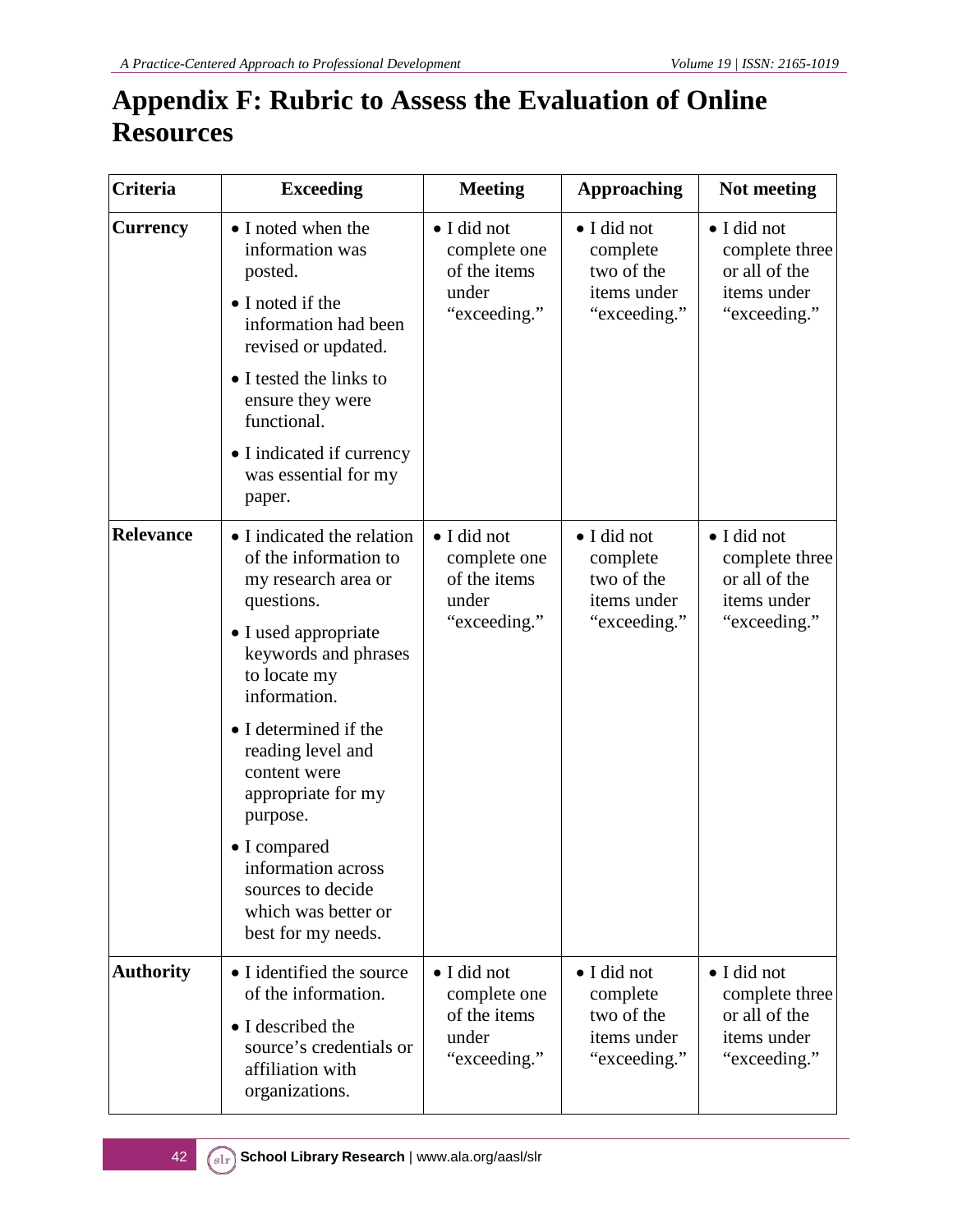|                             | • I noted if the URL<br>revealed anything<br>about the source (.com<br>.edu .gov .org .net).<br>• I determined if the<br>source was qualified to<br>write on this topic.                                                                                                                                                              |                                                                      |                                                                      |                                                                               |
|-----------------------------|---------------------------------------------------------------------------------------------------------------------------------------------------------------------------------------------------------------------------------------------------------------------------------------------------------------------------------------|----------------------------------------------------------------------|----------------------------------------------------------------------|-------------------------------------------------------------------------------|
| <b>Accuracy</b>             | • I checked the<br>references used in the<br>source.<br>• I noted if the<br>information was<br>supported by evidence.<br>• I verified some of the<br>information by using<br>another source.<br>• I checked for spelling,<br>grammar, and<br>typographical<br>mistakes.                                                               | • I did not<br>complete one<br>of the items<br>under<br>"exceeding." | · I did not<br>complete<br>two of the<br>items under<br>"exceeding." | • I did not<br>complete three<br>or all of the<br>items under<br>"exceeding." |
| <b>Purpose</b>              | • I identified the purpose<br>of the information<br>(inform, teach, sell,<br>entertain).<br>• I noted if the source<br>made its intentions<br>clear.<br>• I noted if the language<br>or tone seemed<br>unbiased and free of<br>emotion.<br>• I identified if the<br>information was<br>factual, largely<br>opinion, or<br>propaganda. | • I did not<br>complete one<br>of the items<br>under<br>"exceeding." | • I did not<br>complete<br>two of the<br>items under<br>"exceeding." | • I did not<br>complete three<br>or all of the<br>items under<br>"exceeding." |
| <b>Rubric Scoring Guide</b> |                                                                                                                                                                                                                                                                                                                                       |                                                                      |                                                                      |                                                                               |

**Exceeding – minimally has ratings of "exceeding" on 3 criteria with "meeting" on 2 criteria**

**Meeting – minimally has ratings of "meeting" on all 5 criteria**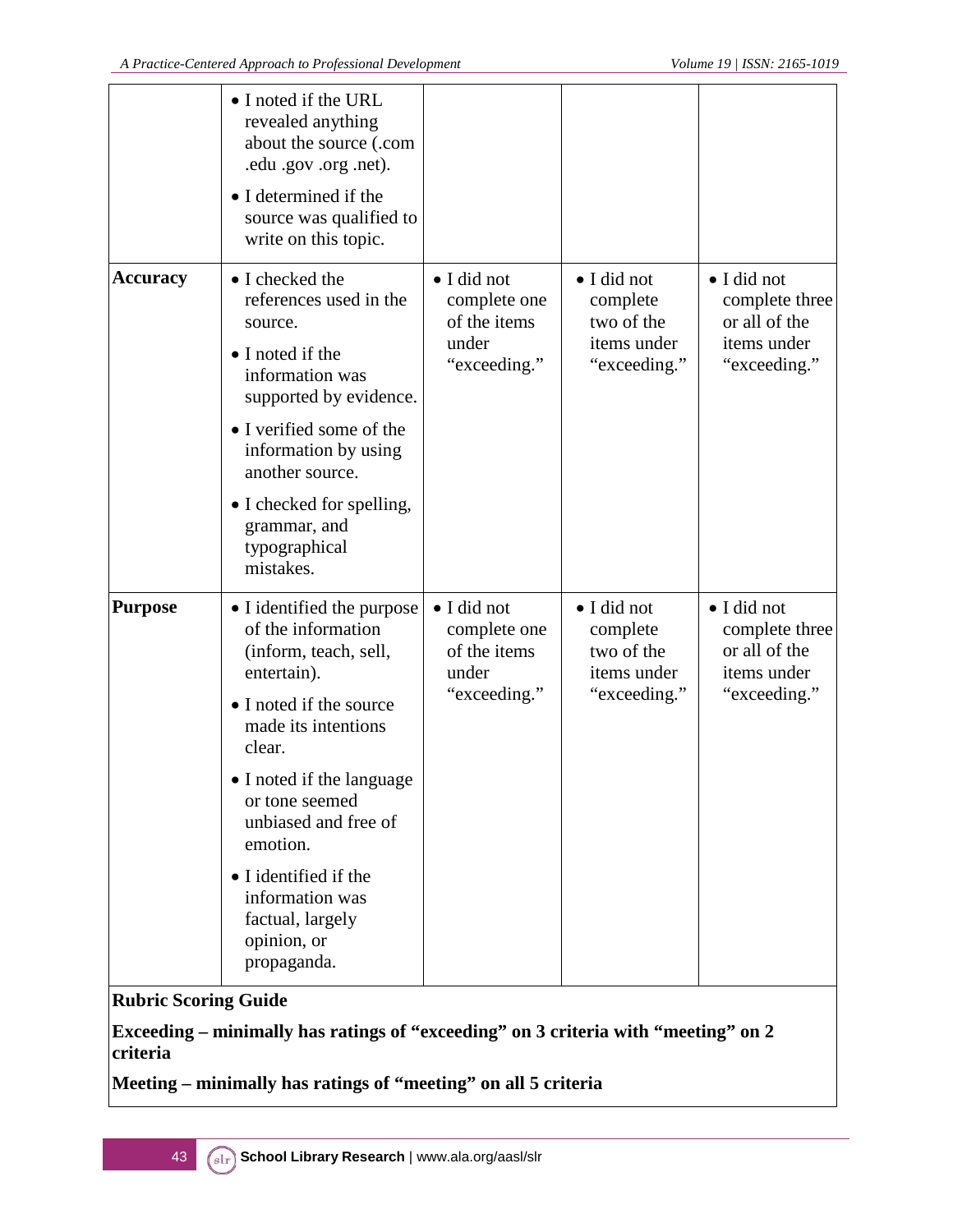**Approaching – minimally has ratings of "approaching" on all 5 criteria Not meeting – has ratings of "approaching" and/or "not meeting" on all 5 criteria**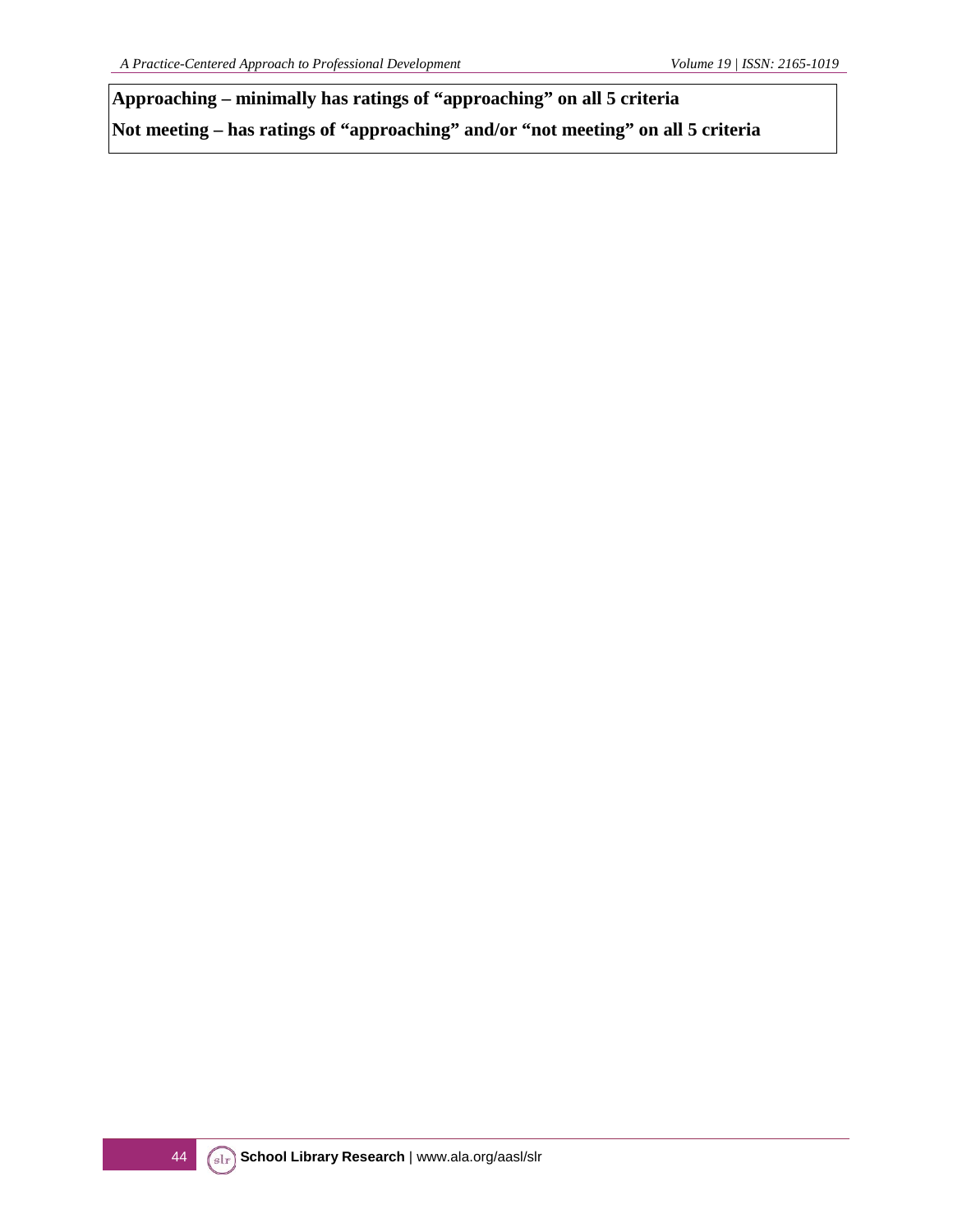## **Appendix G: Rubric to Assess the Synthesis and Analysis of Information**

| <b>Criteria</b> | <b>Exceeding</b>                                                                                                                                                                                                                    | <b>Meeting</b>                                                                                                                                                                                                                           | <b>Approaching</b>                                                                                                                                                                                                                   | Not meeting                                                                                                                                                                                                      |
|-----------------|-------------------------------------------------------------------------------------------------------------------------------------------------------------------------------------------------------------------------------------|------------------------------------------------------------------------------------------------------------------------------------------------------------------------------------------------------------------------------------------|--------------------------------------------------------------------------------------------------------------------------------------------------------------------------------------------------------------------------------------|------------------------------------------------------------------------------------------------------------------------------------------------------------------------------------------------------------------|
| <b>Content</b>  | • All of my<br>information<br>clearly relates<br>to my thesis.<br>$\bullet$ All of my<br>examples and<br>details are well<br>developed.<br>• I synthesized<br>my main points<br>to construct<br>new concepts.                       | $\bullet$ Most of my<br>information<br>clearly relates<br>to my thesis.<br>$\bullet$ Most of my<br>examples and<br>details are well<br>developed.<br>$\bullet$ I clearly<br>summarized<br>my main<br>points.                             | • Much of my<br>information is<br>not clearly<br>related to my<br>thesis.<br>• Many of my<br>examples and<br>details are not<br>sufficiently<br>developed.<br>• I did not<br>adequately<br>summarize<br>my main<br>points.           | · I did not<br>connect my<br>information to<br>my thesis.<br>• I failed to<br>provide<br>examples and<br>details.<br>· I did not<br>summarize my<br>main points.                                                 |
| Organization    | • All my major<br>points are<br>clearly stated.<br>$\bullet$ My purpose is<br>clearly stated,<br>and there is<br>detailed<br>evidence of my<br>attention to<br>audience.<br>• There is a<br>logical flow<br>throughout my<br>paper. | $\bullet$ Most of my<br>major points<br>are clearly<br>stated.<br>$\bullet$ My purpose is<br>clearly stated,<br>but I need to<br>relate it more<br>closely to my<br>audience.<br>• There is a<br>logical flow to<br>most of my<br>paper. | • My major<br>points are not<br>clearly stated.<br>$\bullet$ My purpose is<br>vaguely stated<br>and not<br>related to my<br>audience.<br>• Much of my<br>information<br>detracts rather<br>than adds to<br>the flow of<br>the paper. | • It's difficult to<br>identify my<br>major points.<br>$\bullet$ My purpose is<br>not stated.<br>• My sentences<br>are awkward,<br>and my<br>thinking is<br>scattered so it's<br>difficult to read<br>the paper. |
| Coverage        | • My information<br>comes from a<br>range of<br>relevant<br>sources,<br>including<br>scholarly<br>publications.                                                                                                                     | • My information<br>comes from a<br>range of<br>relevant<br>sources.<br>$\bullet$ Most of my<br>sources are<br>well integrated                                                                                                           | $\bullet$ My<br>information<br>comes from a<br>limited<br>number of<br>sources.<br>$\bullet$ Most of my<br>sources are                                                                                                               | • My information<br>comes from a<br>single source.<br>• My information<br>does not<br>support any of<br>my major<br>points.                                                                                      |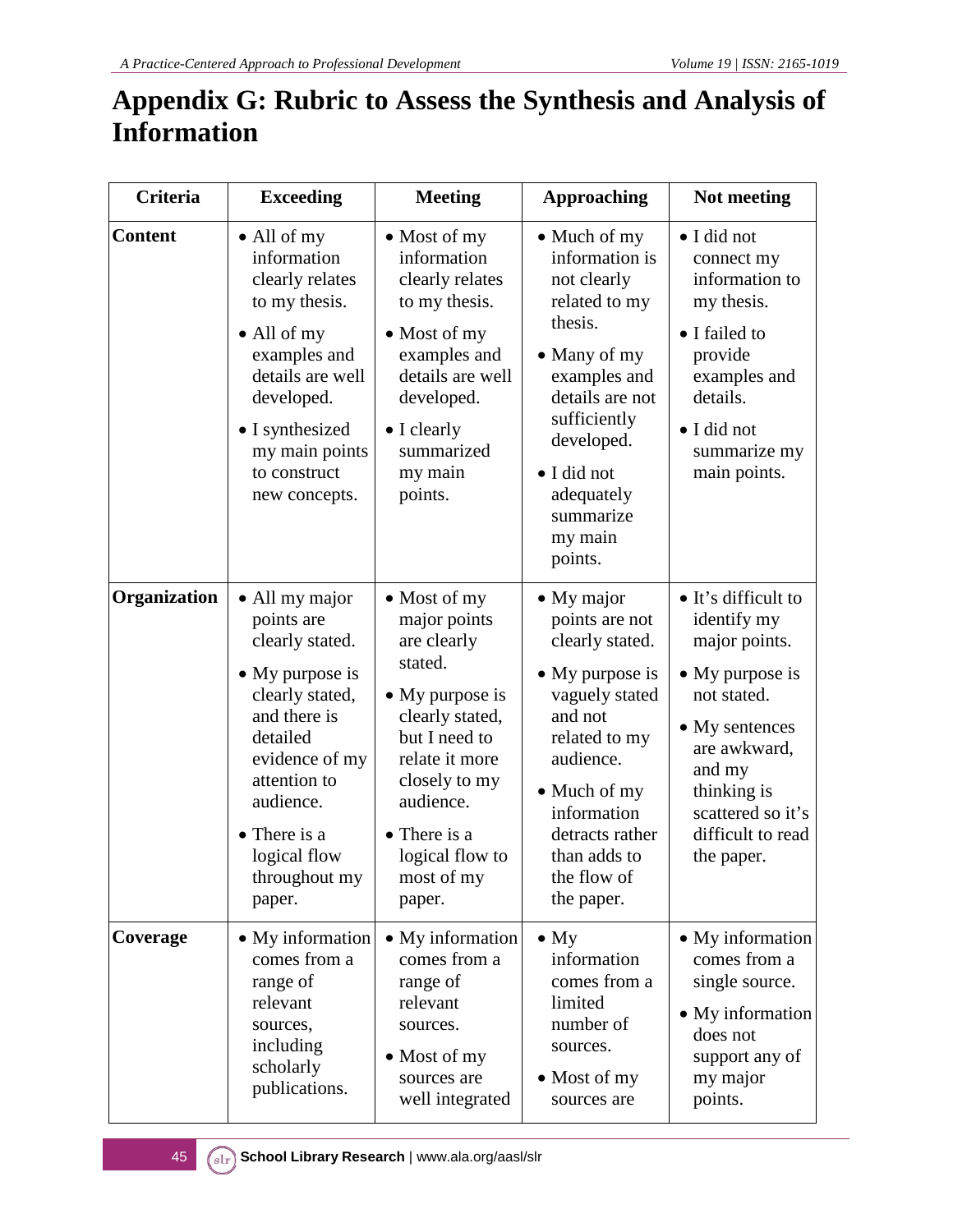|                    | $\bullet$ All of my<br>sources are<br>well integrated<br>and effectively<br>support my<br>major points.                                                  | and effectively<br>support my<br>major points.                                                                      | not well<br>integrated to<br>support my<br>major points.                                                                          |                                                                                                |
|--------------------|----------------------------------------------------------------------------------------------------------------------------------------------------------|---------------------------------------------------------------------------------------------------------------------|-----------------------------------------------------------------------------------------------------------------------------------|------------------------------------------------------------------------------------------------|
| <b>Conventions</b> | • All sentences<br>are well<br>constructed.<br>• There are no<br>grammatical or<br>spelling errors.<br>• All of my<br>references are<br>correctly cited. | • There are few<br>grammatical or<br>spelling errors.<br>$\bullet$ Most of my<br>references are<br>correctly cited. | • There are<br>many<br>grammatical<br>or spelling<br>errors.<br>$\bullet$ Many of my<br>references are<br>not correctly<br>cited. | • There are many<br>grammatical or<br>spelling errors.<br>• I failed to cite<br>my references. |

#### **Rubric Scoring Guide**

**Exceeding – minimally has ratings of "exceeding" on 3 criteria with "meeting" on 1 criterion**

**Meeting – minimally has ratings of "meeting" on all 4 criteria**

**Approaching – minimally has ratings of "approaching" on all 4 criteria**

**Not meeting – has ratings of "approaching" and/or "not meeting" on all 4 criteria**